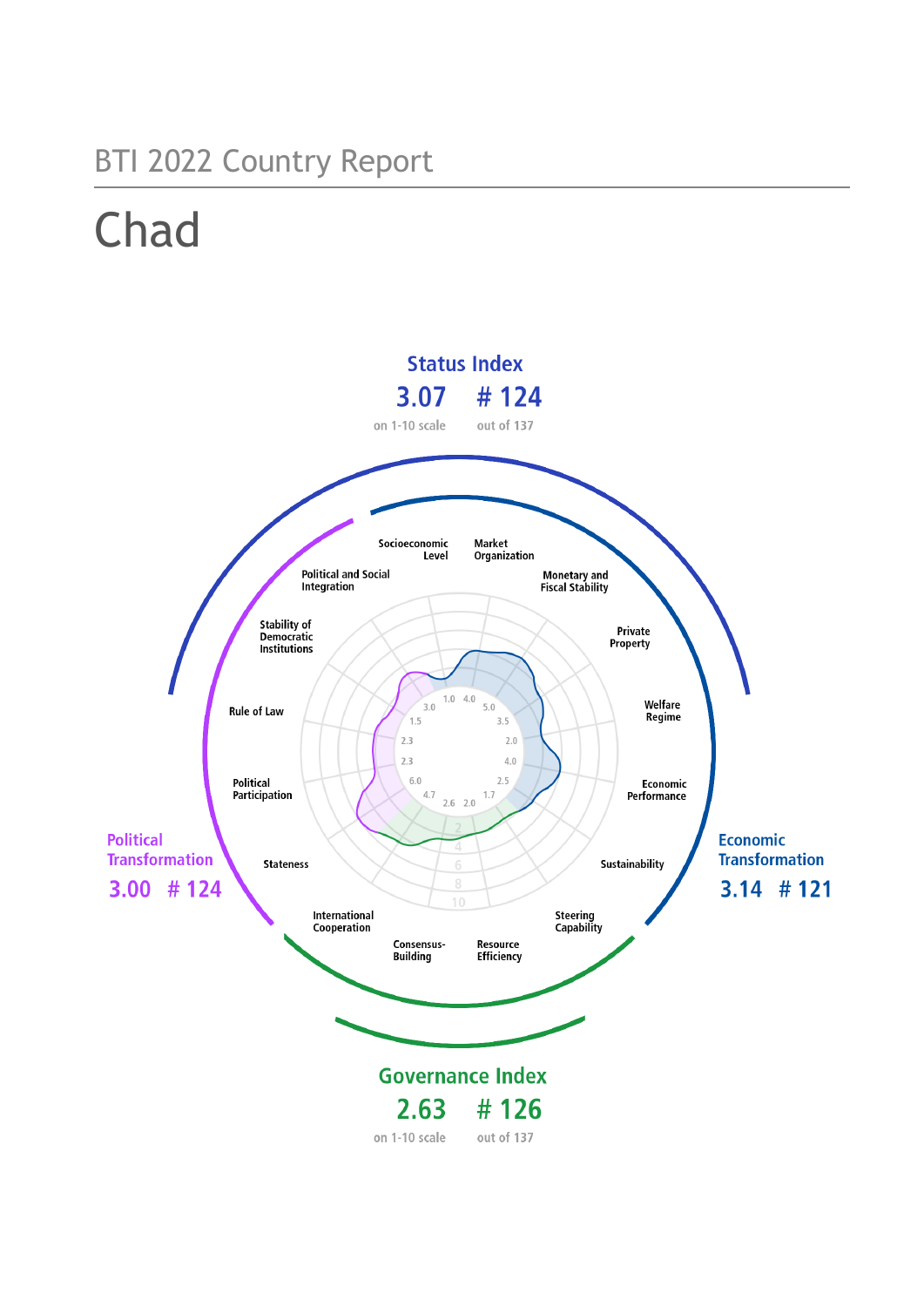This report is part of the **Bertelsmann Stiftung's Transformation Index (BTI) 2022**. It covers the period from February 1, 2019 to January 31, 2021. The BTI assesses the transformation toward democracy and a market economy as well as the quality of governance in 137 countries. More on the BTI at [https://www.bti-project.org.](https://www.bti-project.org/)

Please cite as follows: Bertelsmann Stiftung, BTI 2022 Country Report — Chad. Gütersloh: Bertelsmann Stiftung, 2022.

This work is licensed under a **Creative Commons Attribution 4.0 International License**.

#### **Contact**

Bertelsmann Stiftung Carl-Bertelsmann-Strasse 256 33111 Gütersloh Germany

**Sabine Donner** Phone +49 5241 81 81501 sabine.donner@bertelsmann-stiftung.de

**Hauke Hartmann** Phone +49 5241 81 81389 hauke.hartmann@bertelsmann-stiftung.de

**Claudia Härterich** Phone +49 5241 81 81263 claudia.haerterich@bertelsmann-stiftung.de

#### **Sabine Steinkamp** Phone +49 5241 81 81507 sabine.steinkamp@bertelsmann-stiftung.de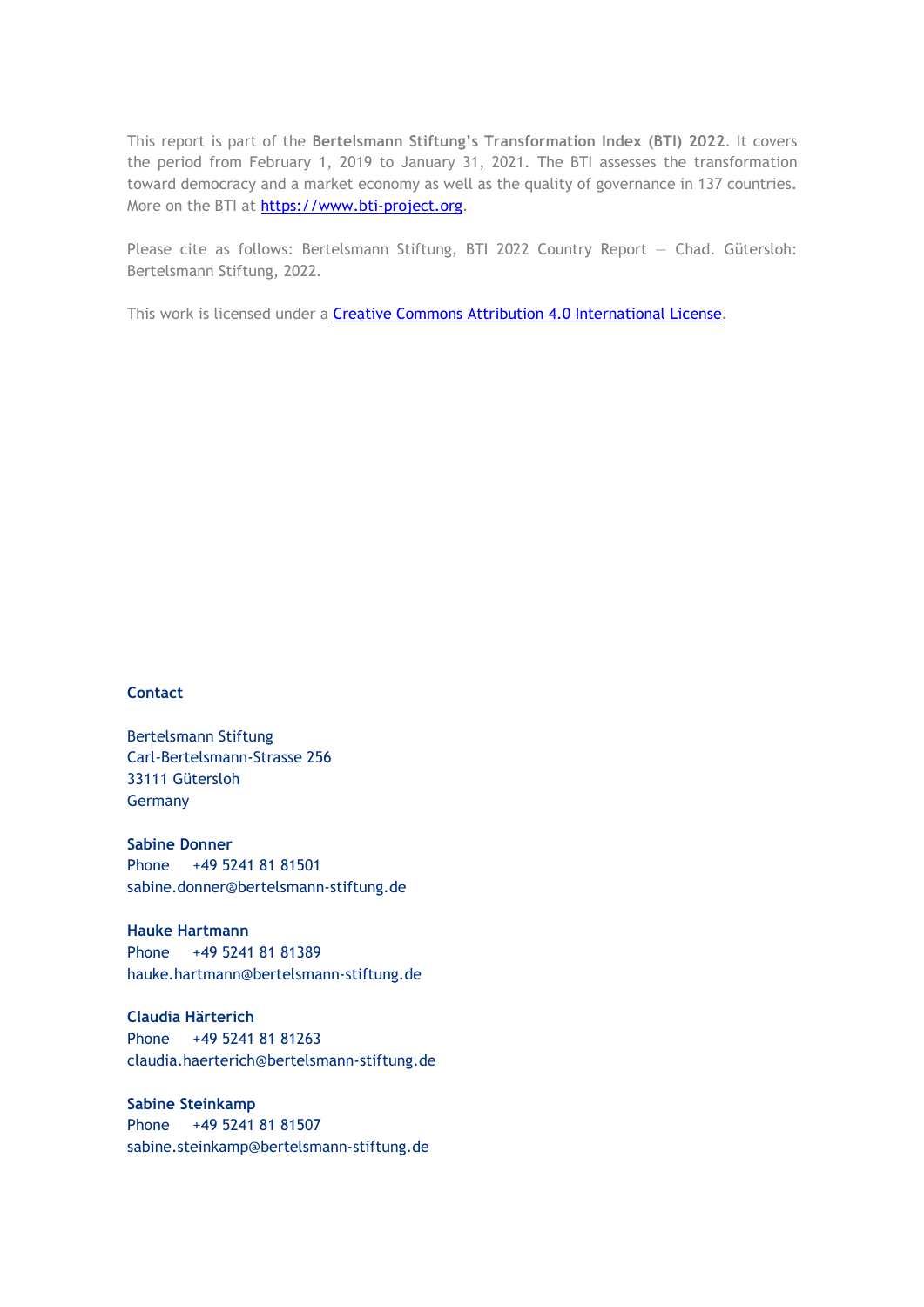#### **Key Indicators**

| Population<br>M          |        | 16.4 | HDI                            |       | GDP p.c., PPP $\ S$          | 1603 |
|--------------------------|--------|------|--------------------------------|-------|------------------------------|------|
| Pop. growth <sup>1</sup> | % p.a. | 3.0  | HDI rank of 189                | 187   | Gini Index                   | 43.3 |
| Life expectancy          | vears  | 54.2 | UN Education Index             | 0.288 | Poverty <sup>3</sup><br>$\%$ | 66.3 |
| Urban population %       |        | 23.5 | Gender inequality <sup>2</sup> | 0.710 | Aid per capita $\mathsf S$   | 44.3 |
|                          |        |      |                                |       |                              |      |

Sources (as of December 2021): The World Bank, World Development Indicators 2021 | UNDP, Human Development Report 2020. Footnotes: (1) Average annual growth rate. (2) Gender Inequality Index (GII). (3) Percentage of population living on less than \$3.20 a day at 2011 international prices.

## Executive Summary

The Chadian President Idriss Déby-Itno had been in power since 1990 and is also commanderin-chief of the army. He was nominated marshal of Chad in June 2020 by parliament – where the party of the president holds the overwhelming majority – following a presidential military campaign allegedly against Boko Haram in the Lake Chad region. On August 1, 2020, on the sixtieth anniversary of independence, Déby was crowned marshal of Chad. The title did not previously exist, and this archaic episode reflects the balance of power relationships, as well as the key developments during the period under review. However, on April 20, 2021, at the end of the review period and thus not considered in the report, Déby was apparently killed in a clash with a rebel group. He was soon to be replaced by his son, army general, Mahamat Déby-Itno, violating the constitution that required the president of the parliament to succeed the late former president.

Chadian politics is defined by efforts to secure and maintain the president's and the ruling elite's hold on power and state resources. All reforms pursue this objective. A so-called National Inclusive Forum was charged to revise the constitution of 2018 in October 2020 but was not representative of Chadian society. The political opposition and civil society boycotted the forum, considering it a farce. They proposed an alternative forum, but this was prohibited by the authorities. The revisions agreed on in the national forum legitimized the president to nominate a vice president to act as his deputy (instead of the president of parliament as previously).

In 2020 legislative elections were rescheduled again to October 24, 2021. The political opposition is weak and fractured and offers no political alternative to the population. The movement of Succès Masra (The Transformers), which attracts young people in urban areas, has been refused registration as a party. The age limit to participate in the presidential elections was reduced from 45 to 40 years, but Masra is only 38 years old, and is therefore ineligible to run. Only the presidential elections will take place in accordance with the constitutional period, on April 11, 2021.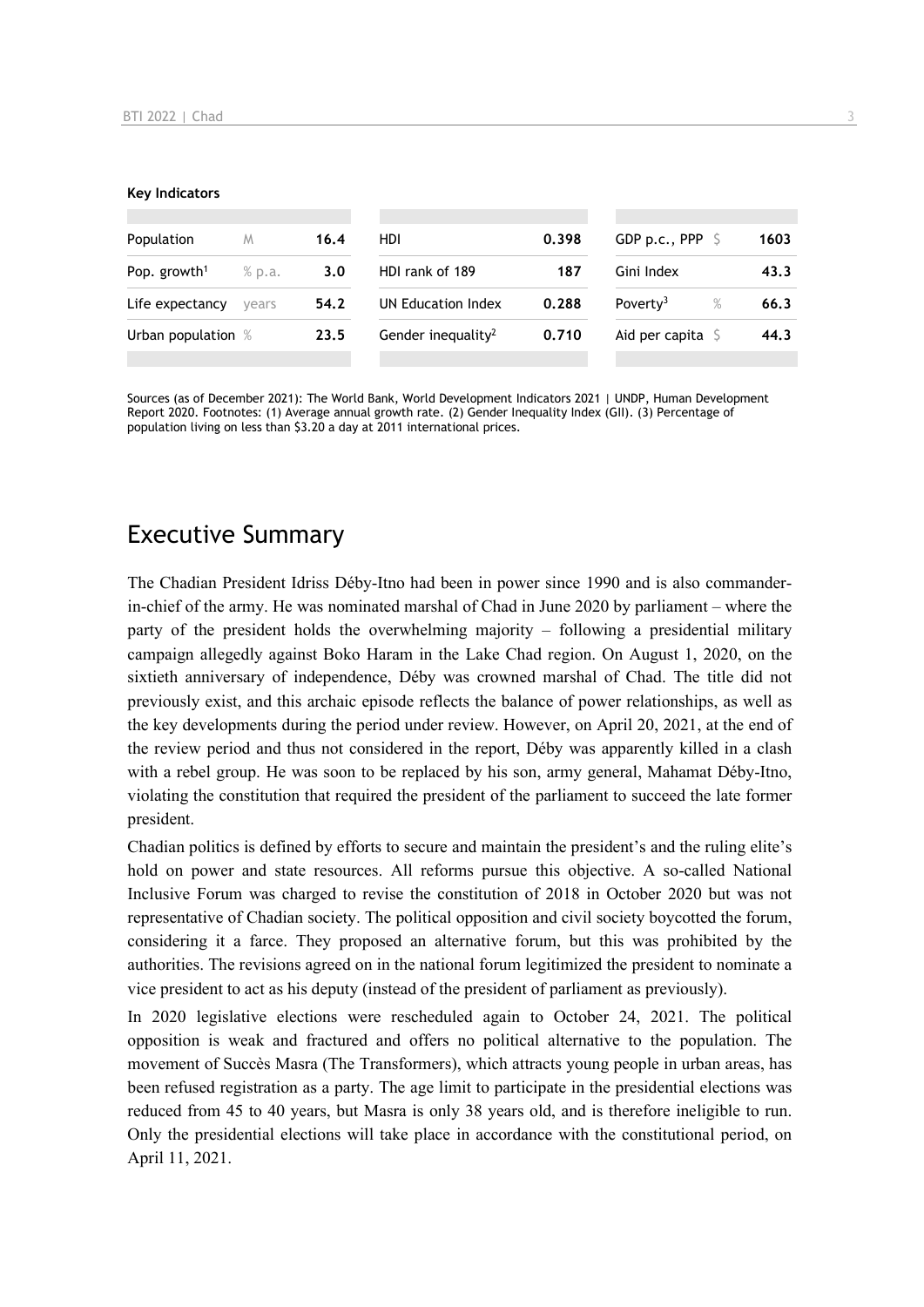The government has used the COVID-19 pandemic – official numbers record only around 4,000 infections and up to 140 deaths – to further limit the freedom of the opposition and civil society and thus to contain frustration and protest. Health laws, sanitary regulations and curfews only applied to meetings and marches of the political opposition, human rights organizations, critical media and students. While Déby had already begun the electoral campaign, the opposition was forced to stay at home. It is not exaggerated to state that the pandemic helped the regime to strengthen its grip on power. The regime was also assisted by the decisions of the G20 and IMF to meet the financial strains caused by the pandemic through debt-service waivers and extensions of grant-based debt-service relief, as otherwise Chad would have been unable to repay loans. The macroeconomic performance continues to be poor. The government has failed to implement economic reforms, as demanded by the IMF and other international donors. Diversification of the economy is urgently required in order to decrease dependence on the international market's oil prices. Members of the inner power circle are the beneficiaries of widespread corruption. Therefore, the issue has not been seriously addressed, despite repeated demands from the IMF.

Chad is actively engaged in the fight against Islamist terrorism in the Sahel. It participates in various operations and is a member of different alliances. The former colonial power France regards it as an indispensable ally, and as a result limits its criticisms of failing democratic reforms. At a national level, conflicts between farmers and pastoral groups continue to cause heavy death tolls in the absence of government interference or mediation between the different groups.

## History and Characteristics of Transformation

In the early 1990s, Chad took its first steps toward economic and political transformation after a devastating civil war. But conflict lines between the Muslim north and the Christian/Animist south continue to define Chad's political landscape. Idriss Déby-Itno, an ethnic Zaghawa and former army chief of staff, came to power through a coup d'état in 1990 and will most likely be elected for his sixth presidential term in April 2021. Multiparty parliamentary elections in 1997 established the hegemony of his party, the Patriotic Salvation Movement (Mouvement Patriotique du Salut, MPS). The new constitution of 2018, slightly revised in 2020, turned Chad into a presidential republic without any noteworthy checks and balances.

Déby's rule has been challenged by various political-military movements since the 1990s. Only in February 2008, however, did rebels almost succeed in overthrowing his regime. Since the 2010 peace accord with Sudan, no more major attacks challenged the government. However, coalitions like the Conseil de commandement militaire pour le salut de la République (Military Command Council for the Salvation of the Republic, CCMSR) or the UFR (Union des forces de la résistance) regularly carry out minor attacks near the Libyan border or try to head for N'Djamena. French military support for Déby prevented this in 2018 and again in 2019.

Terrorist attacks by Boko Haram took place for the first time on Chadian territory in 2015. In March 2020, the Chadian army suffered its greatest defeat ever in an attack attributed to Boko Haram. Many civilians from the Lake Chad region fell victim to a punitive action led by Déby.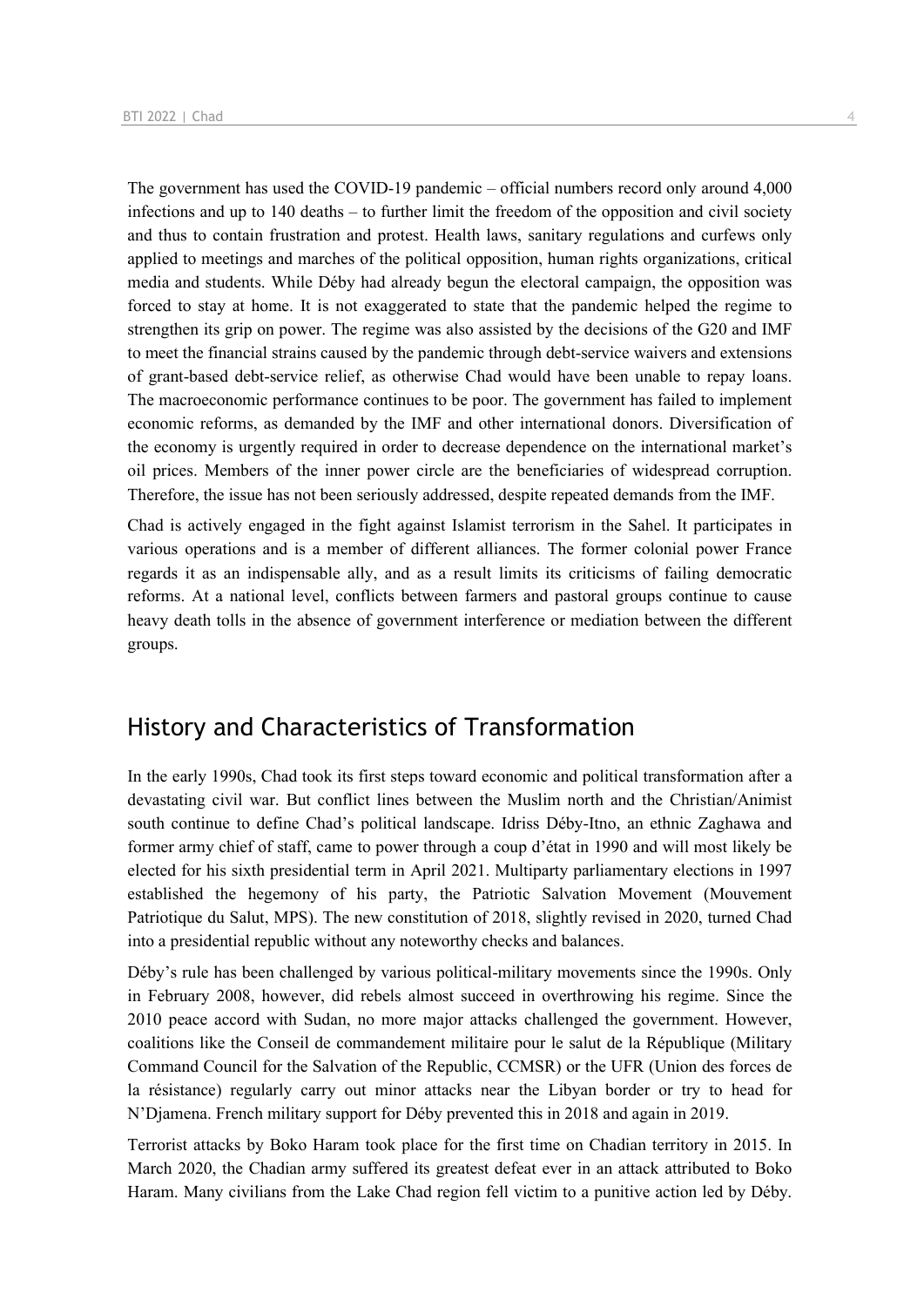Chad's military participates in fighting Boko Haram in Nigeria; Chad joined the Joint Force of the Group of Five of the Sahel (G5 Sahel) to combat terrorism. In 2020, Chad hosted around 464,000 refugees, 133,000 internally displaced persons and 45,000 returnees.

Steps toward a market economy started only in the 1990s. Chad successfully completed an enhanced structural adjustment facility (ESAF, 1996-1999) with the IMF. This set the stage for a poverty reduction and growth facility (PRGF, 2000-2003) which, along with a poverty reduction strategy paper (PRSP) completed in June 2003, qualified Chad for access to the Highly Indebted Poor Countries (HIPC) debt relief initiative but received \$1 billion in total debt relief only in 2015. Afterwards, the IMF and the Chadian government agreed upon several new programs. But the severe burden of an external debt to Swiss-based Glencore, which had lent Chad \$1.5 billion in 2014, could not be repaid and the IMF put Extended Credit Facility (ECF) disbursements on hold until a deal between Glencore and Chad was made in February 2018. The National Development Plan (NDP) 2013 to 2015 was considered as Chad's third PRSP. It focused on the creation of new productive capacities and opportunities for jobs and improved governance. Irregularities in the execution of these reforms, particularly with respect to arms purchases and corruption, signaled the government's very limited commitment to market-economic reforms. The implementation suffered also because of the oil-price shock and regional security.

The current NDP 2017 to 2021 (the new one was promised for 2022) emphasizes economic diversification. It remains a major challenge to restore public finances and external accounts in a highly corrupt country. Therefore, hopes of substantial socioeconomic improvement in Chad, following a 2000 World Bank agreement to provide political backing for the construction of the Chad-Cameroon pipeline, also proved fruitless. Chad never ensured long-term development, propoor spending targets and economic diversification. By 2008, the World Bank pulled out of the oil project after Chad agreed to repay \$140 million ahead of schedule. Following the first substantial expansion of oil production in 2003, Chad's dependence on revenue from agrarian commodities, particularly cotton and cattle, has been replaced by a dependence on oil revenues. Furthermore, government revenue from customs and other taxes has been seriously undermined by the high level of corruption.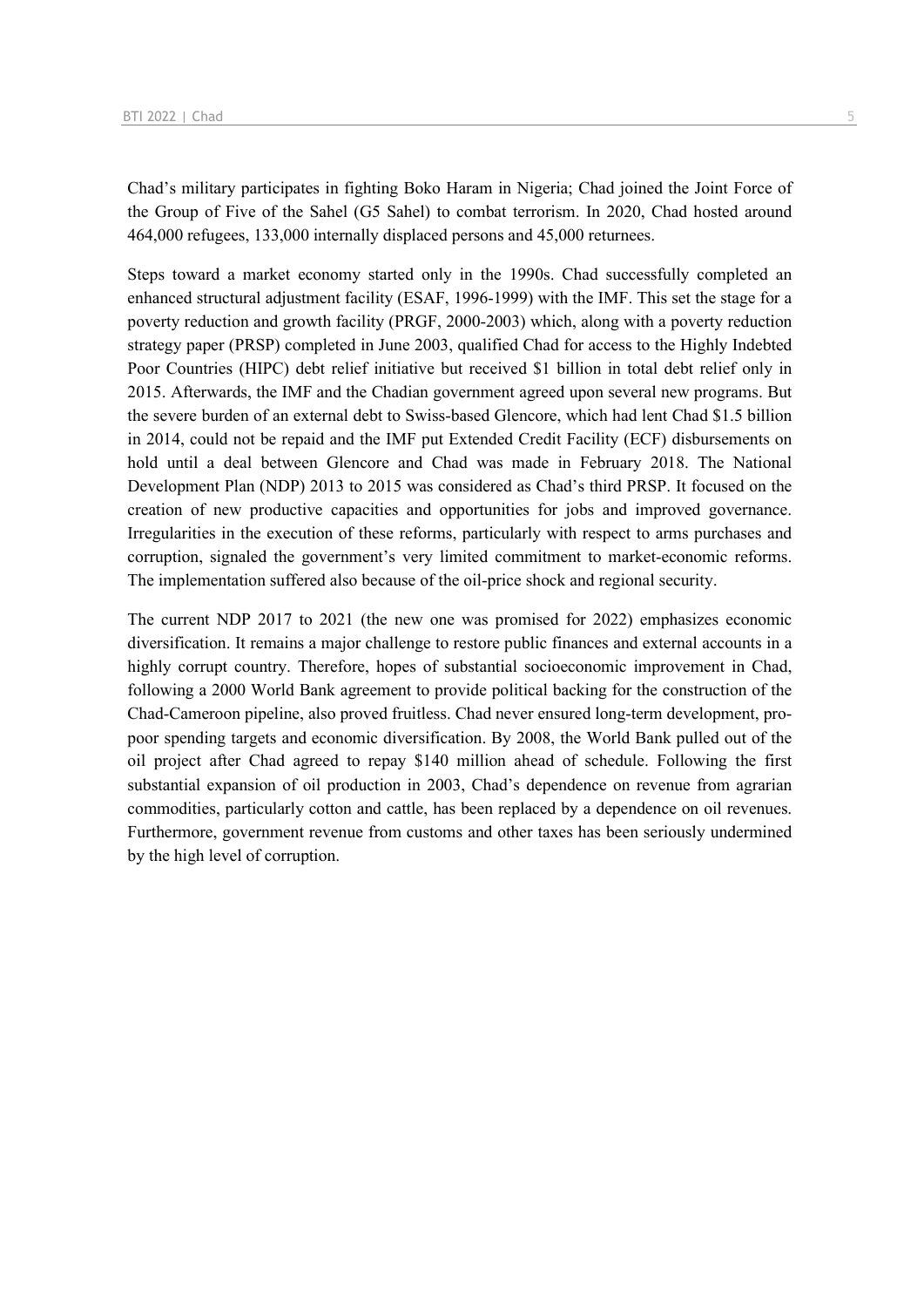The BTI combines text analysis and numerical assessments. The score for each question is provided below its respective title. The scale ranges from 1 (worst) to 10 (best).

## Transformation Status

## I. Political Transformation

#### **1 | Stateness**

The Chadian state's monopoly on power is established in almost every part of the country, but it is contested by Chadian political-military movements (armed opposition or rebel groups, depending on the point of view) operating from the neighboring countries of Libya and (to a lesser extent) Sudan, and by local so-called self-defense groups in the region of Miski (although the latter have mostly local interests and do not seek to overthrow Déby). The Chadian government denies the presence of political-military movements in neighboring border regions.

In early February 2019, rebels of the Union of Resistance Forces (l'Union des Forces de la Résistance (UFR)) tried to advance into Northern Chad from Libya. France intervened at the request of the Chadian authorities and pushed back the rebels (led by Déby´s nephew, Timane Erdimi) using airstrikes. In mid-February 2020, the CCMSR, the Military Command Council for the Salvation of the Republic (Conseil de Commandement Militaire pour le Salut de la République) launched an attack on the Tibesti region from Libya but was stopped by the Chadian army.

Despite the state of emergency in the region surrounding the Chadian shore of the Lake Chad region, the local population and Chadian army bases suffer regular attacks by the Islamist terror organization Boko Haram and its offsprings. These attacks have caused deaths and have forced locals to flee their villages and islands.

An attack on an army post attributed to Boko Haram in March 2020 officially caused the death of approximately 100 military personnel. President Déby, who is also commander-in-chief of the Chadian army, led his troops into the Lake Chad region. Official sources declared a victory over Boko Haram, but independent observers are not allowed into the region to verify this claim.

#### **Question** Score

Monopoly on the use of force 7 $\frac{22}{10}$  $106$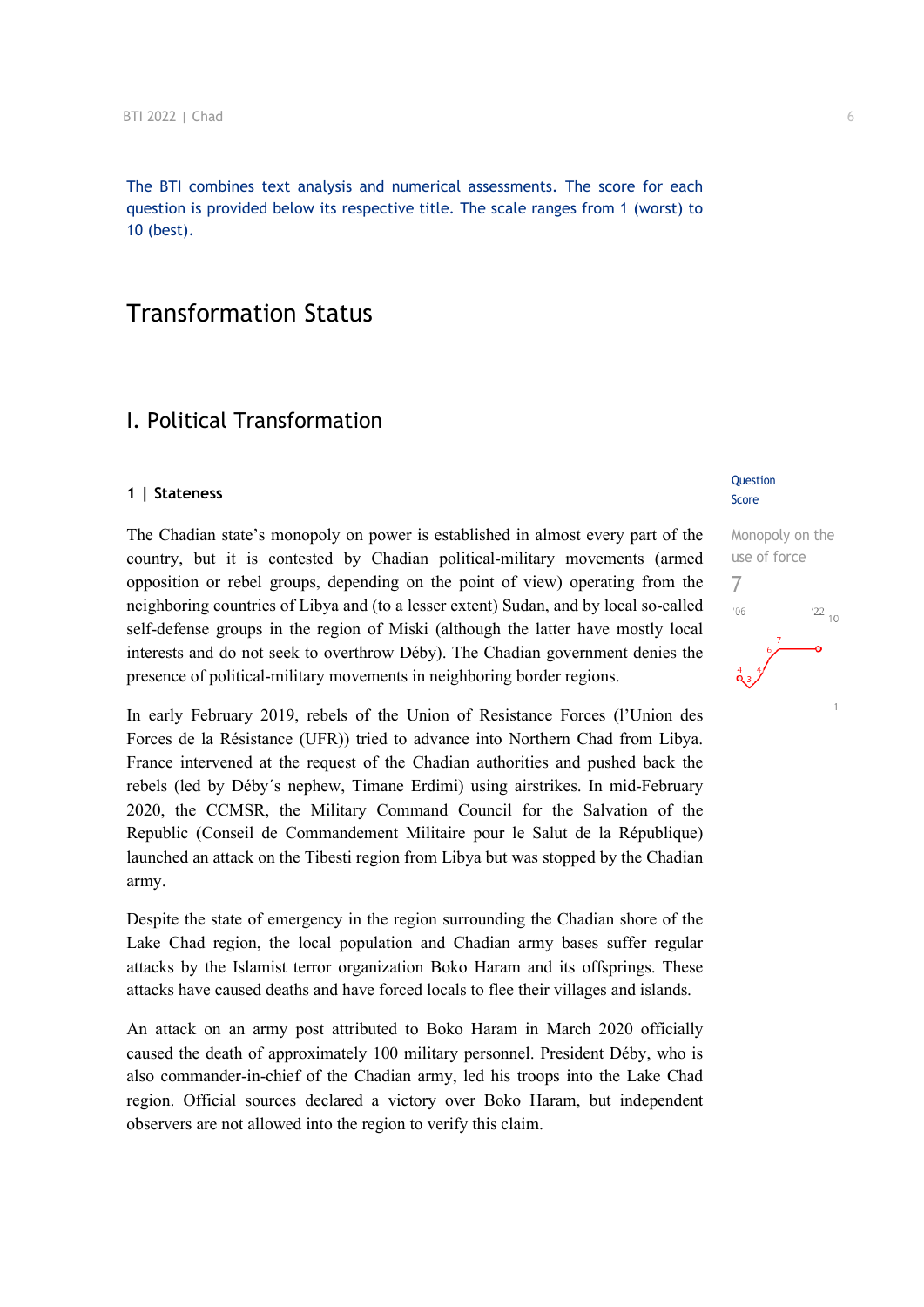Despite the ethnic and religious diversity of the country, Chadian citizenship and the concept of the nation-state are not contested by major groups in society, nor by the power elite. Although there are frustrations amongst major groups, primarily from the country's southern regions, over bad governance and the political and economic power monopoly of one group, there is little questioning of the concept of Chad as a nation-state.

Citizenship and access to citizenship are not politically relevant issues. Apart from administrative shortcomings, there are few problems in access to citizenship, which holds true for otherwise marginalized groups. All citizens formally have the same civil rights.

Parliament passed the country's first asylum law on December 23, 2020, affording refugees and asylum-seekers the right to protection.

Following the French example, Chad considers itself a secular state on the principle of "laïcité" as written in the first article of all constitutions since independence, which guarantees the separation of state and religion. Nevertheless, the constitution of 2018 includes the obligation for ministers and high government officials to take a religious oath (article 55). This oath was highly contested, as it went against secularity and was seen as excluding Christians (although the article did not specify a faith). The revised constitution of December 2020 abolished the religious oath.

Muslims (approximately 55% of the population) dominate the government and are overrepresented amongst government officials. Important Muslim and Christian holidays are declared public holidays, although there appears to be a growing pressure to neglect Sundays and Christian holidays. Interreligious dialogue between the religious leaders of the country takes place regularly, and the leaders preach peaceful coexistence. The leaders of the three religious groups (Muslims, Protestants and Catholics) are present at state ceremonies. President Déby selected the president of the High Council for Islamic Affairs in 2018; he also dominates the National Day for Prayer Reconciliation – originally established as a solemnly religious day in 2011.

In the Muslim community, most Chadians adhere to the Sufi Tijaniya(h) (Tidjanie) tradition. Only a minority follow beliefs associated with Wahhabism or Salafism – a trend that worries Tijanya and non-Muslim Chadians. Wahhabism is banned by the government. Wahhabi Muslims are not officially represented in the High Council for Islamic Affairs and in response demand their own body. The majority of Protestants are evangelical Christians. So far, religious extremists have found little political influence. However, religious ideas have some influence on societal issues such as the role of women and the adoption of family law. The Chadian government considers Islamist extremists a threat and is taking steps to keep Boko Haram out of Chadian territory.



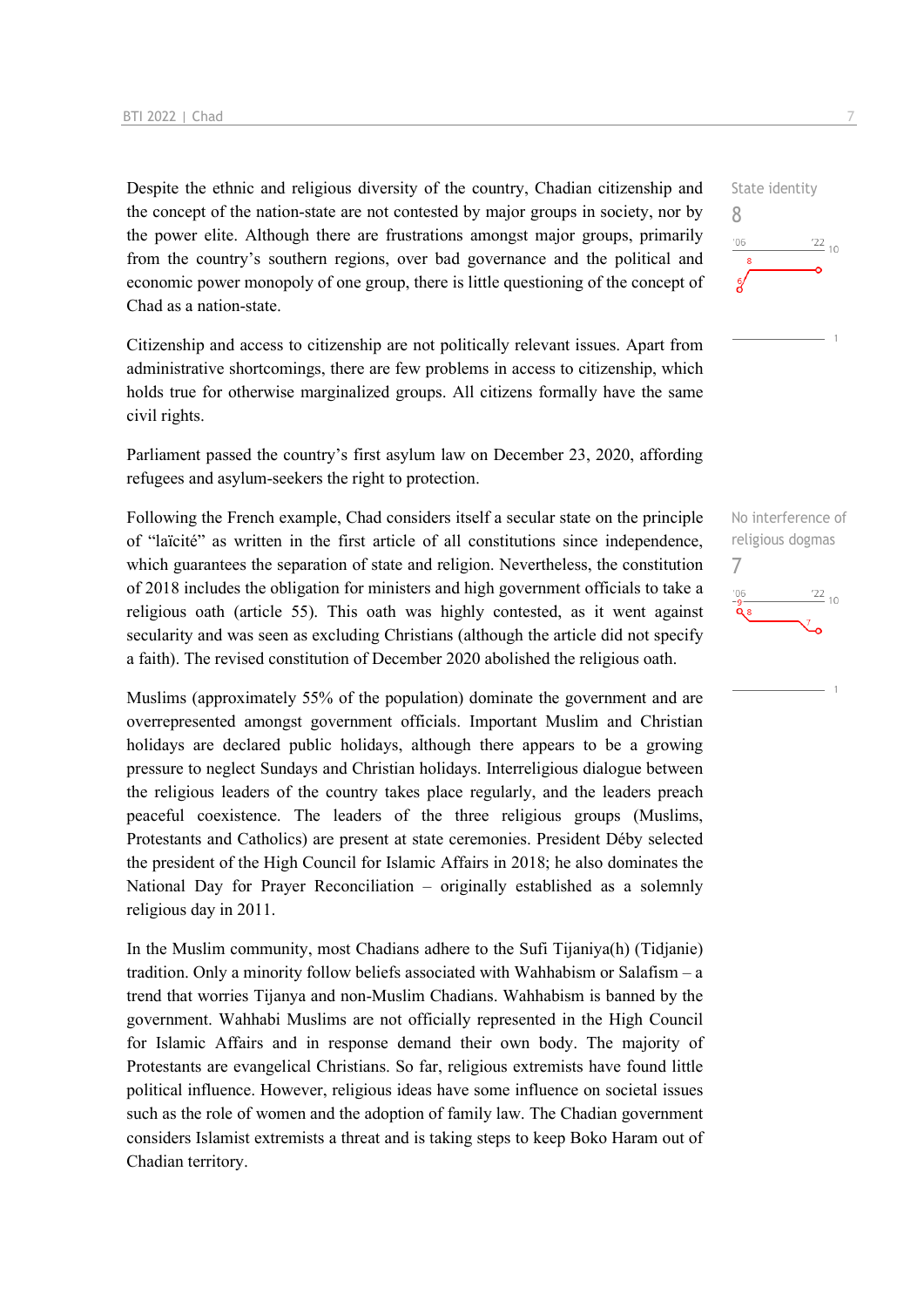Since 2018 Chad's administrative units comprise 23 provinces, 95 "départements" and 365 "communes." The presence of state representatives does not guarantee that state services are also provided. Administrative structures are generally small, poorly funded and highly susceptible to corruption, at the expense of the population – be it in rural areas or the capital.

Security measures at the beginning of the COVID-19 pandemic interrupted access to administrative services.

Administration of communication, transport and other basic infrastructure are provided in N'Djamena and provincial towns, but not in rural regions. The state of the roads is degrading rapidly, thus slowing and complicating transport inside the country. A Chadian airline, providing flights inside the country since 2018, is unreliable.

Communications such as telephone and internet are costly, often interrupted by state authorities due to political protest, or nonexistent in remote regions.

Basic infrastructure, especially access to sanitation and water is extremely poor: in 2015, only 12% of the population had access to improved sanitation facilities, and 51% to a reliable water source. Therefore, it is extremely difficult for the population to maintain hygiene measures during the coronavirus pandemic. Basic health services can be found in towns. In more remote areas they are rare or nonexistent. Maternity and infant mortality rates in Chad are among the highest in the world.

Basic schooling is provided but is operated and paid for by parents themselves. Due to the COVID-19 pandemic, schools were closed from March 20, 2020, until autumn 2020, with a phased reopening. Final exams took place as normal. January 2021 saw a renewed lockdown, the isolation of N'Djamena from the rest of the country, and a new closure of schools.

#### **2 | Political Participation**

Universal suffrage and democratic elections are guaranteed in the constitution. However, only presidential elections are scheduled in accordance with the constitution. April 11, 2021, has been set as the date for the next presidential elections. Idriss Déby-Itno is head of state (and since his appointment in 2020, on the 60th anniversary of independence, as marshal of Chad). He and his MPS have been in power since 1990. The new constitution of 2018 allows Déby to stand twice more for elections (the mandate has been increased to six years) and – in case he is re-elected – retire in 2033, after 43 years as president.

Parliamentary elections last took place in 2011, although they were scheduled for 2015. They have been postponed repeatedly, allegedly because of a lack of financial resources or logistical difficulties (e.g., lack of current electoral lists), and are now scheduled for October 24, 2021. It cannot be assumed that the presidential and

Basic administration  $\overline{\phantom{a}}$  $^{\prime}06$  $\frac{22}{10}$ 

 $\sum_{i=1}^{n}$ 



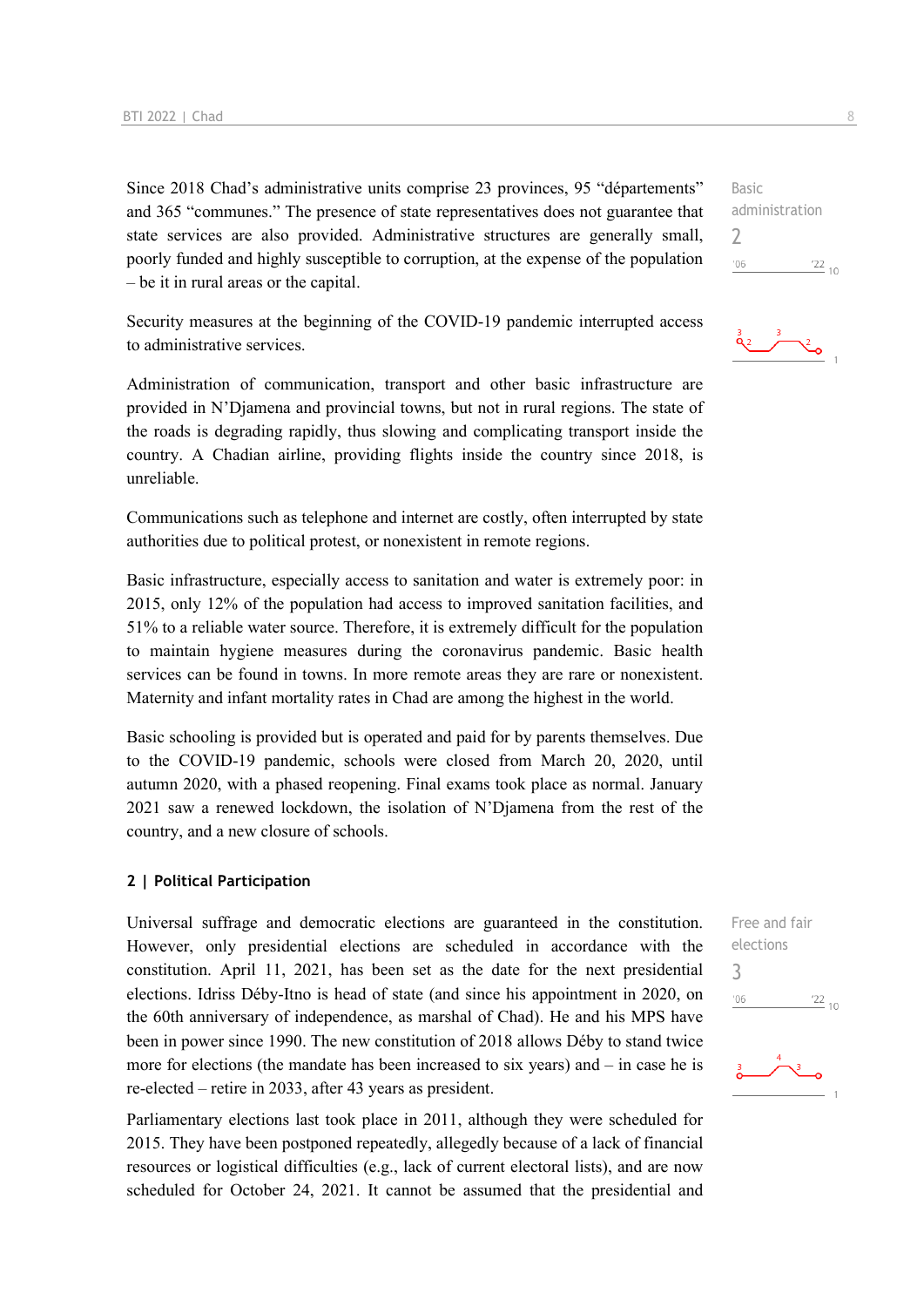parliamentary elections will be free and fair: the composition of the national electoral authority is dominated by the government; (violent) intimidation of the opposition and its supporters occurs frequently; and only Déby and the ruling party MPS can use state funds for election campaigns. It is not yet clear if a restrictive party law (representation of a party in at least 10 out of the 13 provinces) will be in force in future elections. If so, the opposition will have no representatives in parliament after the elections.

Municipal elections took place only once, in 2012, and have been postponed several times since.

Veto powers are almost nonexistent in a state controlled by the president, his close family and the security apparatus. The government is supposedly democratically elected and has effective power to govern. Its majority belongs to the ruling party, headed by the state president and his allies. As commander-in-chief of the army and the head of the state, the president is the decision-maker. With the removal of the function of prime minister (traditionally coming from the south), even the semblance of some balance in the ruling class is gone. The revision of the constitution of 2018, following a suggestion by the National Dialogue Forum in 2020, introduced the post of a vice president. This role will be appointed by presidential decree and therefore be dependent on Déby. The security apparatus is not under civilian control and could remain something of a veto actor. However, genuine or staged coup attempts have occurred in recent years only within the president's own power circle. The incursions of UFR rebels onto Chadian territory (February 2019 and 2020) are an example of this: the movement is led by Déby ́s nephew, Timane Erdimi. Repeated cabinet or military reshuffles and a new, revised constitution, dubbed "a constitutional coup d'état" by the opposition, consolidated the president's power. The Catholic Church has attempted to act as a veto actor and speak out in pastoral letters but is quite isolated in a predominantly Islamicdominated power circle.

The constitution provides for freedom of association and assembly. However, these rights can be limited at any time for members of civil society, the unions or the political opposition.

Following the introduction of the new constitution in May 2018, the ordinance regulating associations in Chad was amended. An ordinance of 2018 (Ordinance no.023/PR/2018 of June 27, 2018) imposes a number of restrictions on associations. These can easily be used by authorities to prohibit their formation, to dissolve them and to hinder their functioning. For example, the new law introduces a ban on "regionalist or community associations," and requires associations to obtain authorization from the Ministry of Territorial Administration to begin operations and imposes hefty fines on people involved in the creation and administration of "unauthorized and unregistered associations."

Effective power to govern  $\overline{\phantom{0}}$  $-06$  $\frac{22}{10}$ 



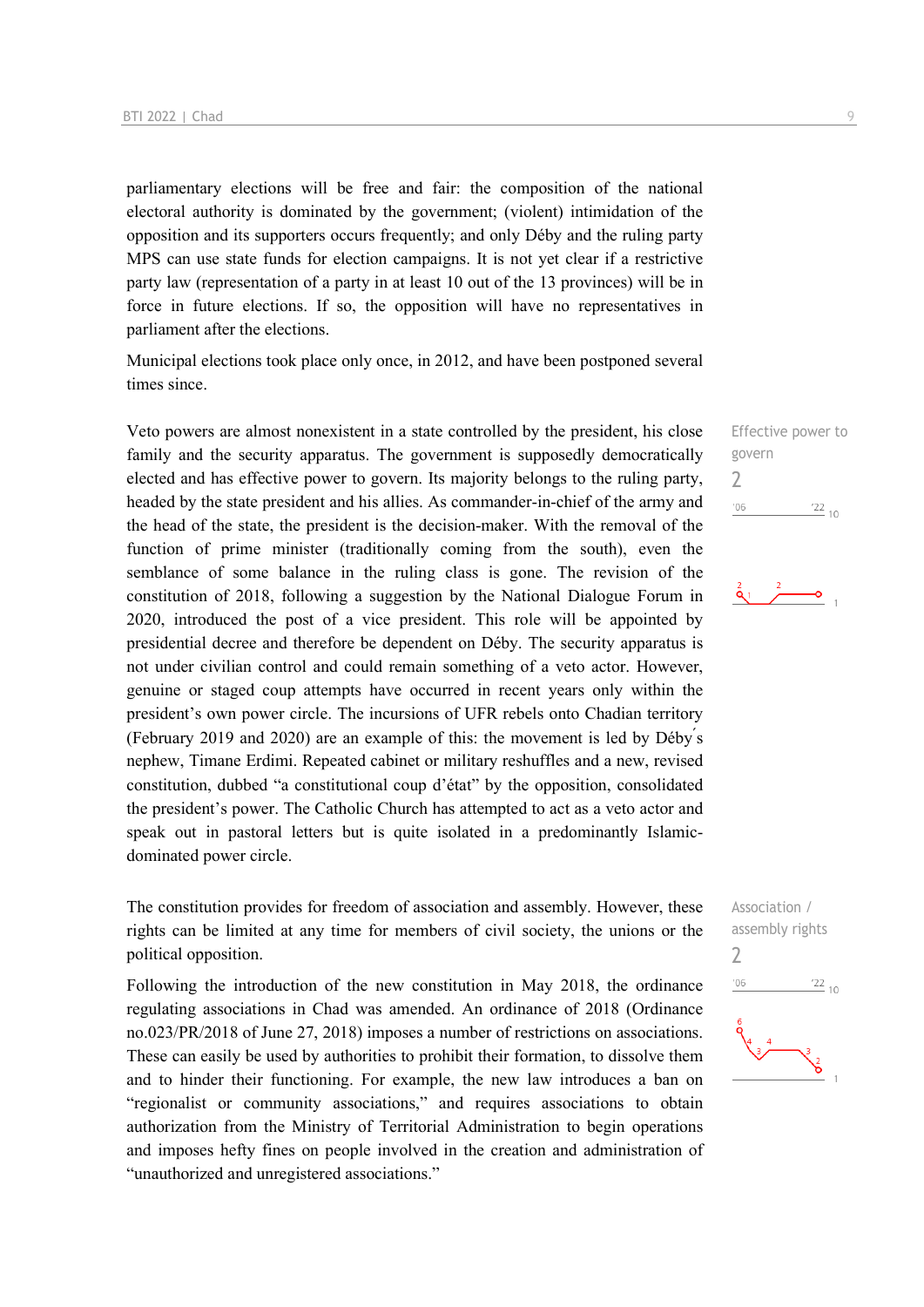During the review period and pre-COVID-19 pandemic, demands from the opposition to conduct marches or to hold protest meetings were systematically denied. In contrast, the MPS were free to rally in support of the ruling power. The state of emergency following the outbreak of the pandemic that has been in place since the end of March 2020 (prolonged by parliament to March 2021 in October 2020), further reduced the association and assembly rights for the opposition, and further highlighted the double standards for supporters of the government and the opposition. In October 2020, a national forum organized by the government to revise the constitution was held. It was boycotted by civil society and the opposition. Their counter forum, proposed to be held in November 2020, was forbidden. As part of the prohibition, security forces surrounded the headquarters of opposition parties, human rights organizations, unions and the homes of opposition leaders. Members of civil society were arrested. Human rights associations such as the Chadian Convention for the Protection of Human Rights (Convention Tchadienne pour la Défense des Droits de L'Homme, CTDDH) were prevented from holding their annual assembly (in October 2020). A media training event was broken up by police in November 2020, and arrests were made.

The lockdown measures in N'Djamena were renewed on January 7, 2021. The lockdown measures and the isolation of the city are considered disproportionate. They were announced without warning, leaving a number of people stuck either in or outside the capital. The prohibition of meetings of more than 50 persons was directed at trade unions, critical civil society groups, and the political opposition during the pre-election campaign. Déby and the ruling MPS were permitted to hold gatherings. On February 2, 2021, public gatherings, with the exception of the president and his followers, were forbidden by a new rule against disturbing public order.

Chad's constitution allows for freedom of expression and of the press. These freedoms are however regularly curtailed and there is a persistent threat against those voicing criticism of the authorities. Critical journalists, bloggers and other commentators risk prosecution and imprisonment. Baradine Berdei Targuio, a human rights defender, has been in jail since January 24, 2020. Charges were only brought in August 2020: he was condemned to three years in prison in February 2021. His imprisonment is seen by Amnesty International as a result of his human rights work.

A media law of July 2020 now regulates the job description and recruitment criteria for journalists. On September 7, 2020, 12 (five French and seven Arabic) newspapers were banned for three months. It is highly likely that the independent media will not survive economically, and that only state media will be able to report in Chad in the future.

Private newspapers are mainly published in N'Djamena and some provincial towns. They appear in French or Arabic. The written press struggles to reach the rural population, which relies primarily on radio broadcasts. The state operates one radio

Freedom of expression 2 $06'$  $\frac{22}{10}$ 

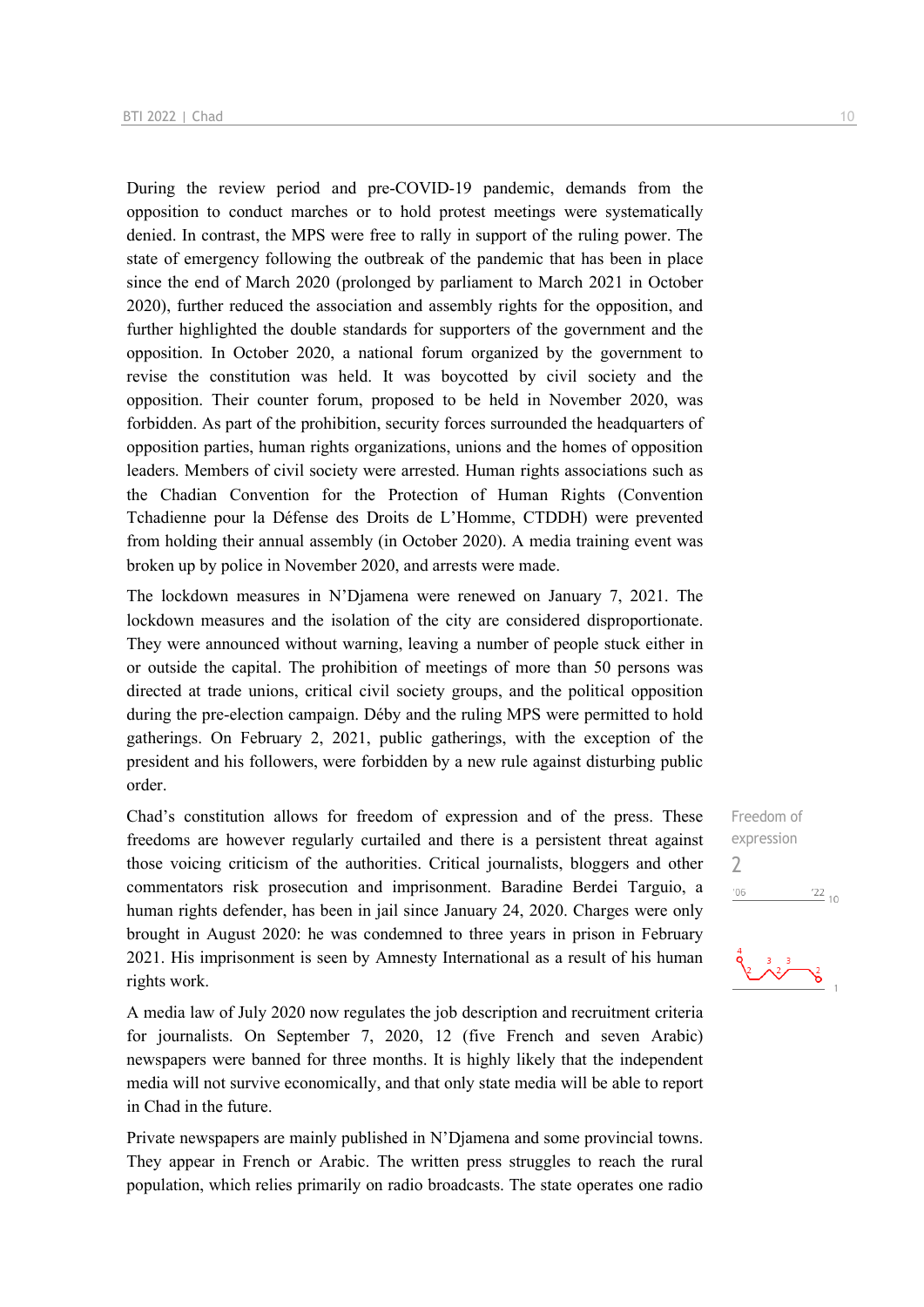station with several channels, while 38 stations are run privately or by religious organizations. The state owns the television station TéléTchad. Private television stations are Al-Nassour, launched in 2011, Electron TV, launched in 2013, and Tchelou TV, launched in 2019. In November 2020 two television and two radio stations formed the media group 2TNRTV. International channels can be received via satellite. The High Council of Communication, which is responsible for granting licenses, controls most radio content. Licensing fees are high. Critical reporting often leads to arrests, the seizure of newspapers, or the shutting down of newspapers or radio stations.

Internet access is available and widely used on smartphones by the younger generation, as well as by illiterate groups and the more affluent, literate and urban segments of the population. However, the internet in N'Djamena has been switched off repeatedly since July 22, 2020, meaning access to social media was only possible via a virtual proxy network (VPN), and internet access rendered completely unavailable in the provinces. Disruptions to internet access have been instigated by authorities in the past: internet watchdogs report that access to social media sites was censored for 16 months from March 2018.

Independent media are under constant political pressure; criticizing Déby can lead to detention. Moreover, arbitrary arrests are a constant threat for any journalist doing their job. The Union of Chadian Journalists (UTJ) reports six such arrests during the month of April 2020 alone (several arrests based on alleged breaches of COVID-19 pandemic lockdown measures).

Following the arrests at Radio FM Liberté to prevent the proposed citizens forum in November 2020, journalists organized a day without media on December 1, 2020 – a powerful symbol as this day was the 30th anniversary of Déby taking power.

#### **3 | Rule of Law**

The constitution prescribes the separation of powers. With the introduction of the Fourth Republic and of the new constitution in 2018, however, this separation has de facto disappeared. There is no efficient system of checks and balances. In May 2018, the office of prime minister was abolished; cabinet members and the judiciary are subordinate to the president, who rules through decrees and ordinances. Since the president's party, the MPS, already has a majority in parliament, there is no need for the president to circumvent the legislature. Parliament approves all (direct or indirect) proposals and decisions made by its chairperson or the president of the country. The national forum of 2020 (October 29, 2020, to November 3, 2020) was – like the previous forum held in 2018 – supposed to draw up proposals for a constitutional amendment. It was boycotted by the opposition and civil society. Their alternative citizen forum was prevented from being held. On November 12,

Separation of powers 2 $^{\prime}06$  $\frac{22}{10}$ 

$$
\stackrel{2}{\bullet} \stackrel{2}{\bullet} \stackrel{2}{\bullet} \stackrel{2}{\bullet} \stackrel{2}{\bullet}
$$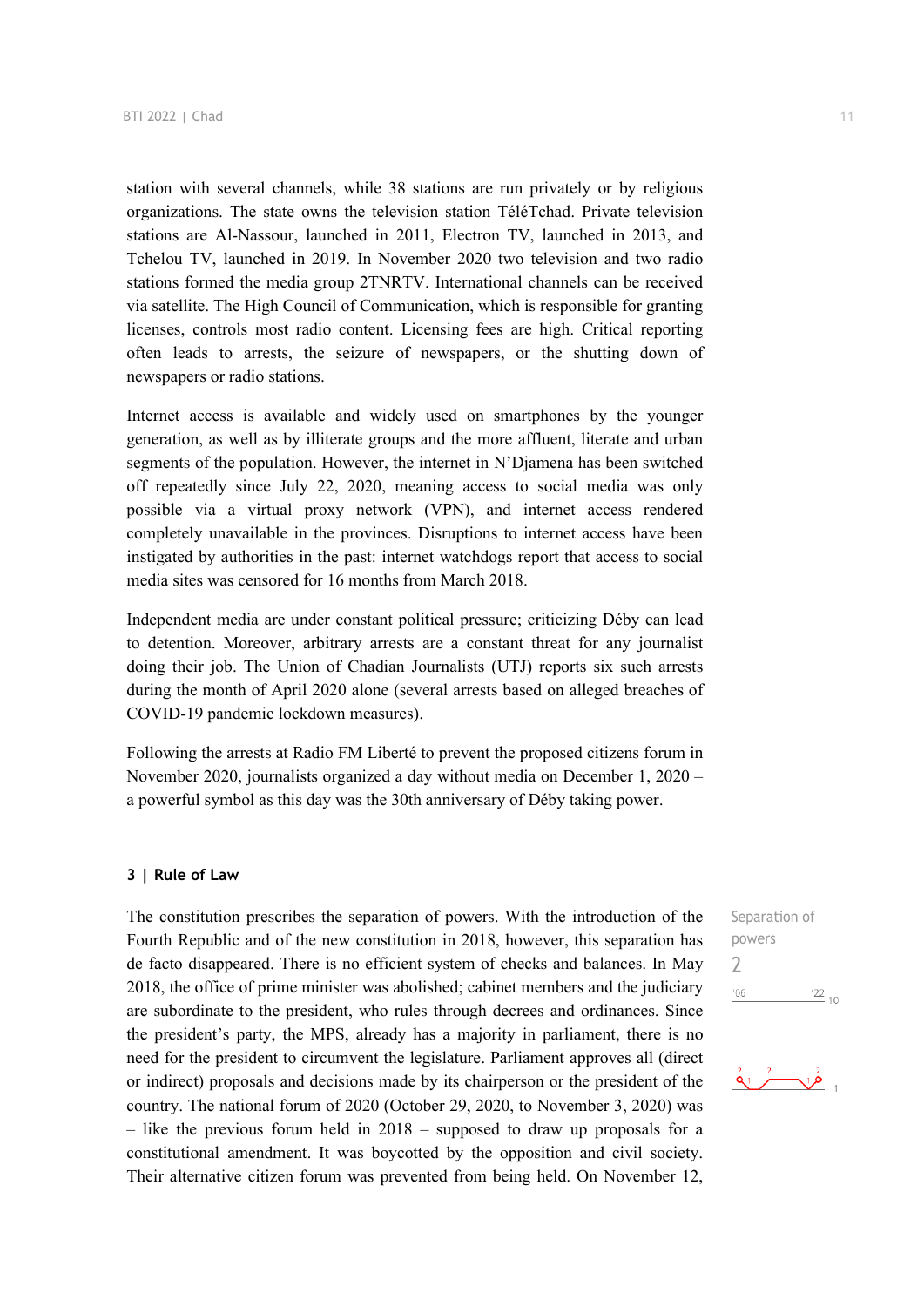2020, the cabinet, chaired by Déby, decided that the position of a vice president would be created and that this position would be appointed by the president himself. The vice president would act as the president's deputy (previously the president of parliament held this role). Parliament accepted the proposal on December 4, 2020. Observers believe that Déby will nominate one of his sons as the vice president in order to prepare his succession.

Déby declared a state of sanitary emergency (état d'urgence sanitaire) on April 25, 2020, which granted power to health authorities and security forces to impose the curfew in response to the COVID-19 pandemic. On October 17, 2020, parliament voted for the third prolongation of these measures until March 10, 2021, that consists of a dusk-to-dawn curfew and a ban on public gatherings. According to the Global State of Democracy Indices, restrictive measures were imposed before the first case of COVID-19 was detected. On May 7, 2020, the minister of health was the subject of an interpellation. It remains doubtful whether the pandemic related lockdown measures meet the principles of proportionality and non-discrimination, especially because checks by parliament and judiciary are notoriously weak

According to the constitution of 2018 the Supreme Court is the highest court; all other courts are subordinate to it, including the Constitutional Court and the National Court of Auditors. The president nominates the president of the Supreme Court and most of the judges. Thus, the judiciary has ceased to be institutionally differentiated even in formal terms, and its decisions and doctrine are subordinate to the government. It is vulnerable to executive intervention, lacks adequate resources and is permeated by corruption. Judges acting independently face severe intimidation or dismissal.

Government officials and other influential persons, especially members of the governing party/clan, often enjoy impunity or are exonerated despite guilt. If they are sentenced or fined, it indicates a behind-the-scenes power struggle and is not reflective of a fair and objective application of law and order.

Due to the COVID-19 pandemic, court proceedings were suspended and since January 2021, all public hearings were suspended until further notice.

Office holders breaking the law and engaging in corruption is a daily occurrence in Chad at all societal levels. Members of the inner power circle and the presidential clan in particular tend to abuse their power and threaten the population even physically. For example, an army colonel shot at two mechanics at a market in N´Djaména, killing one of them in July 2020. This episode drew significant public attention, and he was sentenced to five years in prison.

Corruption affects ordinary citizens in all aspects of their lives, be it legal procedures or police controls. During the state of emergency in Ouaddaï in 2019, security forces freely stole motorbikes and other possessions from the population.

Independent judiciary 1  $\frac{22}{10}$  $'06$ 



Prosecution of office abuse 3 $06'$  $\frac{22}{10}$ 

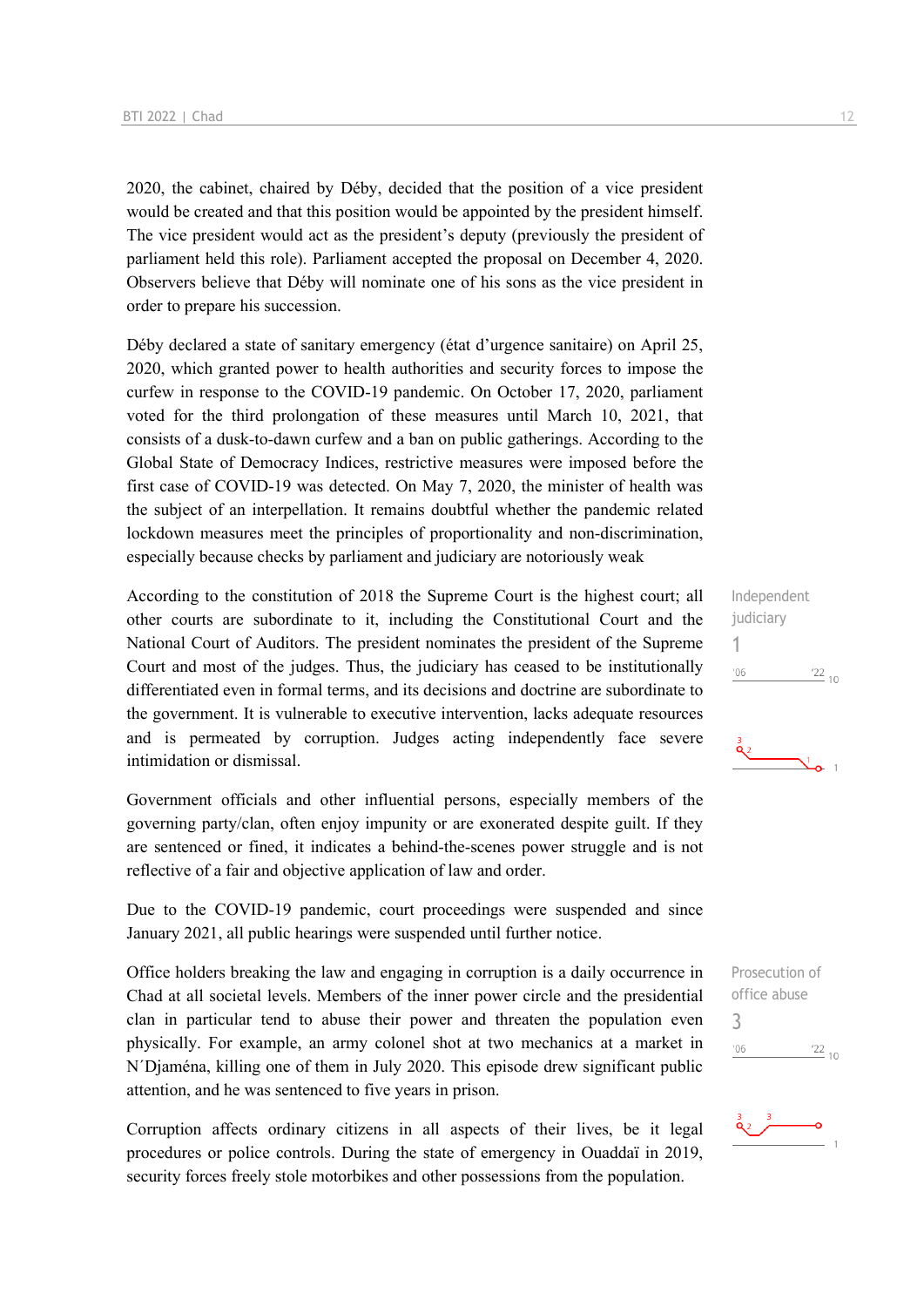Corruption is not prosecuted adequately under the law; on the contrary, it has become an almost accepted practice among the power circle and security forces to gain as much as possible for as long as possible. For the impoverished population corruption poses a constant threat.

Civil rights are guaranteed by the constitution. The first paragraph of the new constitution of 2018 enshrines the secular character of the state. The equality of men and women is emphasized, and propaganda with an ethnic, tribal, regional or religious basis is forbidden. De facto, however, civil rights exist on paper only. Women's rights are routinely violated. Cases of abuse or domestic violence are rarely investigated by authorities, and so women have nowhere to turn for shelter. Homosexuality is widely considered to be incompatible with tradition and religion, a view espoused by President Déby in a recent interview. The penal code of December 12, 2016, made homosexuality a petty offense rather than a crime (as it had been defined in the 2014 version). The new penal code also forbade underage marriages. The death penalty was abolished in 2014 but authorized for terrorist crimes after the Boko Haram attacks in 2015. On April 28, 2020, the death penalty was abolished by parliament.

In general, citizens are at the mercy of arbitrary actions by state authorities. Members of the opposition, the civil society, and unions fear arrests and detentions without due process under the rule of law. Human rights organizations try to generate publicity for some cases.

Emergency laws implemented due to the COVID-19 pandemic reinforce the environment of general insecurity and arbitrariness.

#### **4 | Stability of Democratic Institutions**

On paper, all generally accepted democratic institutions exist in Chad – national government, parliament, judiciary and public administration. After the national forum 2020, a decision was taken to create a Senate as a second chamber.

However, the inefficiency of these democratic institutions is closely linked to their lack of democratic legitimacy.

The last parliamentary elections were held in 2011. They were postponed repeatedly and are now scheduled for October 24, 2021. Most MPs belong to the presidential party and tend to rubber stamp decisions by the president. Only very few members of the opposition are able to raise their voice and garner some attention. Recently, Succès Masra and his political movement "Les transformateurs" have become popular outside parliament. But they are not permitted to register legally as a party.

Government, judiciary and to a lesser extent the public administration, are dependent on Déby. Members of the government, judges and in future the vice president are nominated by the president and are therefore dependent on his good

Civil rights 3  $\frac{22}{10}$  $'06$ 

Performance of democratic institutions 2 $^{\prime}06$  $\frac{22}{10}$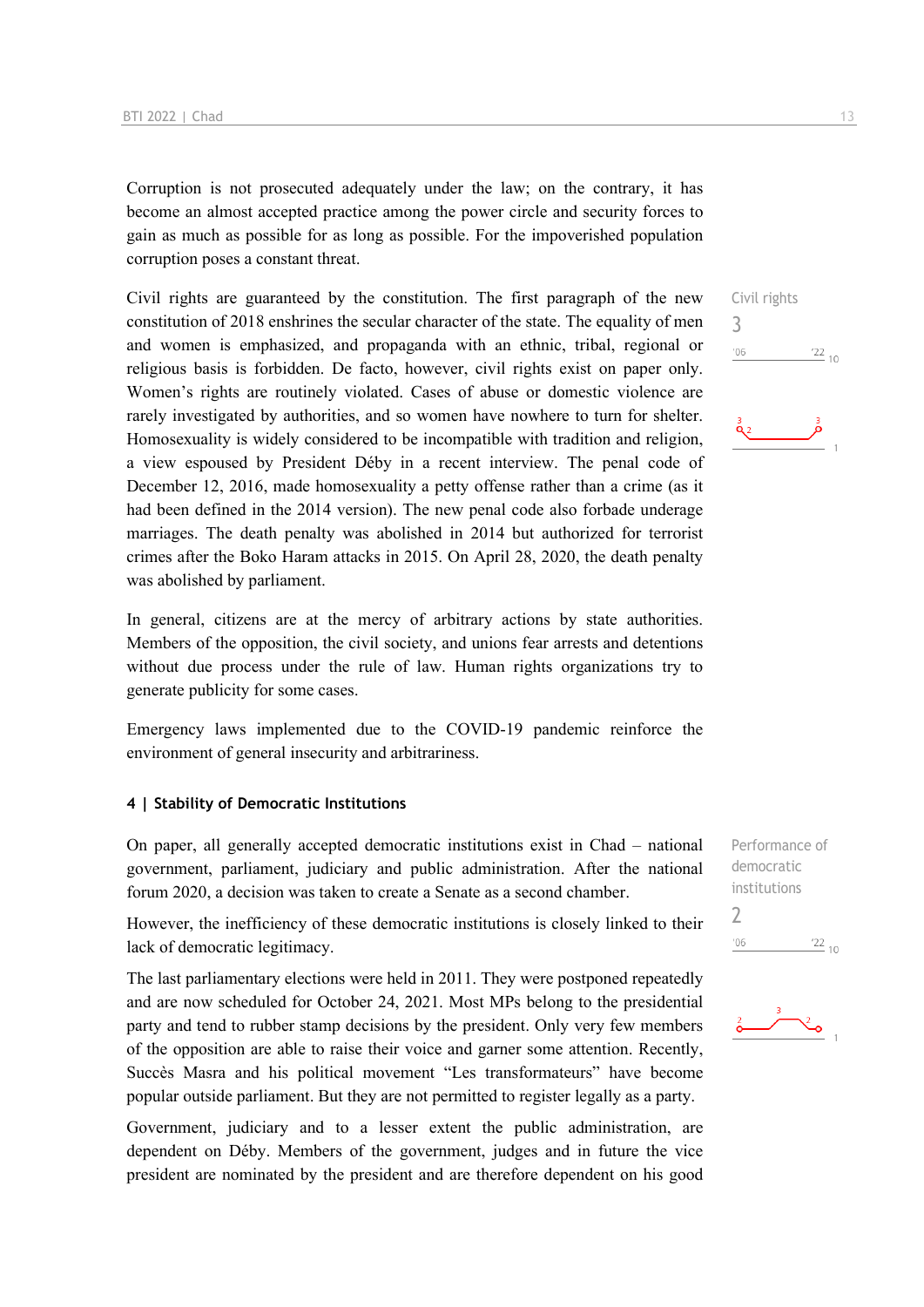will and cannot be seen to be independent. Independent decisions can result in dismissal. Déby fills the most important positions with his own or his wife's siblings to maintain his grip on power.

Institutions in Chad are democratic in name only; therefore it is not an exaggeration to say that the ruling power simply uses them as a facade. However, the demand for democratic institutions and procedures is the only way relevant political actors of the opposition and civil society can express their political opinion and discontent. At the same time, the government pretends to follow democratic procedures in order to present a democratic image to the outside world. The national forum of October 2020 and the subsequent debate over its conclusions can serve as an example. Despite the boycott of the forum by the opposition parties, unions and civil society organizations, it was still held without any legitimacy. Nevertheless, the results were first discussed within the Council of Ministers and then given to parliament to approve.

The political opposition and its leaders, as well as human rights organizations and the independent press, are constantly threatened. For example, the opposition's party headquarters was surrounded by security forces during the National Forum. Succès Masra has attempted to register his movement as a political party since 2019 but has constantly been denied. The result of which is that "les transformateurs" will be unlikely to participate in the next elections.

Political leaders outside the country - be it political or so-called politico-military opposition - call for democratic change, but their commitment to democratic institutions is difficult to assess. Some of them have previously been members of the current inner power circle, like Déby's twin nephews Tom and Timane Erdimi.

With such little respect already for democratic institutions and their democratic functioning, the COVID-19 pandemic has made little difference in this area.

#### **5 | Political and Social Integration**

The existence of a multiparty system is recognized by law. A party law regulates the admission, legal recognition and financing of political parties. However, admission is already a political decision, as demonstrated by the case of the political movement led by Succès Masra, "the Transformers" (les Transformateurs), whose registration as a political party is being obstructed by the government. 220 political parties were registered in Chad at the end of 2019.

The country's president is also chairman of the ruling MPS; it is the only party operating nationwide, but it also has a strong ethnic dimension, with its leadership positions filled by members from the president's ethnic group (Zaghawa, especially the Bideyat clan), from Chadian Arabs, Toubou and Goran. A number of parties are Commitment to democratic institutions 1  $\frac{22}{10}$  $106$ 

Party system

2 $-06$  $\frac{22}{10}$ 

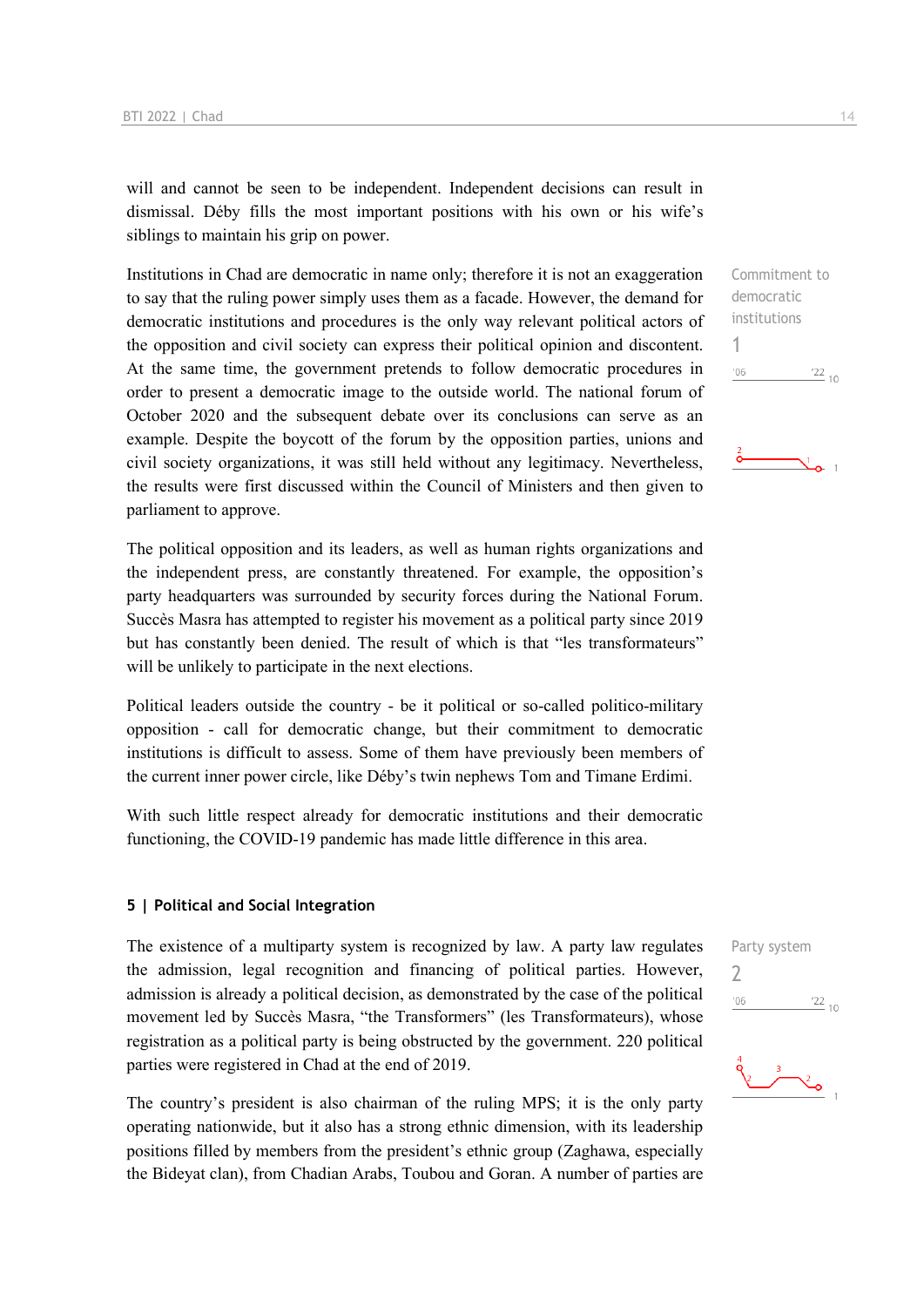founded by people close to the government, so-called allies, and this serves to muddy the political party landscape. The political opposition is weak, predominantly old, and divided. This "real" opposition is mainly personality-based and has ethnoregional roots. Ideology does not play a noteworthy role in political parties in Chad. Therefore, opposition parties tend to only achieve respectable electoral results in the region of origin of their respective party leaders. The most important opposition party is the National Union for Development and Renewal (Union Nationale pour le Développement et le Renouveau, UNDR), led by Saleh Kebzabo (who founded it almost three decades ago), which has its greatest support in the Lac Léré area in Mayo-Kebbi. The Party for Liberty and Development (Parti pour les Libertés et le Développement, PLD) has most of its support in the East, especially from Ouaddaï. Since Ibni Oumar's disappearance (presumably by security forces) in February 2008, it has lost some of its influence, and its general secretary, Mahamat Ahmad Alhabo, is still subject to intimidation. Succès Masra and his movement Les Transformateurs, which is still not recognized as a political party, are gaining popularity among youth in the capital and allegedly in other urban centers. The fragmentation of the opposition manifests itself in various alliances and associations.

As the political opposition, civil society is weak and fragmented. Cooperation exists only to a limited extent between organizations whose leaders struggle to trust each other in an environment characterized by corruption and co-optation by the regime. Human rights organizations – with the exception of the government-sponsored national human rights organization – and NGOs that focus on peaceful cohabitation or women's and youth rights make an important contribution to societal issues but are often undermined by institutionalized pseudo-representative groups financed by the government. An important actor is the Big Heart Foundation (Foundation Grand Cœur) led by First Lady Hinda Déby-Itno.

Human rights organizations are often the only witnesses and able to attract limited international attention toward human rights violations. The safety of their employees depends on the level of international awareness.

The constitution and labor code permit the foundation of and membership in trade unions, which are organized under three umbrella unions. The Syndicate of Trade Unions of Chad (Union des Syndicats du Tchad, UST) represents 30 trade unions and associations. It repeatedly called for boycotts and strikes that have been well supported. The authorities have frequently sought to weaken the unions by threatening and denigrating their leaders. The COVID-19 pandemic paralyzed demonstrations by students in 2020 and those of all other opposition groups through the prohibition of gatherings of more than 50 people.

Interest groups 3 $106$  $\frac{22}{10}$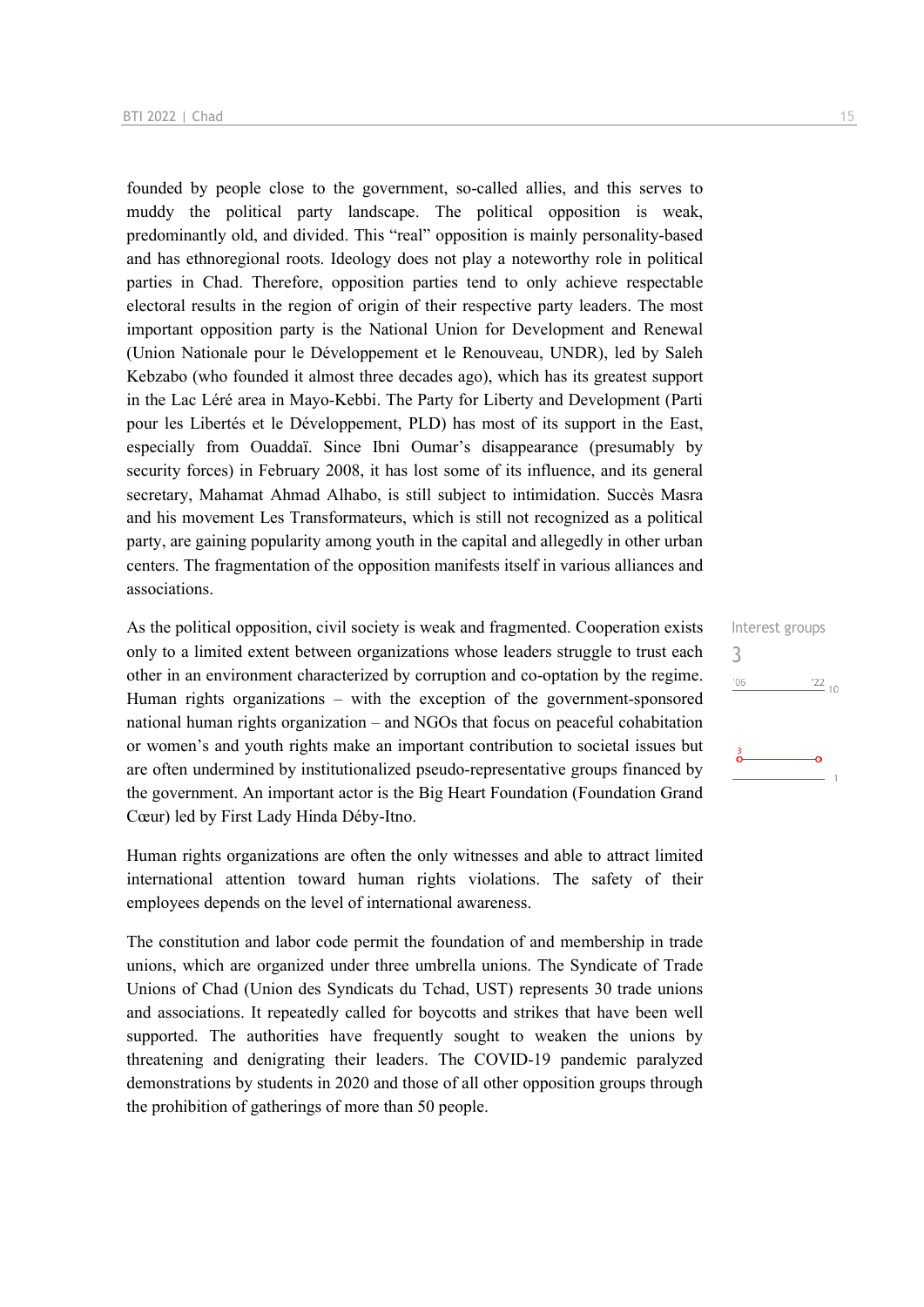Given the lack of representative survey data all over the country, it is difficult to evaluate the population's attitudes toward democracy in general or toward individual institutions. Social media reflects a high degree of frustration among the young population. A number of Chadian online newspapers frequently criticize the undemocratic functioning of the state. Afrobarometer does not conduct surveys in Chad. However, a survey conducted in five major cities in Chad by the Arnold-Bergstraesser-Institute in 2015 points to relatively high levels of consent to the idea of liberal democracy, despite the authoritarian character of the regime. This survey found that 56% of respondents had overwhelmingly democratic attitudes, while 38% held partially undemocratic views, and 5% undemocratic views. According to the study, public dissatisfaction with government policies is high. However, just over one third of respondents agreed with the statement that the "government would do the right thing." Generally, the population, and especially young people, are upset about the political situation, their own increasing poverty and their daily struggle to survive. According to his own statements, Masra (leader of the political movement Les Transformateurs) garners most of his support from the youth.

Social self-organization and the creation of social capital do occur. Some 20,000 cooperative groupings operate in the country but are mainly concentrated at the village and district levels. Small saving groups, primarily comprising women working locally or with their church, try to create some sort of capital for their members. Parents associations employ 70% of the teachers in Chad and play an important role in supporting the educational system. However, Chad's long history of violent intercultural conflicts means that there is very little trust among the population, and intercultural and interreligious tensions continue to persist under the surface. Generally, people organize along ethnic lines or according to religious identities.

At the outbreak of the COVID-19 pandemic, youth groups, church organizations, and Chadians living abroad in particular, demonstrated a high level of solidarity in leading information campaigns concerning safety and hygiene measures (an example being an umbrella group called l'Action Citoyenne Contre le Covid-19).

Approval of democracy n/a  $-06$  $\frac{22}{10}$ 

 $\overline{m/s}$ 

Social capital 4 $\frac{22}{10}$  $-06$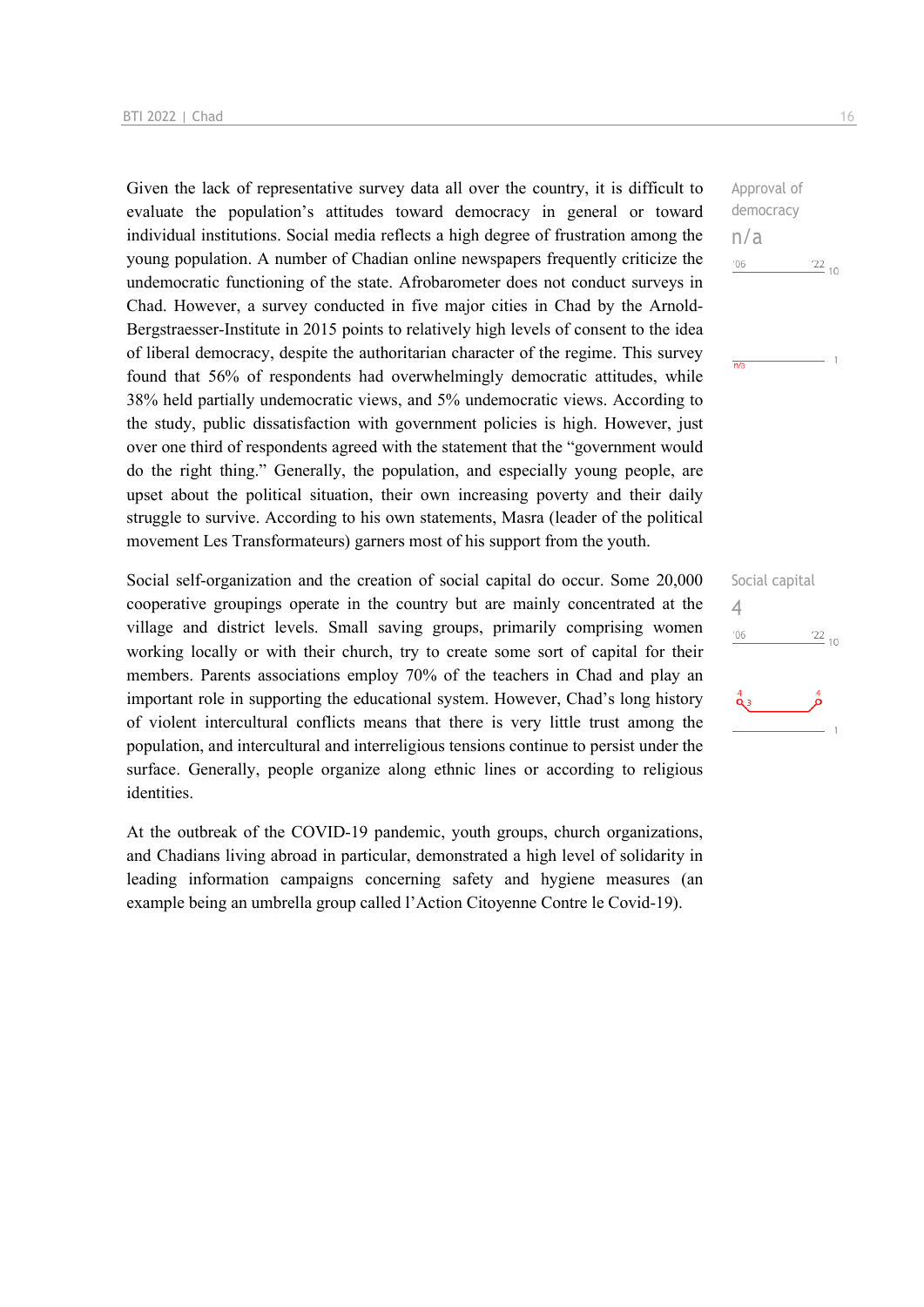## II. Economic Transformation

#### **6 | Level of Socioeconomic Development**

Since 2000 Chad's HDI has increased by 34.6% but it remains one of the least developed countries in the world with a very low value of 0.398 (2019). Chad was ranked 187 out of 189 countries, just above the Central African Republic and Niger. The overall loss in HDI score due to inequality was 37.7% (2018). All indicators confirm the high level of poverty affecting large segments of the population. This situation has deteriorated further, exacerbated by the COVID-19 pandemic, a fact that only appears in negative economic predictions by the IMF and other bodies. In 2011, 66.3% of the population was living below the poverty line of \$3.20 per day. The 2020 Global Hunger Index value of 44.7 reflects a steady decline in poverty since 2000 (50.9). Nevertheless, the country is ranked last in the index and has "alarming" levels of hunger. The Gini coefficient of 43.3 (2011) illustrates the unequal distribution of income. Oil and state revenues tend to rest in the hands of the ruling elite and are not used for poverty reduction. Rural areas are most affected by poverty. The rural population and some of the urban population (23%) primarily make a living from subsistence farming or livestock breeding.

The level of socioeconomic exclusion based on gender is extremely high. With a score of 0.710, Chad again held one of the three last places worldwide on the 2019 Gender Inequality Index, above Papua New Guinea and Yemen. Female and male expected years of schooling for children are 5.9 and 8.8 respectively. Generally, Chad lacks the socioeconomic prerequisites to afford its citizens an adequate freedom of choice. The modest economic growth rate at the beginning of the 2010s was due to oil revenues, but this flatlined with the fall in world oil prices. The government has completely neglected economic diversification and has remained a rentier state, redistributing wealth within the country's power circle. Chad's oil revenues have benefited only a small part of the population. Social marginalization is structurally entrenched and is both qualitatively and quantitatively extensive.

#### **Question** Score

| Socioeconomic |               |
|---------------|---------------|
| barriers      |               |
|               |               |
| 106           | $^{22}_{-10}$ |
|               |               |

ò.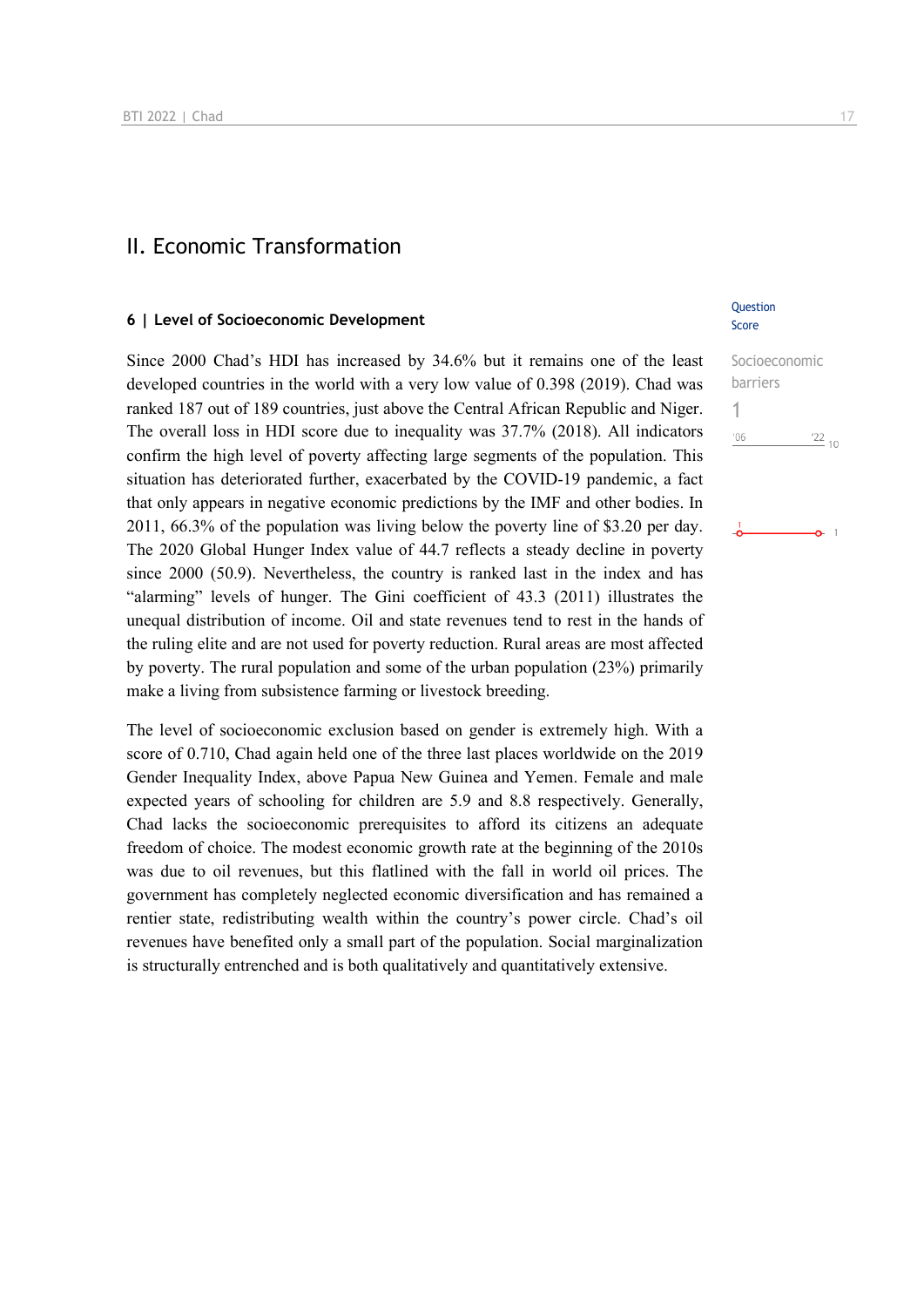| <b>Economic indicators</b> |          | 2017    | 2018    | 2019    | 2020    |
|----------------------------|----------|---------|---------|---------|---------|
| <b>GDP</b>                 | S M      | 10000.4 | 11239.2 | 11315.0 | 10093.1 |
| GDP growth                 | $\%$     | $-3.0$  | 2.4     | 3.2     | $-0.9$  |
| Inflation (CPI)            | $\%$     | $-1.5$  | 4.3     | $-1.0$  |         |
| Unemployment               | $\%$     | 1.9     | 1.9     | 1.9     | 2.3     |
| Foreign direct investment  | % of GDP | 3.6     | 4.1     | 5.0     |         |
| Export growth              | $\%$     | 1.3     | 4.6     | 6.0     | 1.1     |
| Import growth              | $\%$     | $-1.3$  | 1.4     | 4.0     | 2.0     |
| Current account balance    | \$M      |         |         |         |         |
| Public debt                | % of GDP | 50.3    | 49.1    | 52.3    | 47.9    |
| <b>External debt</b>       | \$ M     | 3123.9  | 3242.6  | 3313.2  | 3654.3  |
| Total debt service         | \$ M     | 183.2   | 103.4   | 89.1    | 113.8   |
| Net lending/borrowing      | % of GDP | ÷,      |         | ÷,      |         |
| Tax revenue                | % of GDP |         |         |         |         |
| Government consumption     | % of GDP | 4.3     | 3.6     | 3.6     | 5.0     |
| Public education spending  | % of GDP | 2.5     | 2.3     | 2.4     |         |
| Public health spending     | % of GDP | 0.7     | 0.7     |         |         |
| R&D expenditure            | % of GDP |         |         |         |         |
| Military expenditure       | % of GDP | 2.2     | 2.3     | 2.2     | 3.1     |

Sources (as of December 2021): The World Bank, World Development Indicators | International Monetary Fund (IMF), World Economic Outlook | Stockholm International Peace Research Institute (SIPRI), Military Expenditure Database.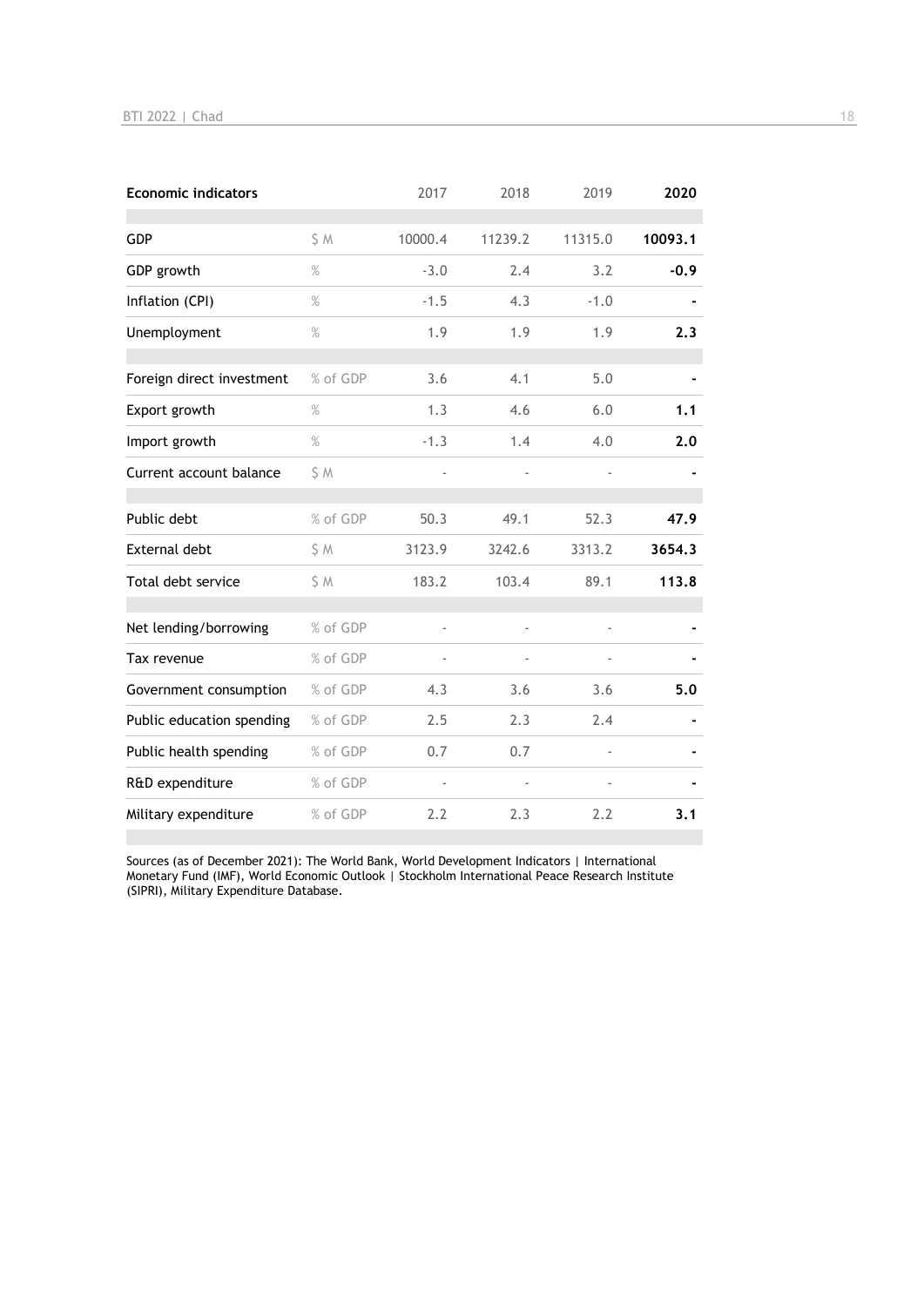#### **7 | Organization of the Market and Competition**

Market-based competition is underdeveloped in Chad, and the institutional framework is weak and inconsistent. The World Bank's Doing Business Report 2020 records a small improvement in the reduction of procedures to start a business from 13 (2008) to 8 (2019), but the number of days (58) and the costs (169.3% GNI per capita) remain high It ranked Chad 182 out of 190 countries. In the Heritage Foundation's 2020 Index of Economic Freedom, Chad achieved a moderate improvement of 0.3% and ranked 161 out of 180 countries in the category "mostly unfree," but remained last out of 141 countries in the World Economic Forum's 2019 Global Competitiveness Index.

Several structural factors impede the establishment of a market-based economy. The economy relies highly on the informal and subsistence agricultural sector, herding, and fishing, which together account for over 40% of GDP and employs approximately 80% of the population. However, as in the past, the ruling elite remains the biggest obstacle, as the corrupt structures within the governing system deter sustainable investments. Other factors include poorly functioning public institutions, lack of venture capital, an unwelcoming regulatory environment, widespread corruption and patronage, serious shortcomings in the rule of law, and costly access to unreliable energy. These can all be linked to the lack of will of the elite to support equal opportunities for large sections of the population.

The few private companies that exist must deal with high taxes. Government contracts, for example, for construction work, are part of the patronage system and are awarded to those in the ruling elite. The private sector remains insufficient and so far, privatization has predominantly served to enable members of the ruling elite to gain senior management positions and plunder former state-owned companies that are left struggling to survive.

Chad is a member of the Central African Economic and Monetary Community (CEMAC), whose six member states share a common central bank and a common currency pegged to the euro. The CEMAC has improved access to credit information by establishing a framework for the licensing and operation of credit bureaus.

As a member of the CEMAC, Chad is part of an economic community promoting regional cooperation. This includes a Regional Competition Agreement among its members Cameroon, Gabon, the Central African Republic and Chad. Operating according to a "two-tiered" model – as classified by the OECD – Chad has two separate levels of competition policy jurisdictions: the regional level, where competition infringements with regional impact are investigated by the regional competition authority, and the national level, which concerns cases with a national dimension. However, as opposed to Cameroon, Gabon and the Central African



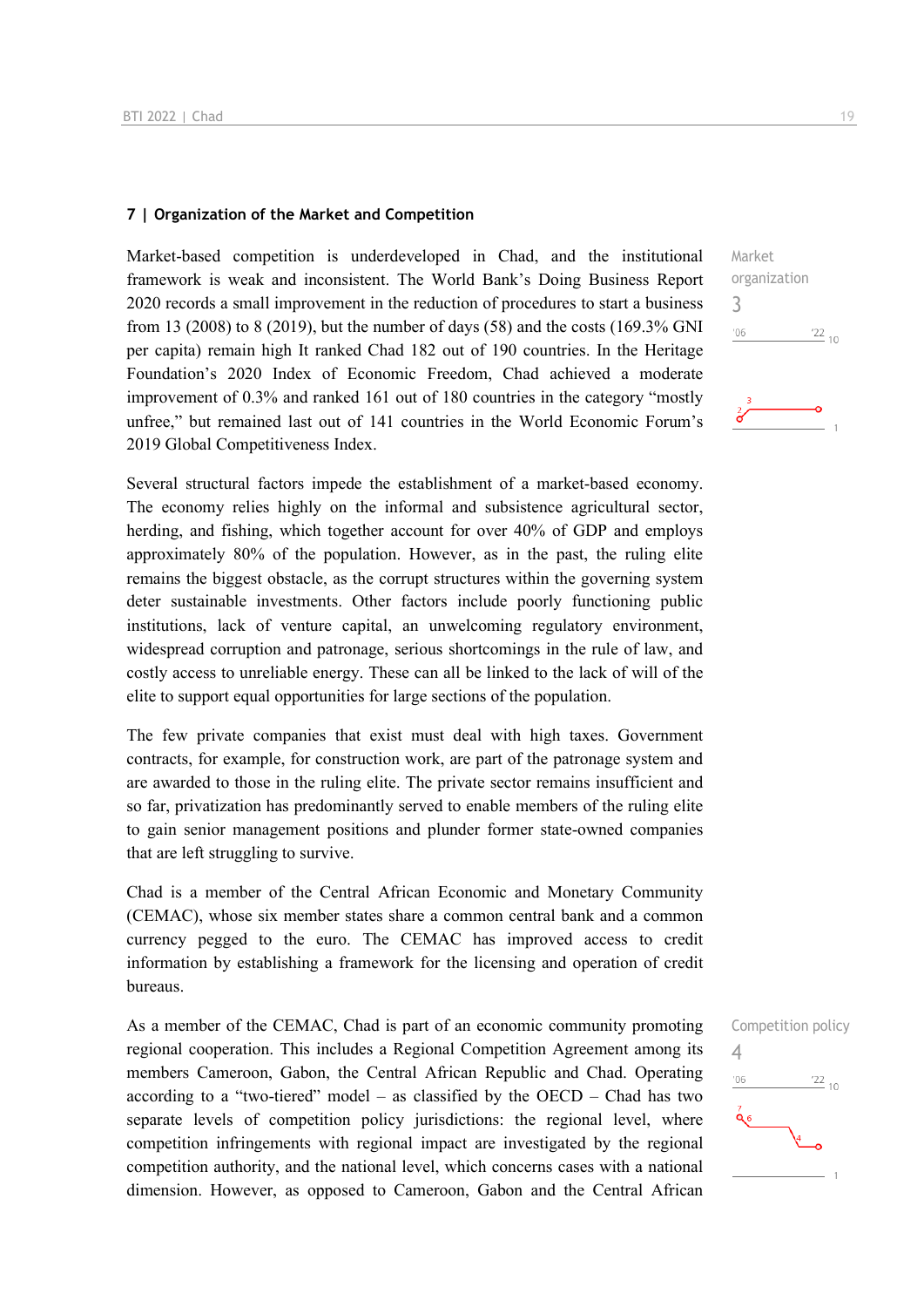Republic, Chad does not have national competition legislation. Parliament approved a law on competition in 2014 which included the creation of a council of competition (article 35, law nr.043/OR/2014). Subsequently, the Council of Ministers adopted a decree in 2018 on the creation of a council of competition to enforce antitrust policies. Another decree, on March 12, 2019, finally nominated 15 members for the National Competition Council (Conseil National de la Concurrence). Chad is not a member of the International Competition Network (ICN). The government regulates the formation of monopolies and oligopolies inconsistently.

The state and foreign investors dominate the few market sectors in Chad. The state owns the country's only water and electricity companies. The state-owned Société Cotonnière du Tchad Société Nouvelle, or CotonTchad S.N., has a monopoly on the marketing of cotton, the principal export commodity after oil and cattle. In its search for cash, the Chadian state sold 60% of this enterprise to the multinational Singaporean Olam in April 2018. The Chadian telecommunication society (Société des Télécommunications de Tchad – Sotel) was privatized in March 2014. The oil sector is dominated by the Chinese National Petroleum Corporation (CNPC) and an international consortium comprising ExxonMobil affiliate EssoChad, Petronas and ChevronTexaco.

In principle, trade is liberalized. Chad has been a member of the WTO since October 19, 1996, and a member of GATT since July 12, 1963. Its participation in international trade is very limited with regard to both imports and exports. In 2018, Chad ranked 138 in total exports and 180 in total imports. According to the WTO (2018) the ratio of export of goods to GDP is 30.4%. The simple average Most Favored Nation (MFN) tariff applied was 14.3%.

Protectionist measures, import quotas and export limitations defined by law do not exist. Landlocked Chad was one of the first countries to ratify the African Continental Free Trade Agreement (AfCFTA) in 2018. While the AfCFTA was supposed to come into force in May 2019, it was only implemented on January 1, 2021.

The greatest barrier to the development of a favorable atmosphere for an open trade market is the overburdened bureaucracy and the high level of corruption at all levels affecting import and export. A National Investment and Export Agency (ANIE) and a one-stop shop should simplify procedures. In addition to the adoption of a National Investment Charter, Chad has set up a Public-Private Dialogue Forum (FODEP), and introduced fixed tariffs for the creation, modification and renewal of business certificates.

The official collection of import taxes at the capital's entry point at the Cameroon-Chadian border is largely ineffective. The head of customs has always been someone close to the president. Since October 2018 it has been the president's Liberalization of foreign trade 4 $-06$  $\frac{22}{10}$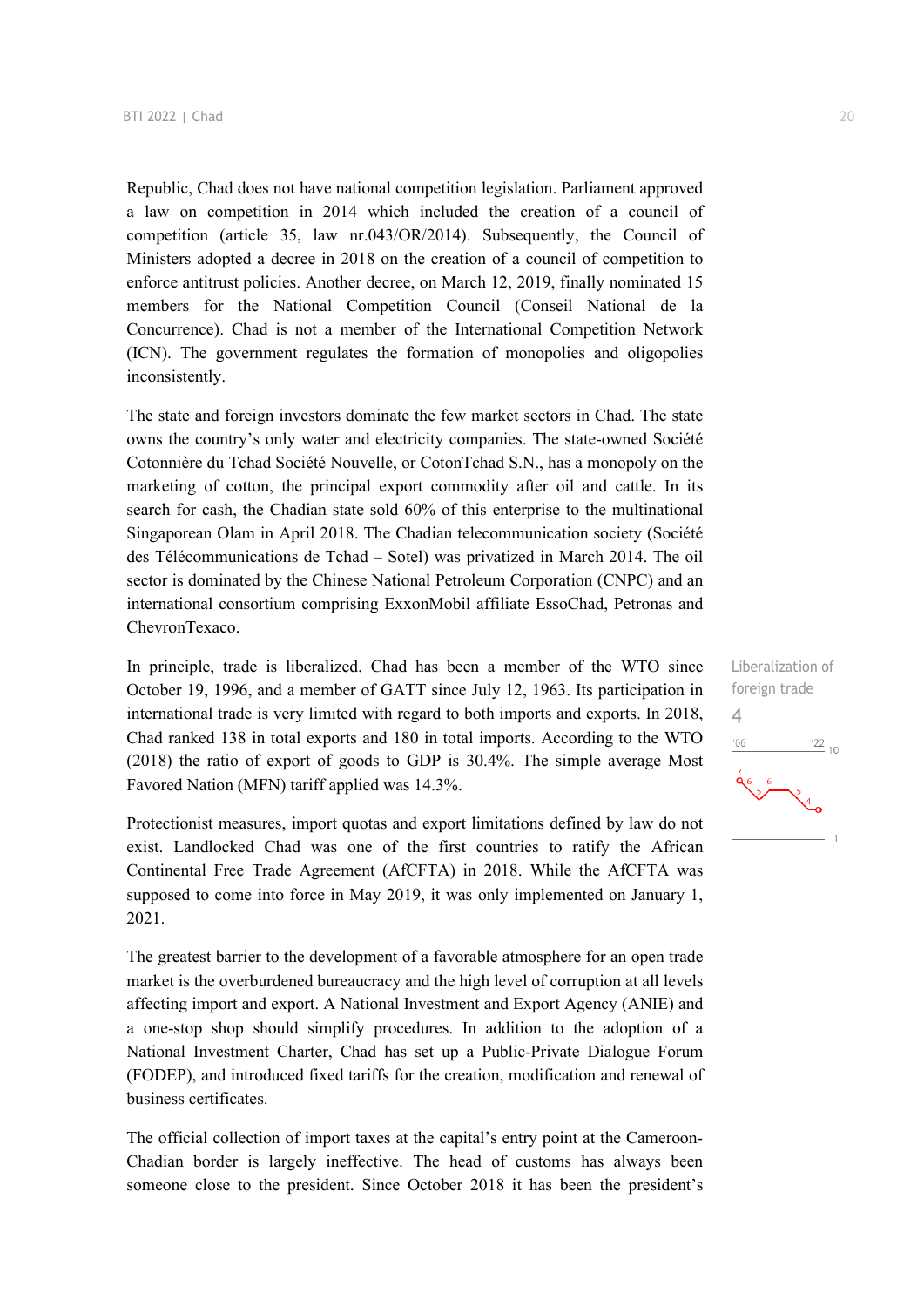nephew, Ousman Adam Dicki (with one of his predecessors being the president´s brother, Salaye Déby, who was arrested in 2015). Import costs are very high despite Chad's dependence on imported goods. The IMF has recommended that the government lower tariff and non-tariff barriers to trade, as well as reduce the number of customs procedures. Difficult climate and road conditions add to the rising costs of trade into and out of Chad. Because of its landlocked location, most imports and exports use the few roads, of mainly poor quality, which are not navigable for part of the year. Infrastructural constraints, roadblocks, corruption, cumbersome bureaucracy, and the closure of Chad's borders with Nigeria and Cameroon due to the threat of terrorism further hinder trade.

There are currently 10 commercial banks operating in Chad. The Ecobank Chad also runs an Islamic department to provide Shariah-compliant products. The regional BEAC (Banque des États de l'Afrique Centrale), which is backed by the French treasury, acts as the central bank. Since its independence, Chad has been a member of CEMAC. The member states (Cameroon, CAR, Chad, Congo, Equatorial Guinea, Gabon) share the central African franc (XAF) as a common currency, which is fixed to the Euro.

The Central African Banking Commission (COBAC) regulates the banking system. COBAC has permitted banks to use their capital conservation buffers of 2.5% to absorb COVID-19 pandemic-related losses.

The Chadian banking system is limited in services provided and size. Credit from commercial banks is available on market terms, which average between 16% and 25% for short-term loans. The IMF stated in August 2020 that several banks were experiencing constrained liquidity and that the sector's capital adequacy ratio had slightly deteriorated. In 2018, the banks were capitalized with a capital adequacy ratio of 19.1%.

The majority of bank assets are held by foreign banks (Société Générale, UBA and Ecobank), and only a third by a government-controlled bank. In 2018, the bank capital to assets ratio declined to 11.3% and again to 9.7% in 2019. Non-performing loans increased from 20.9% in 2016 to 28.6% in 2018, and 22.9% in 2019. It can be assumed that the COVID-19 pandemic will lead to a further deterioration of the economy, which is already vulnerable due to the country's high dependence on oil.

As interest rates are high, most citizens do not rely on banking but on the private sector. Therefore, most of the personal and small business financial transactions (over 90%) occur outside the formal banking system. There has been an improvement in information regarding access to credit after Chad established a framework through the CEMAC concerning the licensing and operation of credit bureaus.

Banking system 5 $^{\prime}06$  $\frac{22}{10}$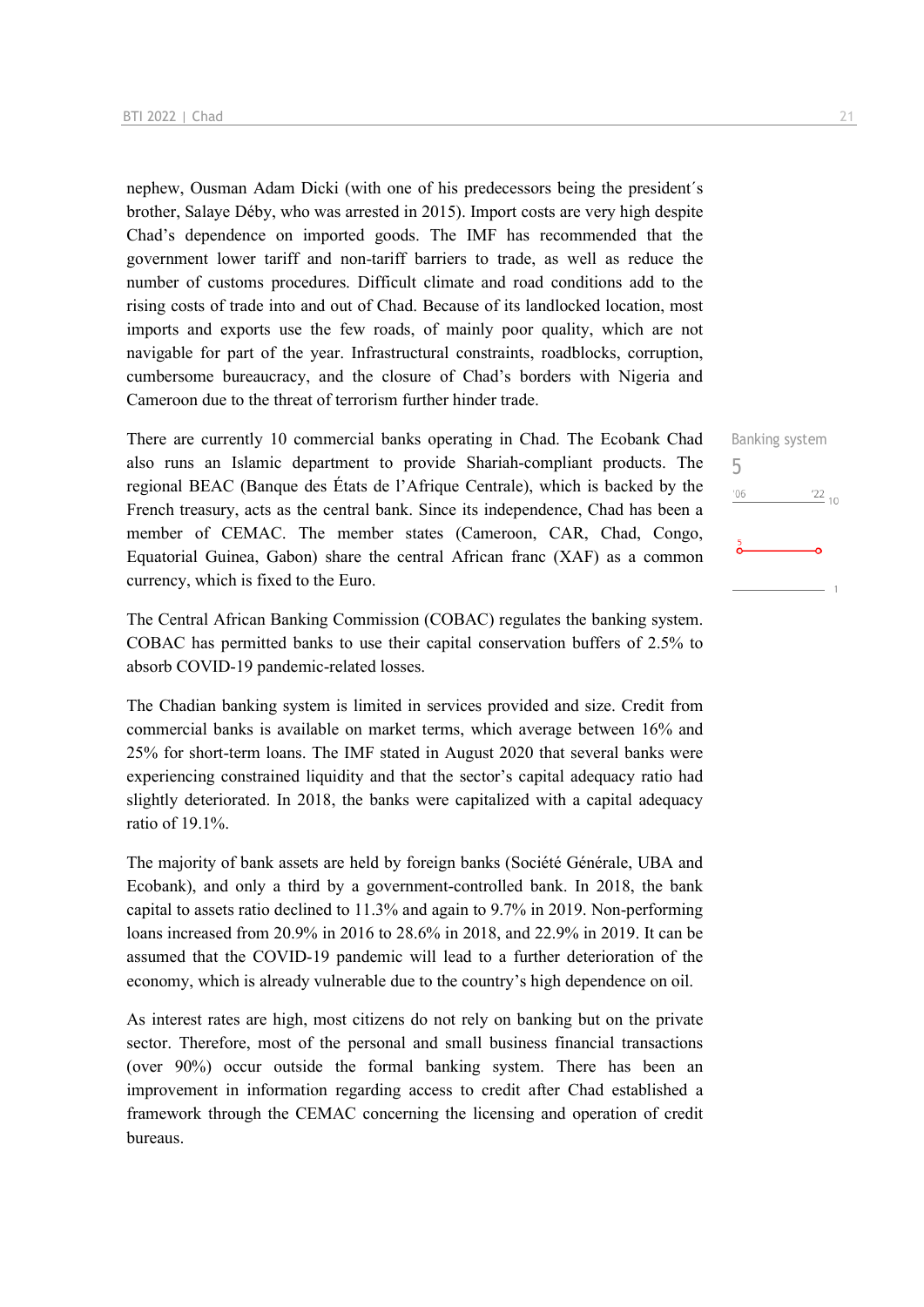#### **8 | Monetary and fiscal stability**

The regional central bank BEAC is responsible for monetary policy for its member states. Therefore, Chad cannot pursue independent policies with regard to inflation, currency or foreign exchange rates. The regional currency, the central African franc (XAF), is pegged to the euro. The BEAC seeks to limit inflation and Chad has usually experienced inflation below the 3% tolerance threshold set in the CEMAC zone, although the inflation rate can be highly volatile, oscillating between -1.5% and 7.5% over the last decade. In the pre-COVID-19 pandemic period, inflation trends were primarily linked to the country's dependence on the international oil market, as well as economic recession and security issues in the region. The COVID-19 pandemic has worsened the situation. Inflation fell from 4.3% in 2018 to -1.0% in 2019 but rose to 2.9% in 2020 due to supply-chain disruptions in connection with the pandemic, according to the Economist Intelligence Unit. It forecasts inflation to rise again in 2021 (3.1%) and 2022 (3.3%), thus surpassing the CEMAC's 3% target. It predicts that cross-border trade with Cameroon and Nigeria may continue to be interrupted and low rainfall may prevent high agricultural production. The IMF predicts average annual inflation for 2020 at 4.5%.

Figures on the real effective exchange rate are not available.

The Chadian economy relies heavily on the oil sector, and the government has neglected the diversification of the economy and revenues despite international donors' advice. The country still has not recovered from the oil price shock of 2014/15. The nominal GDP that amounted to \$14 billion in 2014, was \$11.2 billion in 2018 and \$11.3 billion in 2019. The last National Development Plan, covering 2017 to 2021, emphasized strengthening non-oil sector recovery and the private sector – so far with no visible results. In October 2020, the government promised a new NDP for 2022.

The IMF has repeatedly recommended improvements to fiscal stability such as ending public banks' financing of the budget in order to reduce the high levels of non-performing loans, improving banking sector liquidity and anti-corruption measures.

After successfully revising the contract with the Switzerland-based mining firm Glencore in 2018 to repay the loan under easier conditions, the Chadian government was able to repay \$95.0 million in 2019. However, it is unlikely to be able to repay the \$115.0 million agreed upon for 2020, and it has asked for a waiver. Chad also negotiated with Angola and Equatorial Guinea to settle loans with payments of cattle – an illustration of its lack of liquidity.

There is no transparency over state revenues or government spending, although the available numbers suggest that government spending amounted to 3.6% of GDP in 2018 and 2019. In 2019, public debt amounted to 44.3% of GDP, falling from



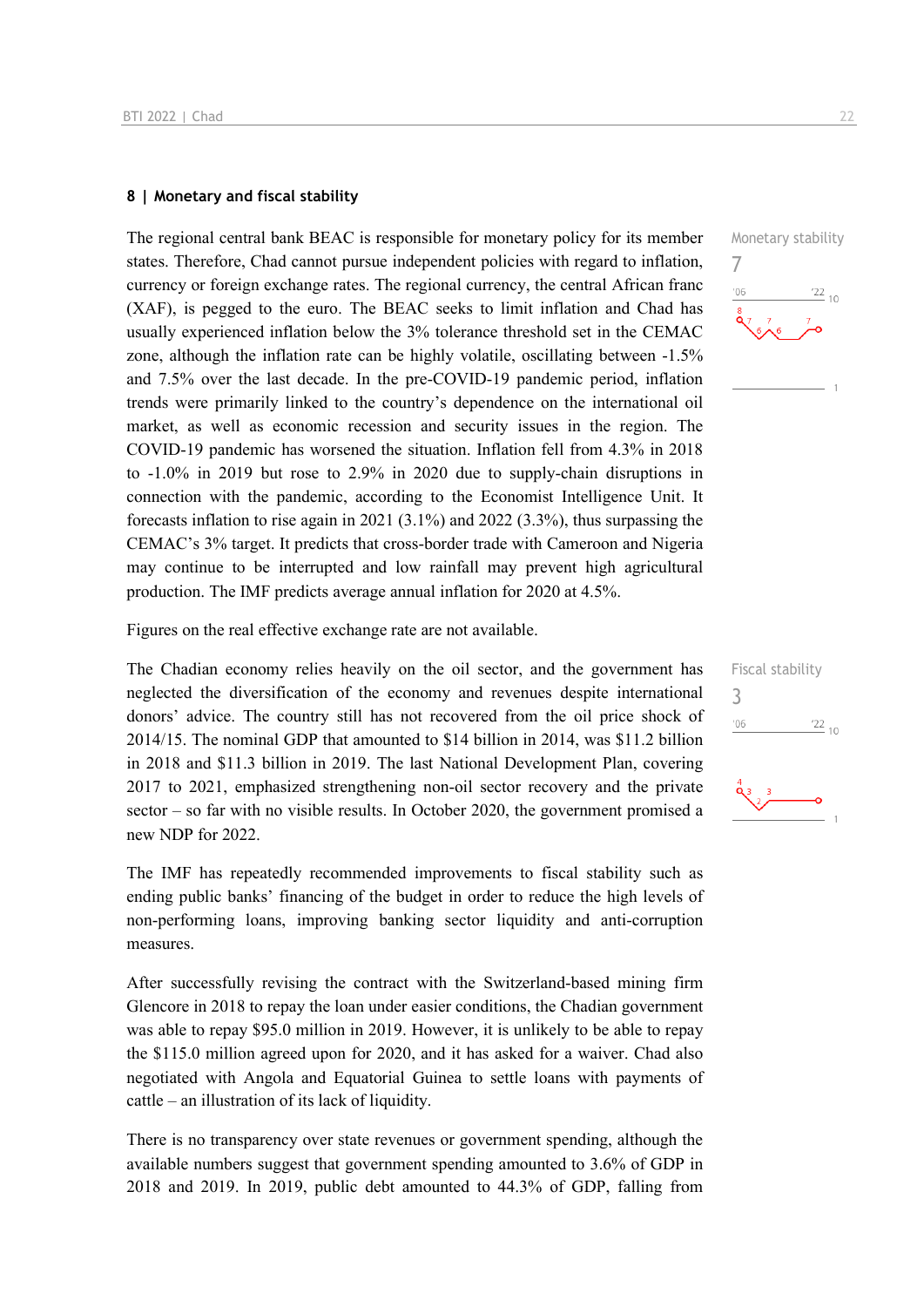49.1% in 2018 and 50.3% in 2017. External debt was almost at the same level in 2018 (\$3,523 million) and 2019 (\$3,571 million) but has risen considerably since 2010 (\$2,158 million). The total debt service was reduced from \$177.0 million in 2018 to \$157.0 million in 2019, although this represented an increase from the \$126 million in 2017. Total reserves amounted to \$147.8 million in 2018.

Data on the current account balance and lending and borrowing are not available.

According to the IMF, the costs of financing COVID-19 health-related expenditure was 0.8% of non-oil GDP. In April 2020, the World Bank approved a \$16.9 million International Development Association (IDA) grant to Chad to fund a response to the COVID-19 pandemic. Chad canceled an extended credit facility (ECF) that was due to expire in the third quarter of 2020. Chad was also eligible for the temporary suspension of debt-service payments by the G20 in June 2020, saving 0.6% of 2019 GDP (\$65.4 million). A supplementary budget was adopted in August 2020.

In January 2021, Chad became the first country to apply for debt restructuring with the G20.

In addition, the IMF and Chad agreed on a new medium-term financing program worth approximately \$560 million under the IMF´s Extended Credit Facility and Extended Fund Facility which is still awaiting approval from the executive board.

#### **9 | Private Property**

The Chadian constitution guarantees under article 45 that private property is inviolable and sacred. Expropriation is only permitted in the public interest; the law guarantees fair and prior compensation. However, as often in the Chadian context, despite well-defined laws, their enforcement lacks coherence and political will. The existence of Islamic and customary law alongside official law complicates the legal aspects even further. Therefore, the protection of property rights is weak. The 2020 International Property Rights Index ranked Chad 120 out of 129 countries.

From 2000 onwards, since the Chad-Cameroon Oil Pipeline and the occupation of land by international oil firms began, it has been evident that political will to access to land is at the expense of the local population and any notion of fair compensation. This pattern persists in other areas, be it the destruction of houses and shops in the capital or other towns without prior warning, presumably because of upgrading efforts or street work, or land grabbing in rural regions by members of the ruling elite. In the rural regions customary law prevails and land titles do not exist. Therefore, it is almost impossible for the population to prevent occupation or confiscation of their land. Close alliances between members of powerful individuals and groups and some corrupt members of the notary system facilitate the de facto expropriation of land.

Property rights 3 $'06$  $\frac{22}{10}$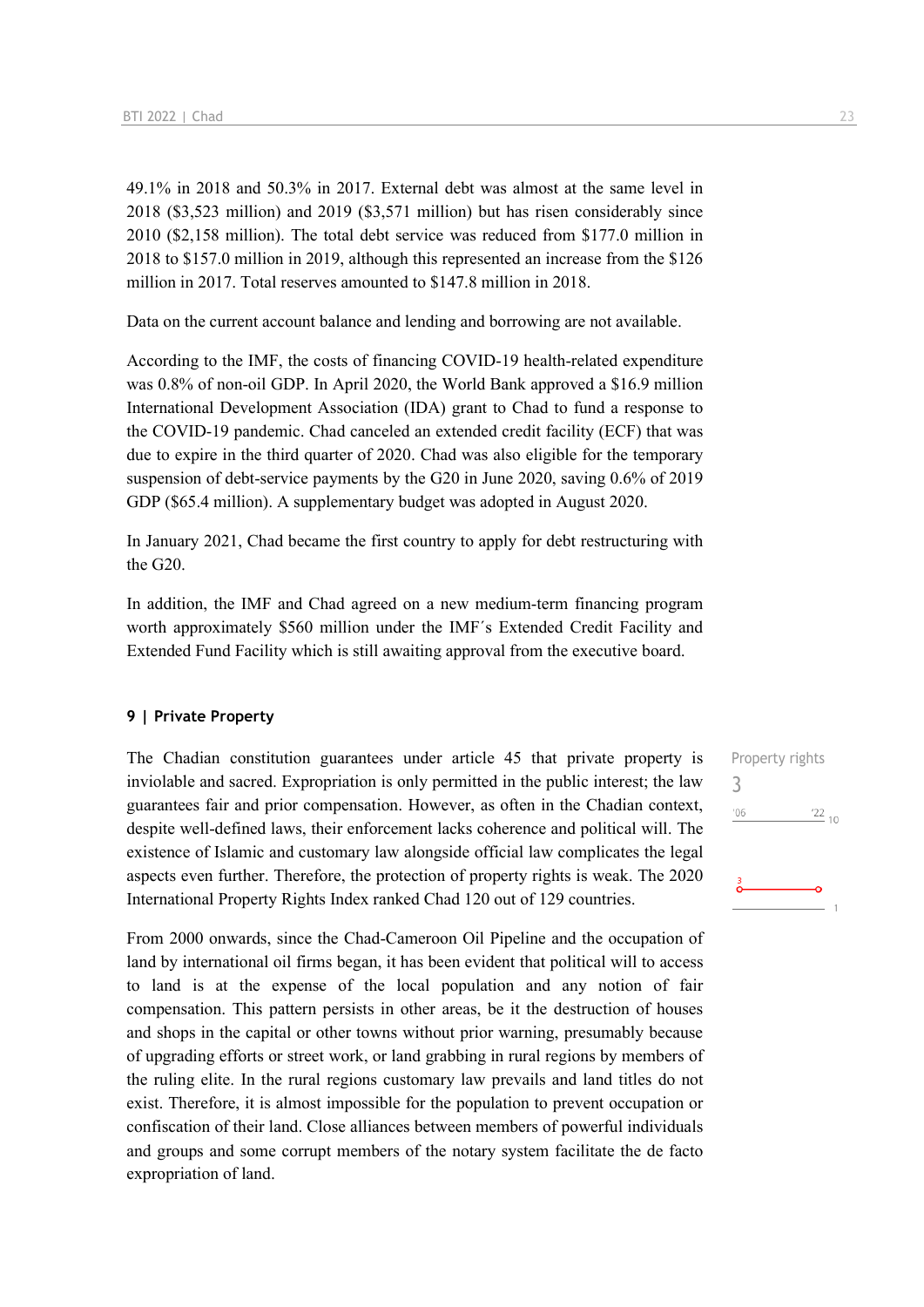Changing climate conditions and lack of access to scarce resources has aggravated land disputes, as is clearly evident in the conflicts between farming and herding communities. However, as the ruling elite increasingly invests in animal herding, with some members the owners of large herds, it is difficult for the farming population to assert their rights.

The security apparatus often seizes private property from citizens, such as cars or motorbikes.

The private sector is weak, although private companies can operate freely. However, bureaucratic and political barriers, socioeconomic obstacles as well as widespread corruption hinder the development of a private sector. The nouveau riche members within the ruling circle are unwilling to invest sustainably into businesses, and Chad lacks a significant urban middle class. For willing investors, there is little legal security over their investments to reassure them.

The World Bank's 2020 Doing Business Report, with data from May 2019, ranked Chad 182 out of 190 countries in its ease of doing business ranking. It takes 58 days, eight procedures and involves large costs on the entrepreneur to start a business. However, there are small improvements, as Chad has halved the registration fee and made enforcing contracts easier by adopting a law that regulates all aspects of mediation as an alternative dispute mechanism. It also reduced the time required for the registration of property, by reducing needed time for property transfers. Investment is inhibited by the difficulty experienced by Chadian nationals in accessing credit, as well as state interference, high level of corruption, inadequate transport and energy infrastructure, lack of technical expertise, burdensome taxes and underdeveloped markets. Chad supports foreign direct investment. Foreigners can own companies up to a share of capital of \$2,060,000. The privatization of state enterprises has shown some progress, but the state has also established new enterprises. State companies offer valuable opportunities for patronage and corruption that favors their nonfunctioning. The parastatal enterprise CotonTchad that dominates the important cotton sector was privatized in 2018. The state has retained control of the country's water and electricity providers.

The state has not taken any measures to save any companies threatened with bankruptcy (even during the COVID-19 pandemic).

Private enterprise  $\Delta$  $106$  $\frac{22}{10}$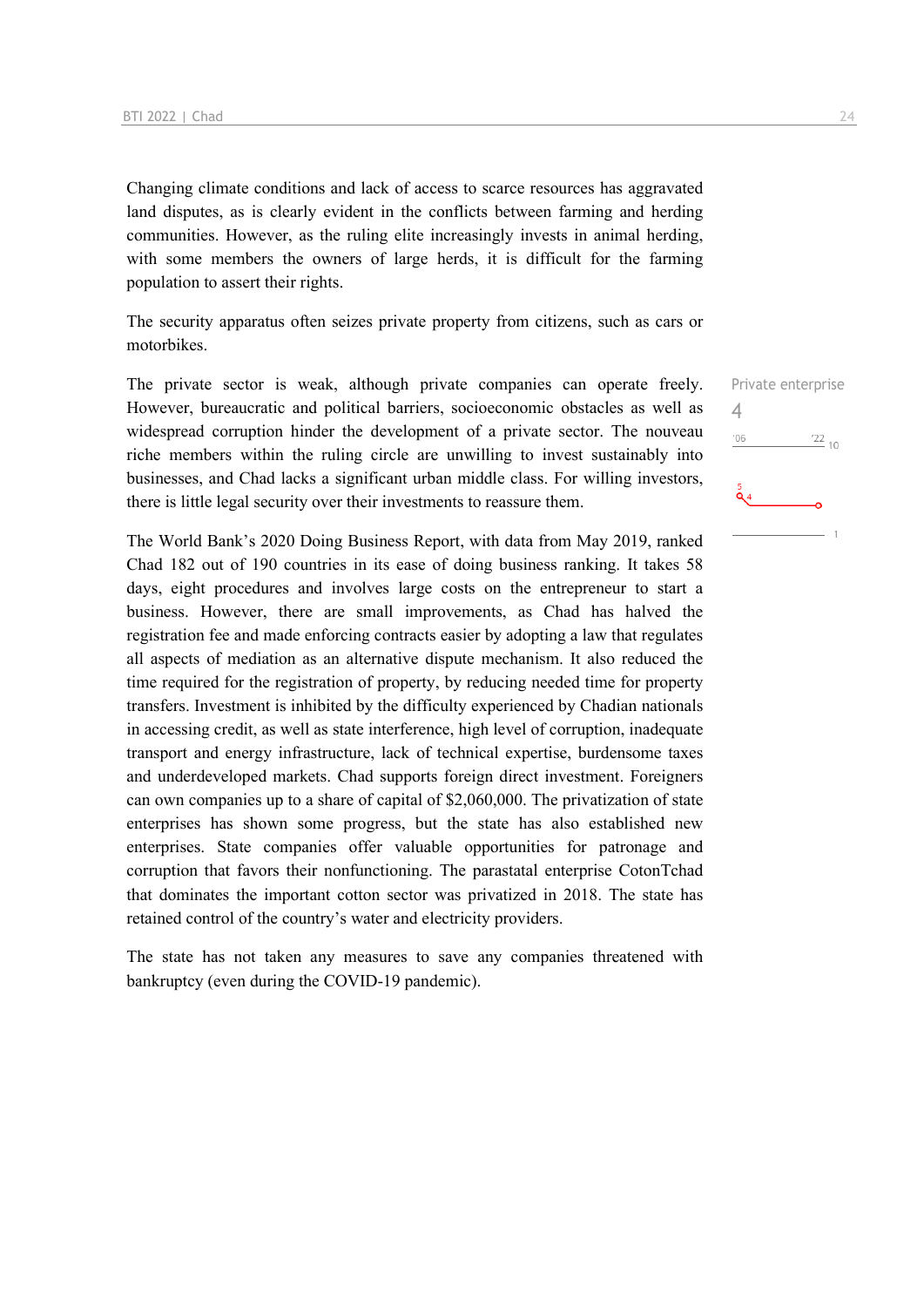#### **10 | Welfare Regime**

The majority of the population of Chad lacks public safety nets. Comprehensible pertinent legislation does not exist. Only a small group of government, military and parastatal enterprise employees or those few working for development organizations benefit from social safety nets. Access to positions in these sectors is predominantly subject to patronage and corruption. Chad ratified the ILO Convention No. 102 on minimum standards of social security and No. 122 on employment policy in 2015. However, as the majority of the population is without employment, the convention is not applicable.

Two security nets do function more or less: the national pension fund (Caisse Nationale des Retraités) and a form of unemployment fund (Caisse Nationale de Prévoyance Sociale). Preconditions for receiving benefits are difficult to meet, and the two funds are highly prone to corruption and the absence or disappearance of funds. Rightful beneficiaries hardly ever receive the entire amount of their assistance but must share it with officials.

The majority of the population relies entirely on the informal sector and ethnic, clan and family structures to survive. However, the social crisis precipitated by the substantial decline of the oil price has worsened the situation and has been further exacerbated by the pandemic. Therefore, the financial situation of the few people in paid positions has become more difficult. They struggle to survive and are unable to fulfill their social obligations to their impoverished extended family members. The limited aid and financial measures offered by the government, such as food distribution programs or tax reductions for imported goods, have done little to alleviate the suffering of the population. Only the group of privileged persons who have access to running water and electricity can benefit from the often mentioned temporary suspension of payments of electricity and water bills. This did not apply to the majority of the population.

Health infrastructure and services are poorly developed, especially in rural areas. Hospitals all over the country lack qualified medical staff. Where health facilities do exist, the comparatively high costs of services and drugs often hinder necessary treatment. Government spending on health amounted to 0.7% of GDP in 2017 and has been declining since 2014. On many occasions, aid organizations step in, but they fully compensate for the lack of public health care. Life expectancy in 2018 was 54.0 years.

To respond to the pandemic, the government trained medical and technical staff, purchased some medical equipment and constructed seven health centers in remote areas and mobile hospitals. China donated six containers for patients' rooms.

Social safety nets  $\overline{\phantom{0}}$  $'06$  $122_{10}$ ఠ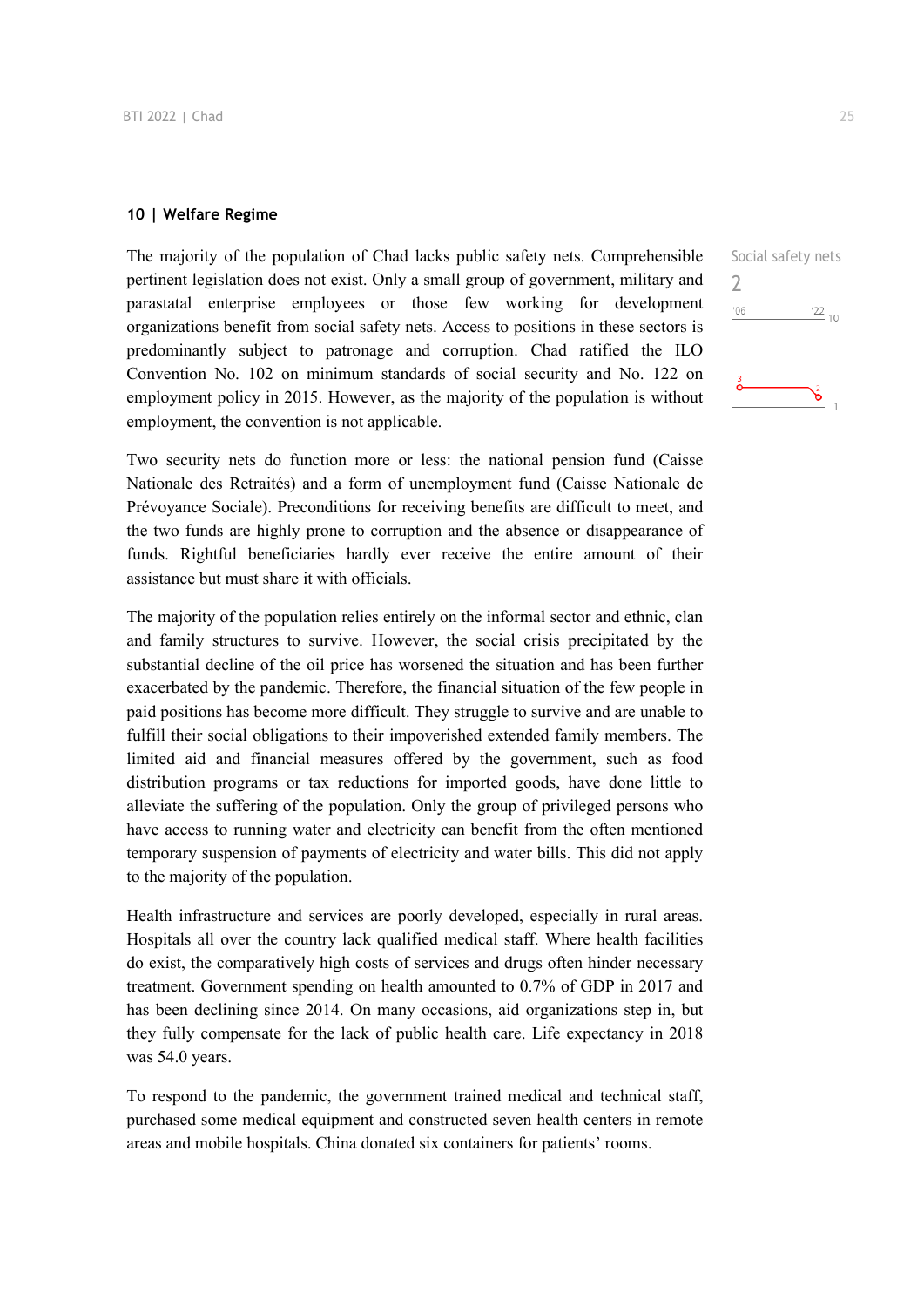The constitution calls for equality before the law and forbids discrimination on ethnic, religious or gender-based grounds. However, these provisions have almost no relevance in everyday life. Chadian society is highly stratified, and select members of ethnic groups close to the ruling Déby clan enjoy distinct advantages compared to southerners and foreigners. As ethnic and religious affiliations are in most cases linked, Christians belonging to southern groups feel increasingly marginalized. Girls and women lack adequate access to educational institutions and public office. The woefully inadequate education sector is barely functioning and costs to parents for educating their children are high. Chad is rated 160 out of 162 countries in the Gender Inequality Index. Gender inequality is visible at an early age. The literacy rate has declined drastically to 14.0% for women and 31.3% for men, with an overall average of 22.3% (in 2016). The Gender Parity Index for the ratio of female to male enrollment in private and public schools is 0.8 at primary level, 0.5 at secondary and 0.3 at tertiary level. Some 89.2% of girls are enrolled in primary school, 20.6% in secondary school, and just 3.3% at the tertiary level. Women make up 14.9% of members of parliament (2019). Women comprise almost half of the labor force (45.5%). There are several female leaders in civil society. Violence, including sexual violence, against women is a common occurrence across the entire country and accepted in large parts of the society. Although forbidden by law, girls are married underage and often leave school early. Socially, homosexuality is completely unacceptable and is classified by law as a petty offense.

#### **11 | Economic Performance**

Despite engaging in oil production since 2003, Chad has remained one of the least developed countries in the world, rated as low-income economically and financially fragile. Structural deficiencies, a rentier state mentality, combined with a high level of corruption, contribute to it being one of the least developed and most vulnerable economies in the world. Pre-COVID-19 pandemic, official national and international sources mainly attributed the drop in Chad's economic performance since 2014 to the oil-price shock, and it is likely that in the future the pandemic will shoulder the blame. However, corruption at all levels and a lack of preparation for price shocks also play an important role in Chad's economic performance and should not be overlooked. During the period under review the per capita GDP (on a purchasing power parity basis) equated to \$1,645 in 2019, compared to \$1,820 in 2010, while GDP sank from \$13,940.8 million in 2014 to \$11,315.0 million in 2019 (with a low of \$10,000.4 million in 2017). Foreign direct investment amounted to 5.0% of GDP in 2019, compared to -4.8% in 2014, while public debt represented 44.3% of GDP in 2019 compared to 30.1% of GDP in 2010. Gross capital formation has reduced steadily to 21.4% of GDP in 2019, compared to 24.4% of GDP in 2016, and 33.8% in 2014. Unemployment was 1.9% in 2020, remaining at almost the same level since 2010. However, with a large informal sector and high



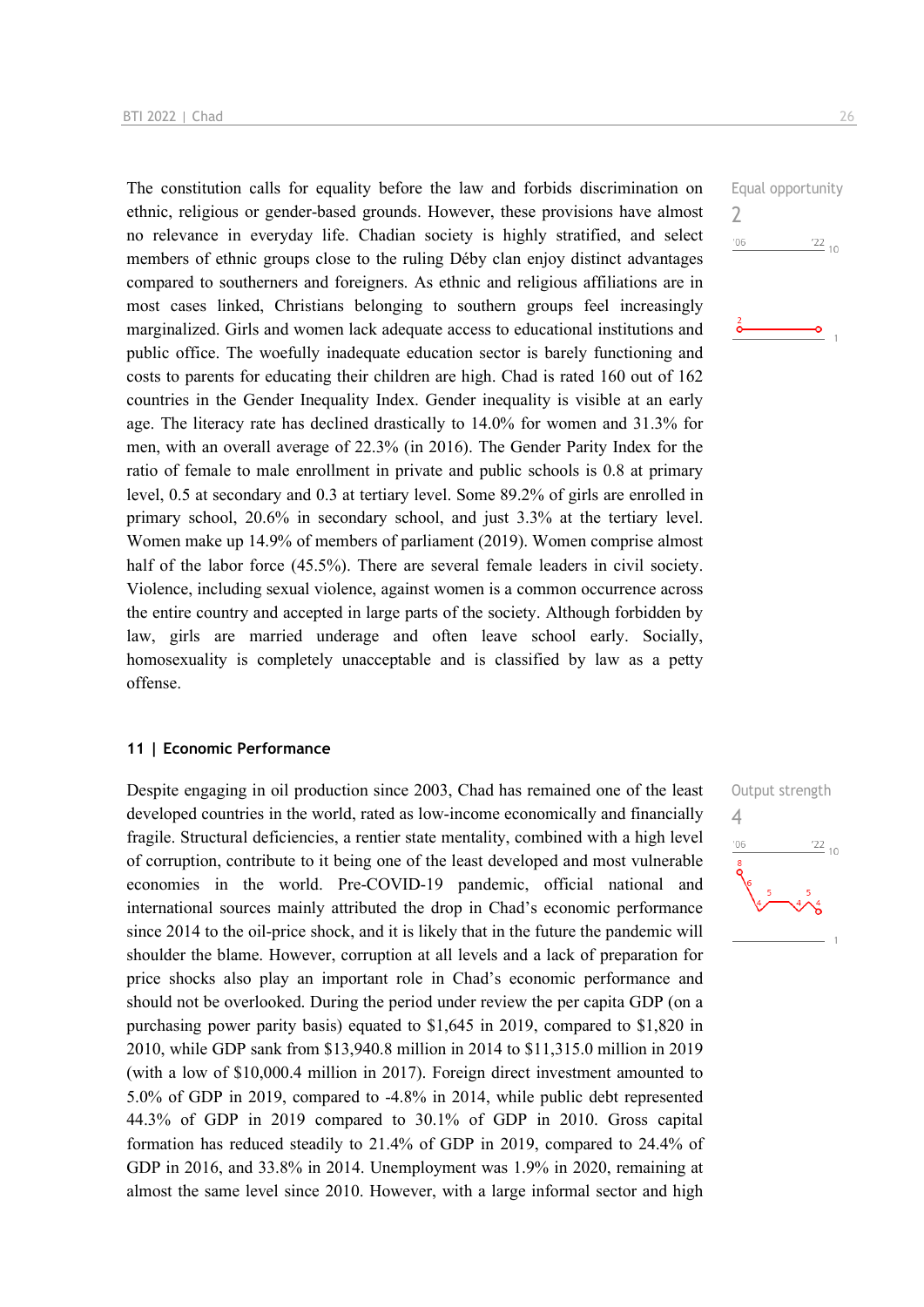rates of subsistence farming, few people outside of the formal economy are included in the unemployment figure. Inflation was -1.0% in 2019 and is projected by the Economist Intelligence Unit (EIU) to rise to up to 3.1%, reflecting increases in regional food prices and international oil prices. The current account balance, including official transfers, was reported by the IMF to have been -1.4% and -4.9% of GDP, in 2018 and 201 respectively,9 and is estimated to be -13.2% in 2020. The IMF estimates tax revenues to fall in 2020 and 2021. Figures covering net lending and borrowing are not available. After a decline in 2020 due to the COVID-19 pandemic, the EIU estimated Chad's GDP will recover in 2021 to 2022, with growth averaging 3.0% to 3.4% per year. It is necessary for Chad to diversify its economy to end dependence on the oil market. Economic activity was primarily driven by agriculture (43.8%), services (41.6%) and industry (14.7%). Oil remained Chad's principal export, followed by cattle and cotton. China has replaced the United States as the most important export partner, buying almost 32% of Chad's exports. This is twice as much as during the last period under review. The United States was second, buying almost 22% of exports, primarily oil.

Outside the oil sector, the contribution to economic growth made by small industries (e.g., soap, cigarettes, sugar, textiles) remains limited. Uranium and gold deposits in the northwest raised hopes among some groups in the population and members of the ruling clan for a boost to GDP. However, the government forbade private mining in 2020 in the northern regions.

#### **12 | Sustainability**

Chad is severely affected by climate change, particularly in the Lake Chad region and the northern parts of the country belonging to the Sahel. The country ranked 172 out of 180 countries in the 2020 Environmental Performance Index.

In its document "Vision 2030" the government expresses its concern over environmental issues and declares its will to become an emerging sustainable economy. New productive capabilities and opportunities for the creation of decent work are urgently required, as are the development of human capital, measures to address desertification, environmental protection, adaptation to climate change and improved governance. However, as is often the case in the Chadian context, it would appear that the government is merely paying lip service in order to receive international funding. An environmental protection law was already adopted in 1998, but no serious implementation of laws followed. This is most visible in the degradation of land in the oil producing regions, where despite some ecologically sensible policies, the government never ensured adequate oversight over the oil companies' environmental performance. It can be assumed that environmental standards will not be complied with in the exploitation of raw materials in the future.

Environmental policy 3 $^{\prime}06$  $\frac{22}{10}$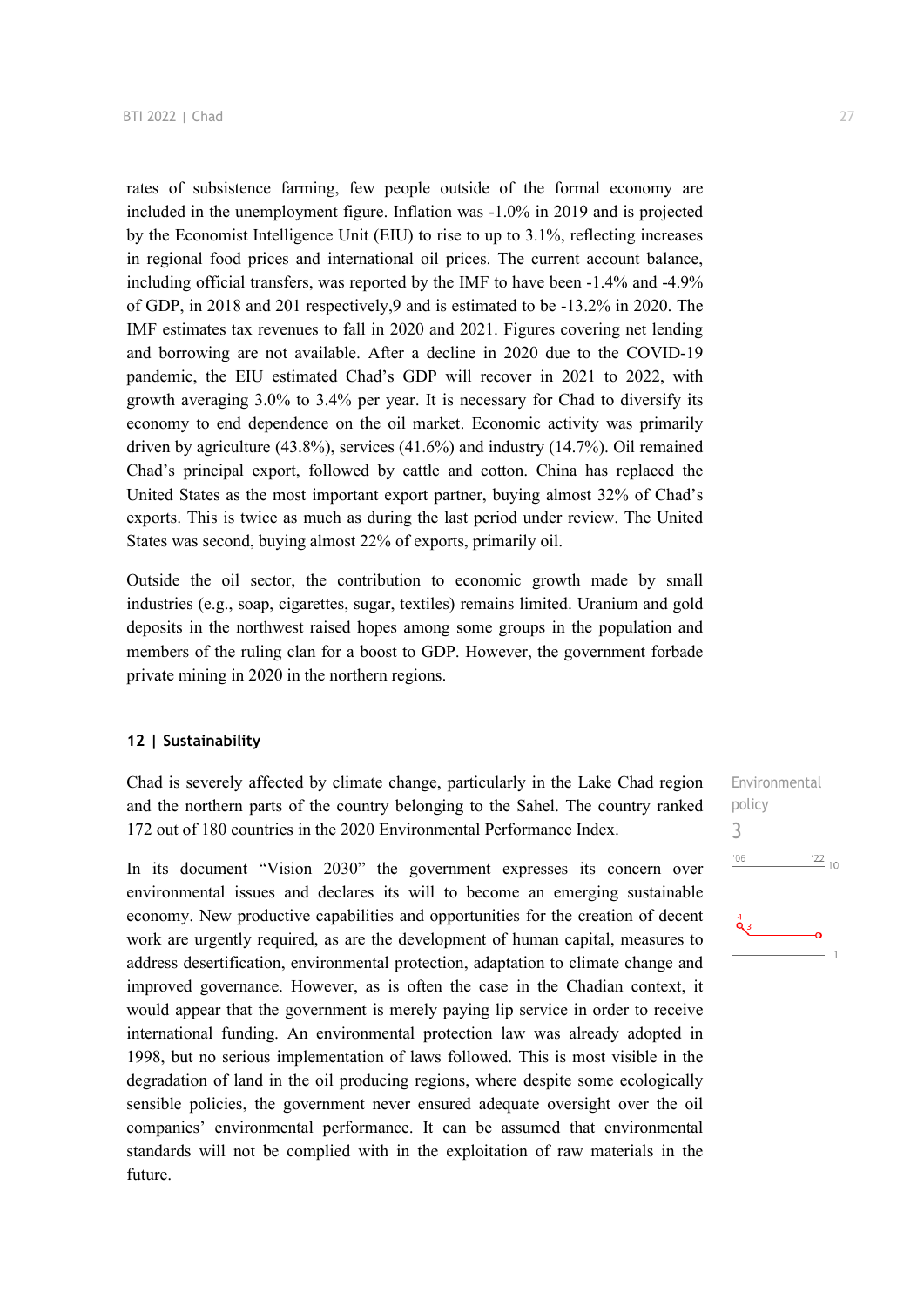A major environmental challenge of national and international concern is the falling water level of Lake Chad. Over the course of the last 50 years, the lake's surface area has shrunk from 20,000 square kilometers to just 2,000 square kilometers. The Lake Chad Basin Commission (established in 1964), composed of representatives of the five riparian states and headquartered in N'Djamena, is exploring how to avoid further erosion and improve circulation. Chad joined the Convention on the Protection and Use of Transboundary Watercourses and International Lakes (Water Convention) in 2018 and was the first African state to commit to the sustainable management of transboundary waters through the principles and rules of international law.

The Chadian education system follows the French model with three levels (primary, secondary and higher education). Official languages are French and Arabic. Primary education (six years) is free and compulsory. However, parents have to buy textbooks and school uniforms. In public schools, tuition fees have to be paid. Parent associations, especially in the rural regions, finance more than half of the teachers and schools. Secondary education is for seven years. There are a number of private secondary institutions present in N'Djamena and in the other towns. There seems to be little state regulation of the sector. The University of N'Djamena was the first university in the country. The university has a total of four campuses and has approximately 16,000 students. In most towns in Chad, smaller universities and colleges exist with a limited number of subjects. Doctoral studies only began in September 2019, at the University of N'Djamena which now hosts a doctoral school in technical sciences and environment and one in humanities and social sciences. Previously, Chadian students were forced to continue their studies abroad, providing they could secure a grant or fund themselves.

The Chadian education system is one of the poorest-funded in the world. International efforts have not helped to improve it: the different education systems and languages that donors represent and want to disseminate may be partly responsible for this. But the education sector is also susceptible to the high level of corruption in the country.

Some numbers reflect the poor state of the education system: the UN Education Index of 2019 ranked Chad fourth last, with a value of 0.288. In 2017, the latest year for which figures are available, public expenditure on education represented 2.5% of GDP. R&D expenditure was 0.3% in 2016. In 2016, the overall literacy rate was 22.3%, highlighting a slow downward trend (it was 28.4% in 2004). COVID-19 pandemic-related measures and teacher strikes resulted in significant interruption of schooling during the period under review.

Education policy / R&D  $\overline{\phantom{a}}$  $\frac{22}{10}$  $'06$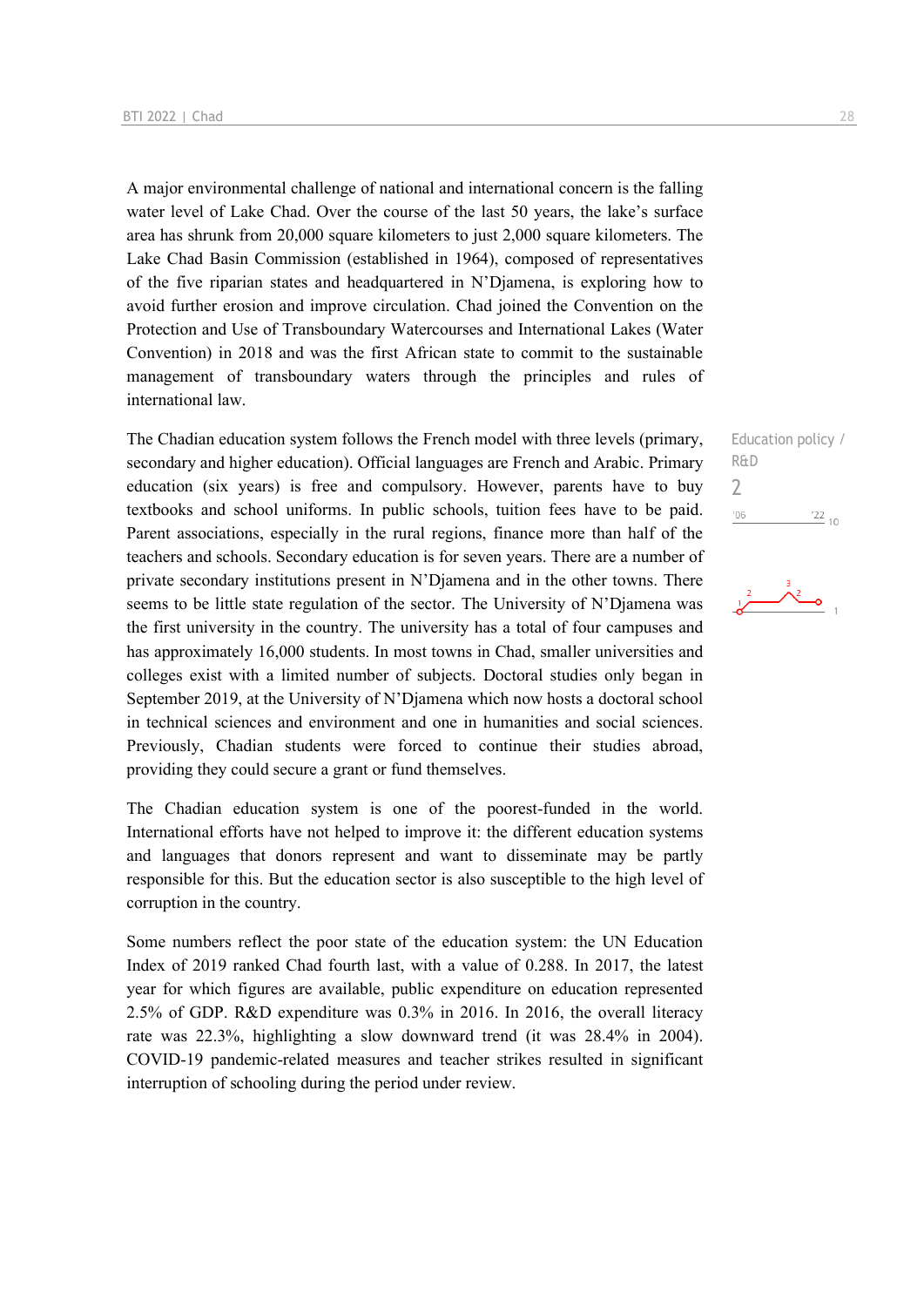## Governance

## I. Level of Difficulty

Chad's geographic location would be a burden on any government. It is a landlocked country situated in the Sahel region, meaning the transport of goods from the coasts is costly. Chad is surrounded by neighbors experiencing conflict. Natural constraints (e.g., environmental degradation, erratic rainfall, droughts and flooding) are high in the region. Chad is among the poorest countries in the world. However, many constraints are self-inflicted, such as bad governance and high levels of corruption. Another example is poor infrastructure. Even newly constructed roads degrade after a short period due to corruption within the ruling elite during the commissioning process. Energy supply is another area posing serious constraints.

The advent of oil production in 2003 had the potential to ease the economic situation of the country, help to diversify the economy and improve the poor educational and health systems. However, oil production is already beginning to decline, as it was well known from the outset, and all indices are worse than before production began. The government has shown no political will to fight poverty.

In March 2020, at the beginning of the pandemic, international borders were closed overnight. All markets, shops, and small trade were also closed. The population, which predominantly lives from what is earned during the day, was barely able to survive. Food deliveries did little to help. According to official statistics, there is no excess death rate in Chad due to COVID-19.

Diseases such as HIV/AIDS, regular waves of other infectious diseases like measles and also Malaria do cause a heavy death toll.

Civil society in Chad is weak and fragmented. Although there are no deep-rooted civil society traditions, human rights organizations and NGOs that focus on peaceful cohabitation (especially in conflicts between farmers and pastoral groups) and women's and youth rights do important work. They are often the only voices raising concerns and (if only to a limited extent) able to generate international publicity for human rights violations; at the same time, they are dependent on international subsidies. Outspoken activists are vulnerable to government harassment, intimidation, arrest and even death. Their safety depends on their international visibility. The government has successfully created a parallel civil society, which is in fact loyal to the government and competes for international recognition. Trust is low within civil society and limited to close family circles.

Structural constraints 9  $\frac{22}{10}$ 

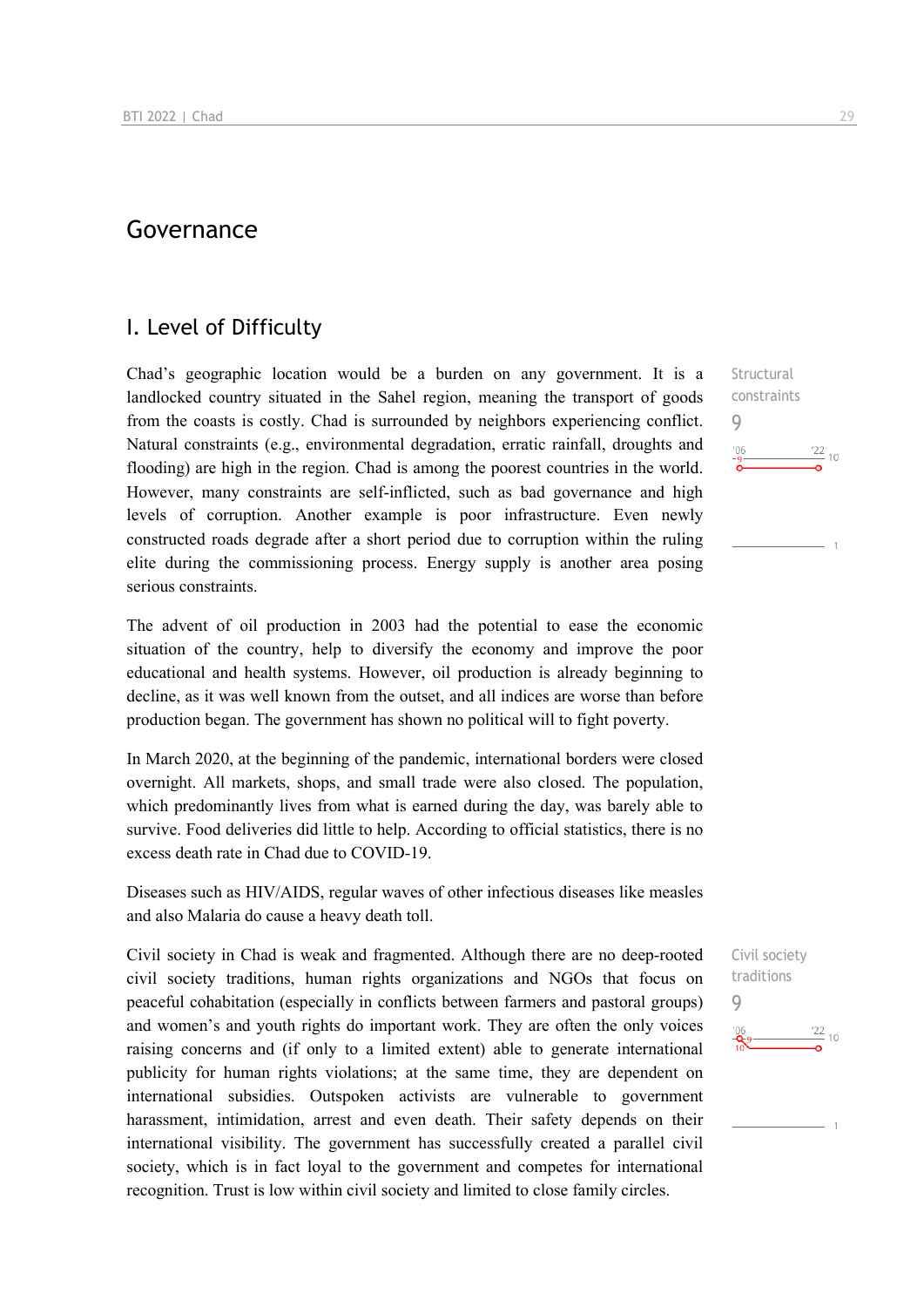There is no civic culture of moderate participation in public life. Ordinance 23 from June 7, 2018, and Decree 1917 from November 22, 2018, threaten the existence of NGOs, especially human rights organizations, if they make statements about political issues. At the same time, foreign funding, especially for human rights advocacy is on the decline, and the government taxes human rights groups that receive foreign funding at a rate of 1% (Decree 1917).

Chad is a highly conflictive society and cleavages exist along several lines. Some conflict lines have historical origins, but political power relations tend to intensify them. The ruling elite target the political opposition and civil society through tactics such as arrest, military presence at party headquarters (as in November and December 2020), prohibition of demonstrations and tear gassing (in February 2021). Radical Islamist terrorist groups such as Boko Haram and the Islamic State (IS) in the Lake Chad region regularly enter Chad, leading to heavy death tolls (e.g., in March 2020 on the island of Bohoma). So-called "political-military" groups, which operate primarily from southern Libya or Sudan aim to gain power and try to attack government forces. They formerly belonged to the inner power circle in Chad (Déby's former confidants or relatives). Civilians are threatened by violence from all groups in these conflicts. Diverse experiences of conflict shape the everyday life of the population – from violence and attacks by the government and security forces, to maintaining power or arbitrary violence against individuals by members of the ruling elite, to intercommunal conflicts between farmers and pastoral ethnic groups. The latter are an ongoing problem in a number of regions, for example, in the southeastern Ouaddaï and Sila, neighboring the Darfur region of Sudan (Chad declared a state of emergency there in 2019). At the beginning of 2021 such conflicts led to deadly clashes in the Salamat, Mayo-Kebbi Est and Chari-Baguirmi regions. In the southwest of the country, kidnappings (often of children) with ransom demands are particularly common and widespread. In Tibesti (Miski area), conflicts between local self-defense groups and state security forces occur in the context of gold mining operations (a peace treaty concluded at the end of 2019 between the government and local dignitaries is apparently not being observed). In connection with the COVID-19 pandemic, security forces have frequently used violence to enforce hygiene and safety measures.

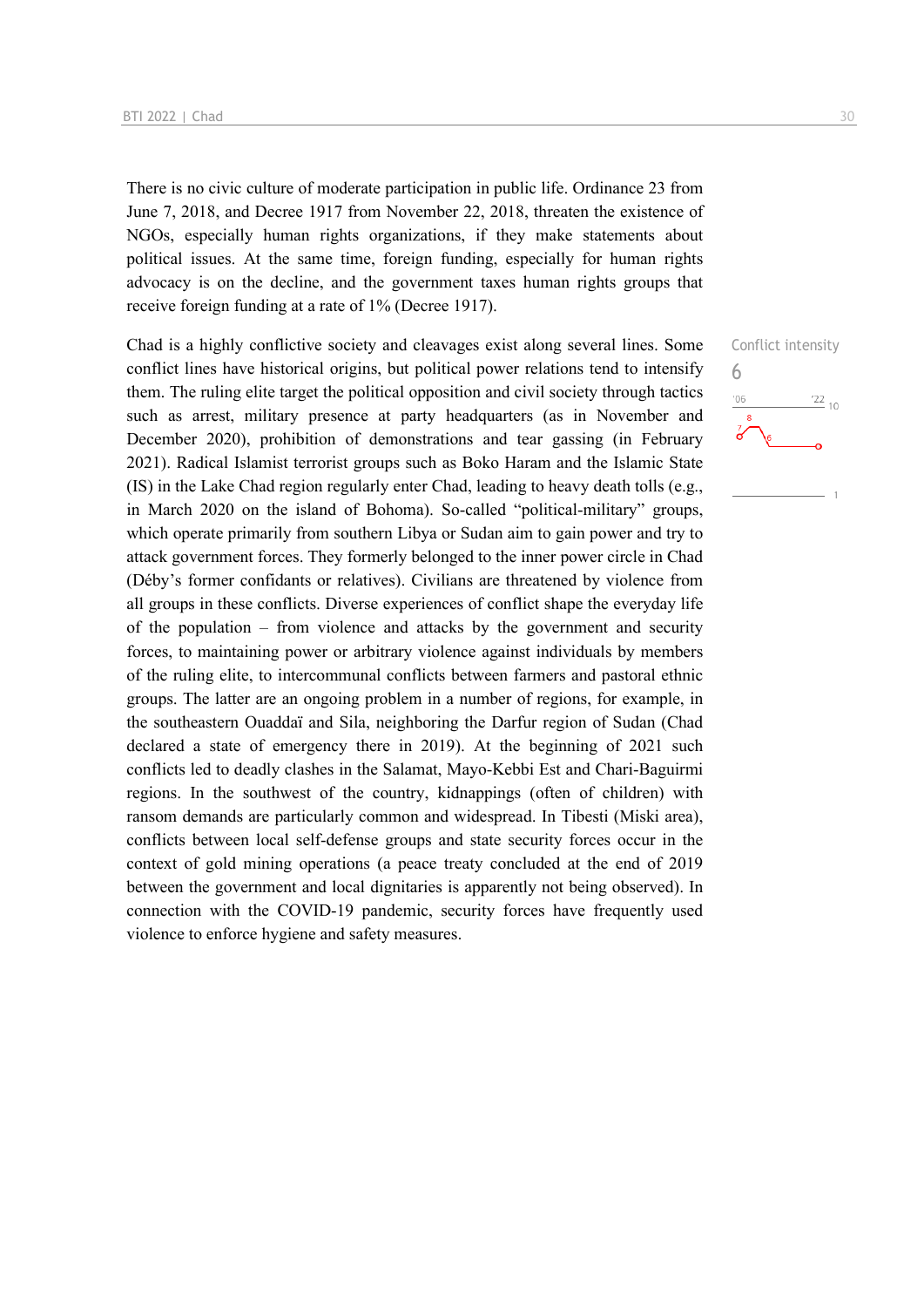### II. Governance Performance

#### **14 | Steering Capability**

In Chad the long-term perspective is synonymous with maintaining power in the hands of the actual president, the ruling elite and – if the signals related to the revision of the constitution in November 2020 are interpreted correctly – within Déby's family. Déby has been in power since December 1, 1990. His 30 years of rule have demonstrated no strategic commitment to democracy or the market economy – even if he likes to present himself as a democrat and reformer. Comparable to the Forum for the Reform of Institutions in 2018, an Inclusive Forum was created at the end of October 2020 to evaluate the 2018 constitution. Such a forum is to take place every three years to evaluate progress made. Hopes that the abolished position of prime minister (who used to represent the south of the country and to a certain degree balanced representation) would be reintroduced were dashed, but the post of vice president was created. The vice president will be nominated by the president himself. Therefore, Déby will continue to hold all power. He nominates ministers according to their proximity to the ruling elite, not their ability. Cabinet reshuffles occur regularly. High level posts in the public administration are distributed along similar criteria.

Chad's "Vision 2030" and National Development Plan (2022 - 2026) focus on improving access to health care and education, increasing productive capacity, boosting job creation and strengthening good governance and the rule of law. However, such measures have been promised numerous times before and have not translated into tangible results.

Due to the COVID-19 pandemic, the insolvent Chad may profit from debt relief from the Paris Club and the extended credit facility (ECF) under the IMF's Catastrophe Containment Relief Trust (CCRT).

Chad's implementation of its own and donors' policies in political and economic terms is weak and inefficient. Since 2010 the World Bank has repeatedly demanded improvements to government quality, the strengthening of the management of public finances, improvements to access for key social services, and improvements to regional integration. Chad's National Development Plan (2017 - 2021) focuses on economic diversification. So far, Chad has continuously fallen short of achieving the objectives of these policy plans. A World Bank Background Documentation of 2019 recommends that the Chadian authorities improve the process of budget preparation and public debt management, strengthen the reporting and monitoring of spending, limit the use of emergency spending, increase transparency and

#### **Ouestion** Score

Prioritization 1  $\frac{22}{10}$  $'06$ 



 $\frac{22}{10}$ 

 $106$ 

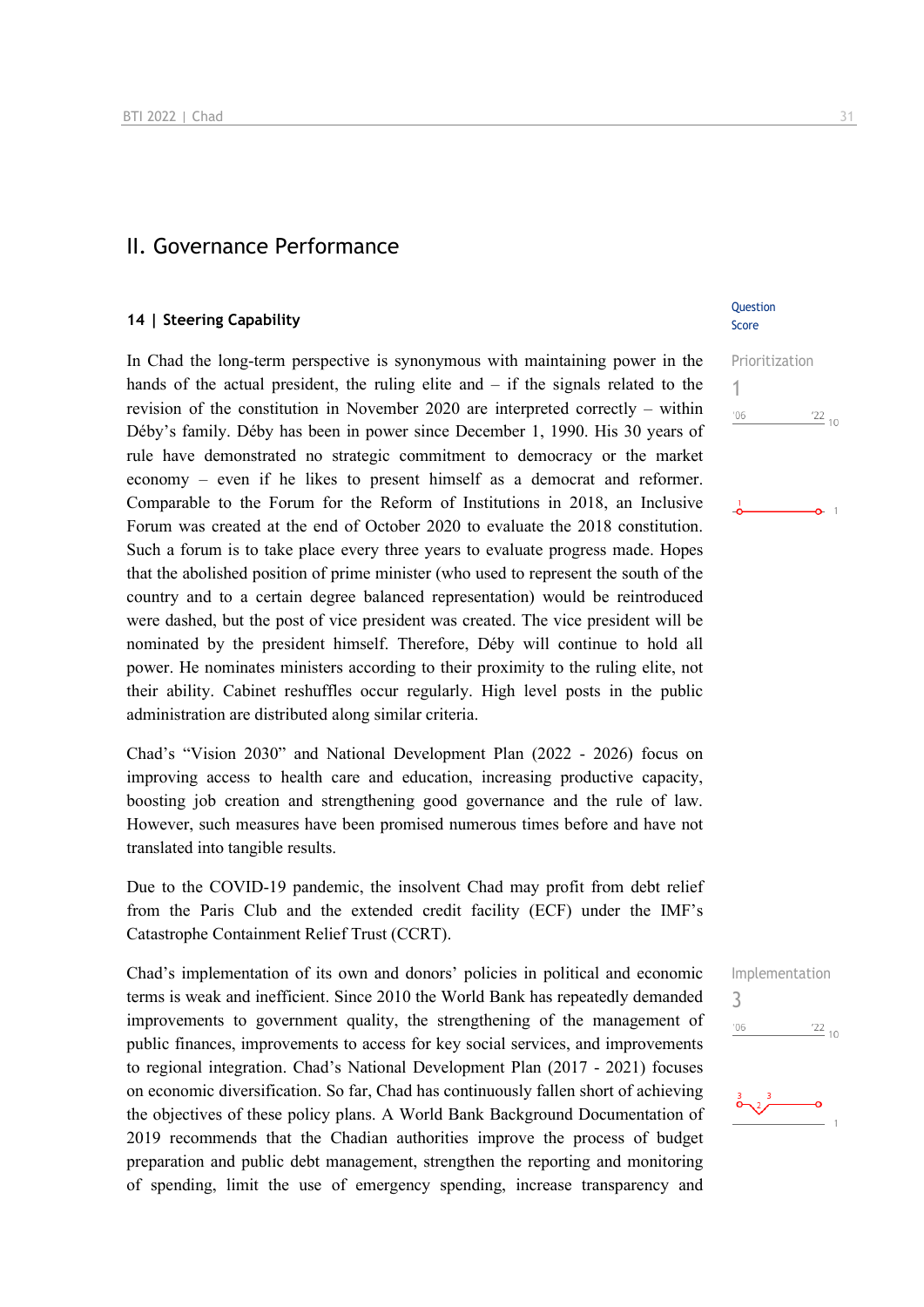accountability in the oil sector, and increase efforts to strengthen the anti-corruption framework to reduce corruption. Similar recommendations have been made repeatedly by the World Bank and IMF with little impact.

It remains to be seen how the COVID-19 pandemic will affect implementation of the National Development Plan. It is likely that decreasing revenues (e.g., from oil exports) will cause financial constraints.

For 30 years the political leadership of Chad has demonstrated little will or evidence of learning with regard to the development of a constitutional democracy and – to a somewhat lesser extent – a market economy. However, in terms of interregional security, it demonstrates a great ability to be indispensable to international partners. Nationally, there is little demand for performance, as shown by the lack of control mechanisms over the president and the rapid turnover of ministers, which is not based on their performance but rather patronage. Flexibility and learning are confined to the aim of maintaining power. The authoritarian character of the regime has in fact solidified during the Fourth Republic since 2018, in part due to the foreign policy successes of Chad's involvement in Mali and the G5 Sahel, the threat of Boko Haram, and international terrorism. There is no indication that the government has learned from past problems posed by the country's dependence on oil revenues.

As such, it has not engaged in serious efforts to diversify the economy. International cooperating partners have repeated the same advice and demands for several years. It cannot be expected that the presidential elections in 2021 will change anything. The experience of his last victory of 2016 suggests that Déby will be even more resistant to advice than he currently is, as in his eyes he will have been democratically re-elected.

#### **15 | Resource Efficiency**

There is scant reliable information on government finances, meaning it is difficult to analyze the government's resource efficiency.

The Open Budget Survey (OBS) 2019 confirms this assumption: Chad ranks 103 out of 117 countries in regard to public transparency over how the government raises and spends public resources. The OBS classifies the current situation as insufficient, even as Chad slightly improved its performance from 2 to 14 (out of 100). This small improvement was attributed to the availability of the executive's budget proposals online. However, this does not provide any details on government spending. Most key budget documents, like the year-end or audit reports, are not produced. Chad scored zero out of 100 for public participation in the budget process. An independent fiscal institution does not exist in the country.

Policy learning 1  $\frac{22}{10}$  $'06$ 



| Efficient use of |         |  |
|------------------|---------|--|
| assets           |         |  |
| $\overline{1}$   |         |  |
| '06              | $'22$ , |  |
|                  |         |  |

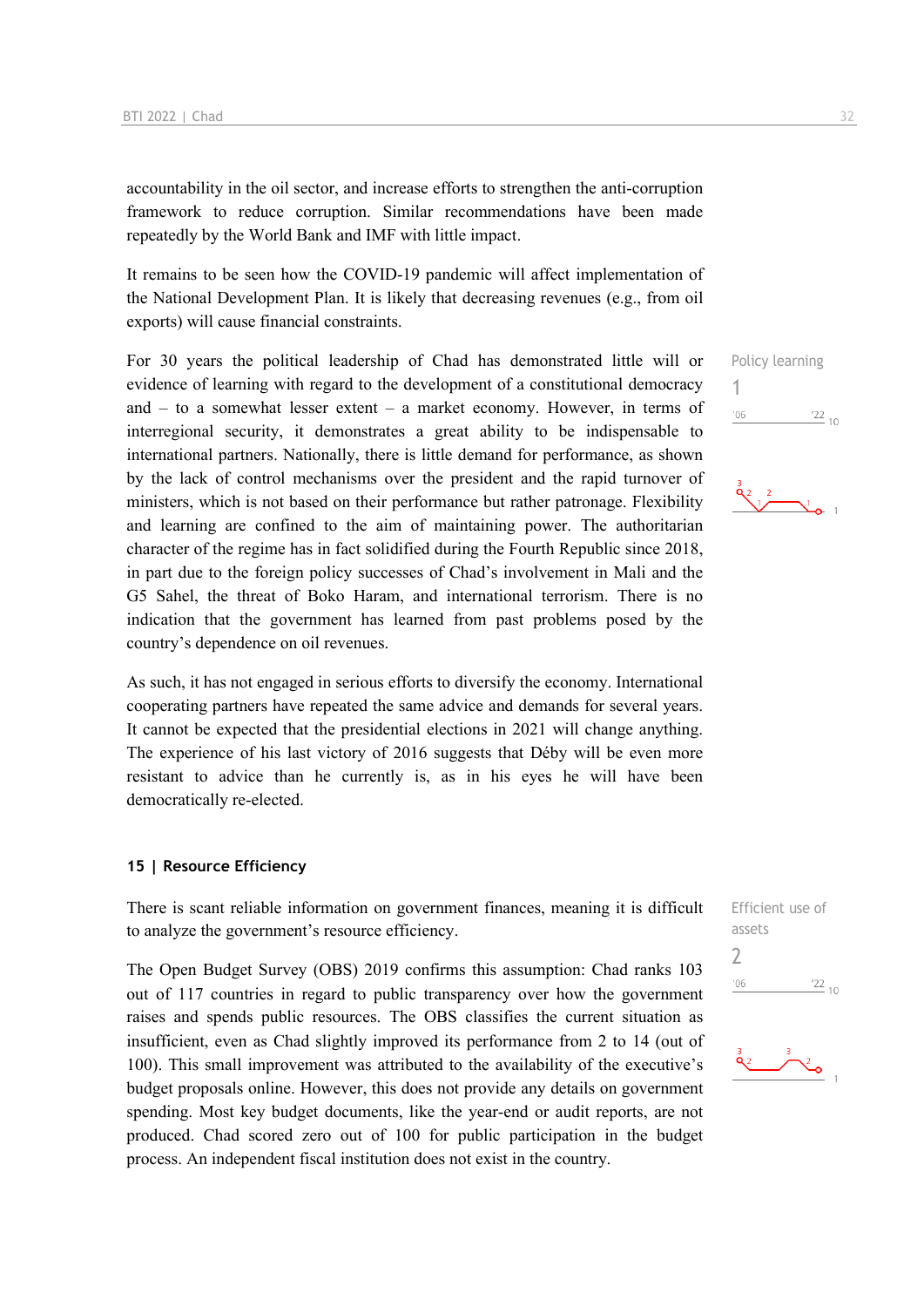At all political and administrative levels state resources are considered private property that can be exploited for as long as one has access to them. This begins at the highest level – the president and his family exploit the treasury and other revenues – and state employees and citizens replicate this behavior.

Government reshuffles are frequent. Since 2018, Déby has reshuffled his cabinet four times. At the end of 2020, his cabinet consisted of 29 ministers and six state ministers. It should be noted that appointments are to be seen in the context of loyalty and not of competence.

Since 2010, parliament has consisted of 188 members. On December 23, 2019, the members of parliament voted to reduce their numbers to 161 from the next legislative period. This decision was linked with the restructuring of the electoral districts, so that fewer members will represent the heavily populated south in the future.

There is no interest in achieving an overall coherent government policy. Policy revolves around the president. The Chadian government tries to present an alternative picture to the outside world, as with the two inclusive forums in 2018 and 2020. The forums offer a facade that there is a culture of political discussion in the country that simply does not exist. Decisions on all levels appear to be dependent on the view of the president. Policy decisions follow Déby's pronouncements and are not debated. Parliament, dominated by the president's ruling MPS majority, does not serve as a counterbalance. The few members of parliament in opposition who were previously outspoken have largely given up their open resistance and are now barely visible.

With the pandemic, the lack of coherence is clearly evident: a crisis team was initially located in the Ministry of Health. However, officially due to incompetence, it was redeployed directly to the president's office in mid-May 2020. On January 1, 2021, the citizens of N'Djamena were shocked by a decree proclaimed by the minister-secretary general of the presidency enforcing without warning a complete curfew for one week. Three days later the secretary of state for health declared that this rule was only a matter of isolating N'Djamena from the rest of the country for a month.

Chad became the 186th state to ratify the United Nations Convention on Corruption on June 26, 2018, with the aim of facilitating the development of more effective action to fight corruption. In January 2019, a roadmap for the implementation of the convention, as well as a distribution of institutional responsibilities for the review mechanism were adopted.

Diversion of funds is one of the most substantial problems facing Chad. State resources are distributed via patronage networks and corruption is a fundamental characteristic of the political system. According to international observers such as Policy coordination  $\overline{\phantom{0}}$  $\frac{22}{10}$  $106$ 



Anti-corruption policy 2 $\frac{22}{10}$  $'06$ 

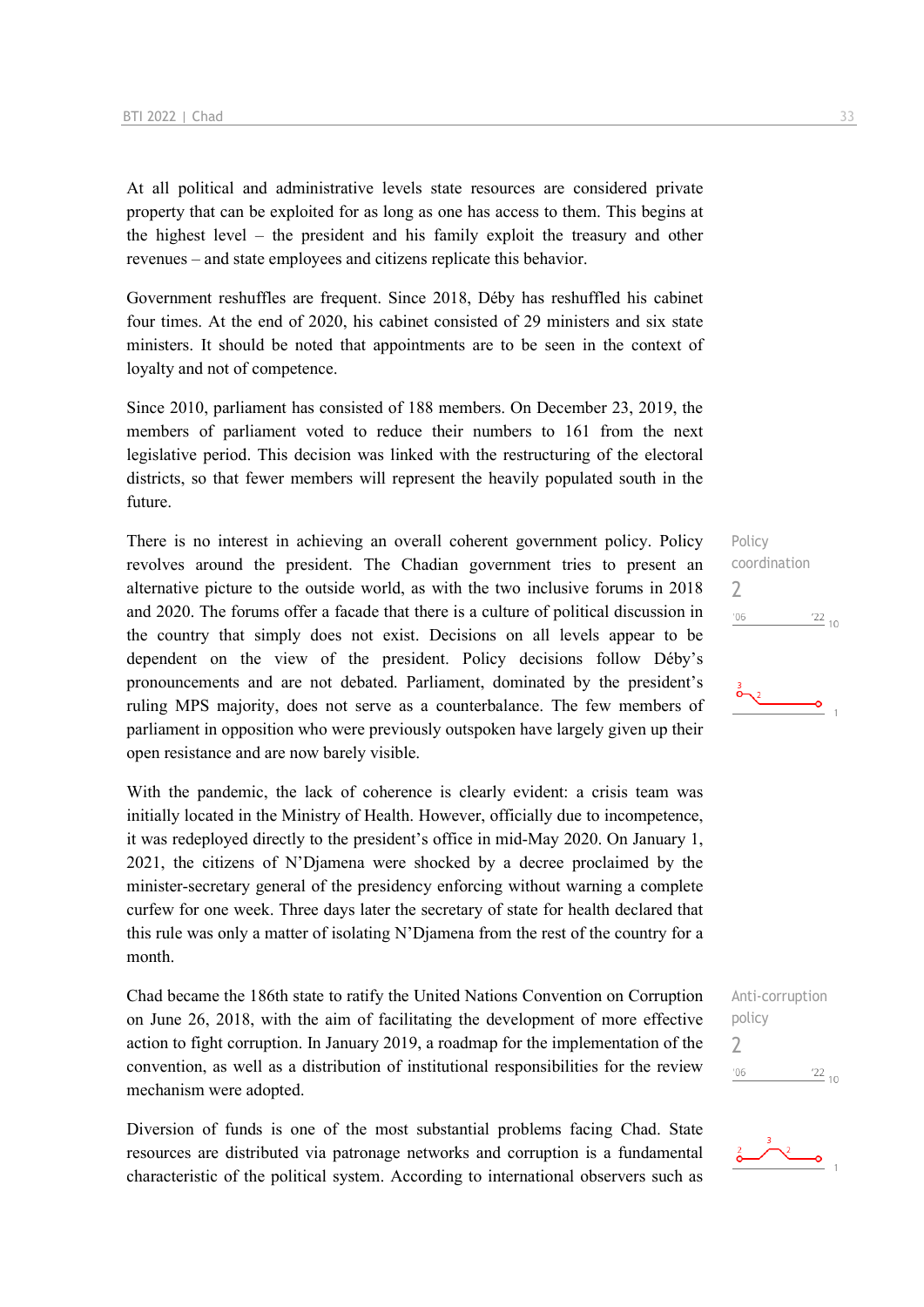the Economist Intelligence Unit, the World Economic Forum (WEF) and the IMF, corruption is rampant at all levels. The government has repeatedly introduced mechanisms to curb these practices, such as a special ethics ministry, the oil management regime, or Operation Cobra in 2012. Déby has denounced corruption regularly in public speeches. In view of the number of members of his or his wife's family holding posts in government and public services, this can be perceived only as rhetoric. The constitution only deals with the theme of corruption in general terms. The General Inspection of the State (Inspection Générale d'État) was created in 2015. However, the inspection is attached to the presidency and Déby nominates the general inspector. Accusations of corruption against former and serving senior government officials are merely political statements, reflecting who has fallen out of favor with the regime. The latest prominent example, in September 2020, is the arrest of a former minister of petrol (2013 - 2016) because of irregularities.

Déby has presented himself as a safeguard against corruption even when close family members were accused or arrested of corruption. Yet, the handling of those cases shows fighting corruption is not the prime objective of the president. Rather, it follows a regular pattern of allegations of corruption, arrest and successful prosecution of the accused, subsequent pardon, and eventually a return to high office for the accused. Overall, a culture of impunity within a system of patronage hinders the effective handling of corruption. The IMF has clearly urged Chadian authorities in various documents to reduce corruption.

#### **16 | Consensus-Building**

Chad's political leadership does not pursue democratic transformation; it pursues economic transformation – under donor pressure – only partially. The leadership has failed to establish a broad consensus on reform with other key actors in Chadian society. The most recent example is the constitution of 2018 and its amendments. The political opposition and "real" civil society were either not allowed to participate or felt they had to boycott the process. On paper, both government and opposition claim to be for democracy and for economic development (poverty reduction). However, after 30 years of autocratic rule and 30 years of opposition it is impossible to distinguish lip service from real commitment Both the government and opposition proclaim their will to build democracy and a market-based economy. But several leaders of the opposition parties, some civil society actors, and other significant actors have readily resorted to undemocratic activities. One of the few credible opposition leaders in recent years, Ibni Oumar Mahamat Saleh, was killed after his arrest in February 2008. Succès Masra, the first politician who emerged from the younger generation (in 2018), presents himself as a democrat. He has not yet been permitted to register his movement, "Les Transformateurs" (the transformers), as a political party and as a result will most likely not play a role in the elections in 2021.

Consensus on goals  $\overline{\phantom{0}}$  $^{\prime}06$  $\frac{22}{10}$ 

۰Ó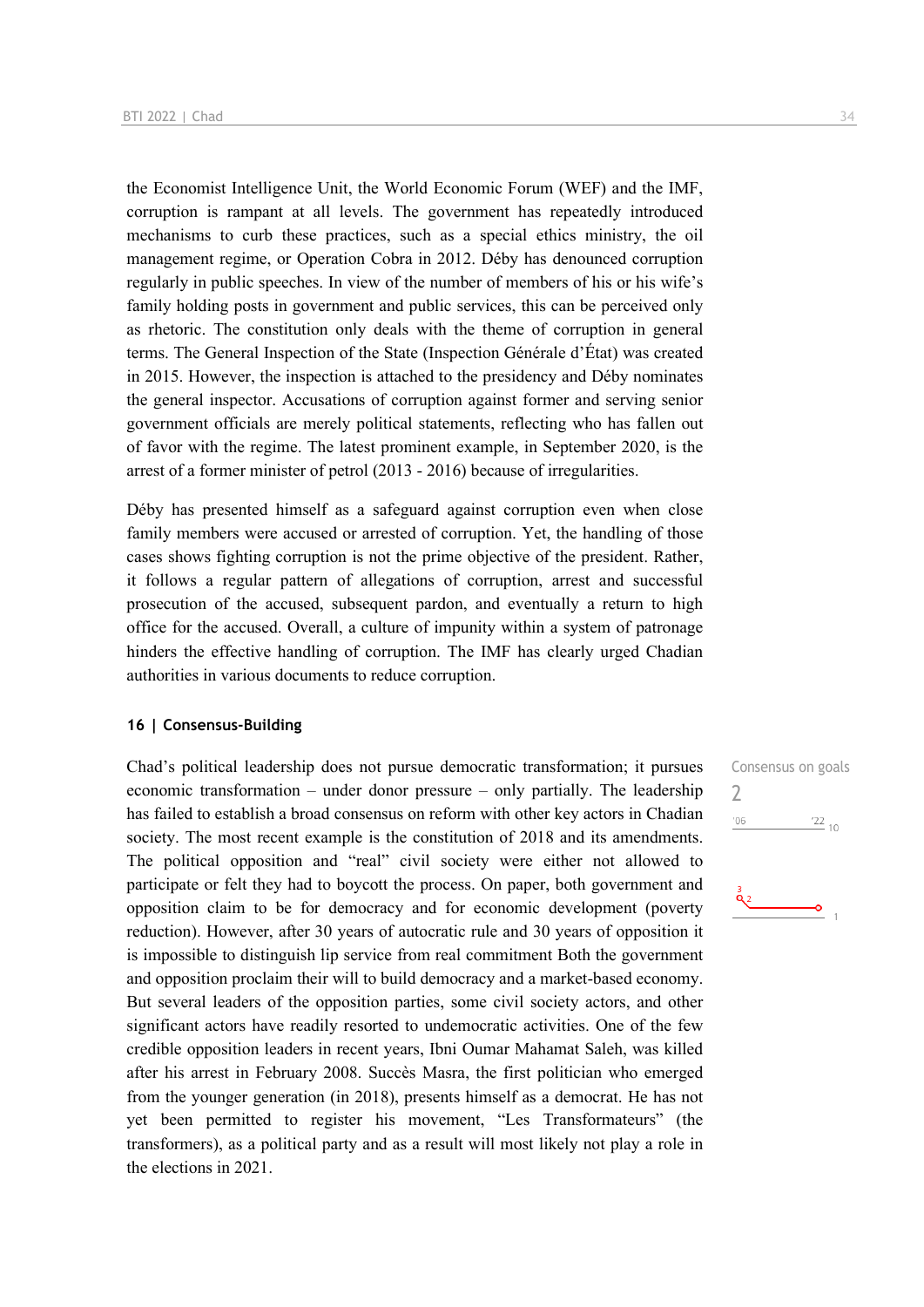In terms of economic reforms, there is broad consensus that dramatic changes must take place, but there are serious doubts over both the government and the opposition's willingness to prioritize development over narrow political ambitions. The opposition shows no elaborated political or economic program. Its rhetoric mainly focuses on accusing the president of anti-democratic practices, mismanagement and corruption and the resulting urgent need for political change.

In the Chadian autocratic system, the government itself is the main anti-democratic veto actor. 30 years of power make it impossible to identify true reformers within the sphere of political power, as the ruling elite tries to co-opt promising actors not only within the political sphere, but also within civil society. A new opposition leader, Succès Masra, emerged onto the political scene in Chad in May 2018 after his resignation from the African Development Bank. His movement (Les Transformateurs), which he presents as democratic, has not yet sought coalition partners among the established parties. Trade unions try hard to maintain a democratic profile.

During the period under review, there were no serious threats to the government's control by extra-governmental anti-democratic veto actors, such as politico-military movements. So far, the government has managed to conclude peace agreements with most of the politico-military movements. An exception is the CCMSR, founded in Libya in 2016, which conducted an attack on Chadian soil in February 2020. The conflicts tend to relate to access to state resources and are not ideologically driven. In his inauguration speech of the Fourth Republic, Déby promised a general amnesty to all political opponents (armed or not armed) in exile.

The conflicts in Chad are the result of a mixture of structural causes. Although they have historical roots, they are reinforced by the current political power relations, international support for the Déby government, especially from France, and by Islamist terror groups in neighboring countries. The most important cleavages are based on religion, ethnicity, region and class.

The Chadian government has no interest in intensifying any of these conflicts, especially between Muslims and Christians, however it does very little to help to prevent conflicts. This becomes most obvious in the conflict between farmers and herders that has been the cause of many deaths in the south of the country. Despite the long-standing conflicts, the government tends not to react, or it dispatches security forces who cause more deaths. It is obvious that the government lacks the political will to actively pursue conflict resolution and pays only lip service to national reconciliation. Moreover, it exploits the divided nature of Chadian society to achieve its goals and ignores civil society organizations' demands for an inclusive national dialogue. Islamic and Christian faith organizations lack the influence to push for political action. Consequently, divisions within society have not been reduced, and the personality-based and ethnoregional cleavages have not been bridged.

Anti-democratic actors 2  $-06$  $122_{10}$ 

-O



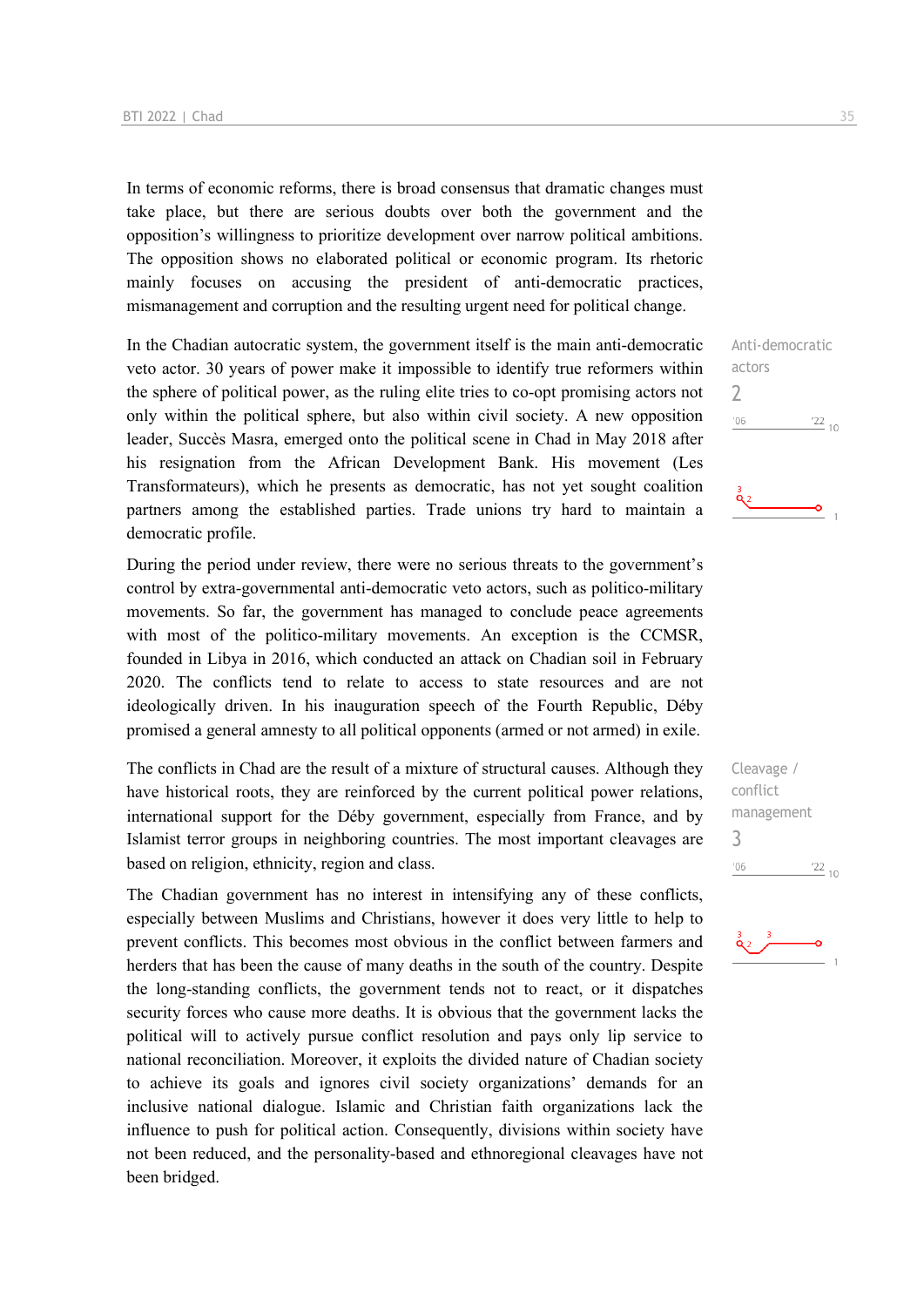Annual national days of prayer initiated by Christian and Islamic leaders have been transformed by the state into political instruments to demonstrate the president's power and his good relations with the different religious communities.

Little is known about the power struggles inside the ruling clan. They are only visible when members leave the palace, like the Erdimi-brothers in 2005, who left to join a rebellion. However, rumors suggest the president's constant fear of coup attempts. These power struggles within the inner circle point to cleavages along sub-clan lines and are dealt with internally by the elite. Patronage plays an important calming role. By changing his name to Déby-Itno in 2006, Déby showed a rapprochement with his grandfather's Zaghawa clan. The dominant role of the first lady's Arab relations became more evident as her relatives repeatedly occupied ministerial and other high posts in public administration. Other northern ethnic groups feel increasingly excluded from power. The population in the country's south has grown increasingly discouraged over its exclusion from power and resources, and a perception that they are losing ground to the northerners who belong to the political and commercial elite. Though frustration is growing, southerners have no political or military strength to change their situation. The cleavages within Chadian society are reflected in the national army. During the military confrontations of the past few years, such as the incursion of the UFR (Union of Resistance Forces) or with self-defense groups in Miski in 2019, elements within the army, including high-ranking officers, have refused to fight against the "enemy" based on community ties they have to those groups. This illustrates how divisions and power struggles within Chad also exist within the army.

The relations between the political leadership and civil society, with the exception of the civil society brought into being by the government itself, are rather conflictual. Civil society regularly pays a high price for criticizing the ruling elite. Repressive actions – from harassment to arrests or even complete disappearance – by government supporters or the security forces shape everyday life for members of the outspoken civil society. They are unable to participate in the political process. The government continues to ignore civil society actors, preferring to formulate policies autonomously. The forum of October 2020 serves as a good example. The critical civil society actors were not invited to the forum, and when they tried to organize an alternative forum in November 2020, participants were dispersed by security forces.

In some cases, strikes have yielded results. For example, a large-scale strike by the public sector on January 7, 2020, demanding the restoration of allowances that had been scrapped in 2016 led to concessions by the president.

Two orders – Order 023 of June 7, 2018, and Order 1917 of November 22, 2018 – restrict the right to freedom of association and demonstrate that the state intends to further hinder the work of civil society groups. The government can refuse to

Civil society participation 2 $'06$  $\frac{22}{10}$ 

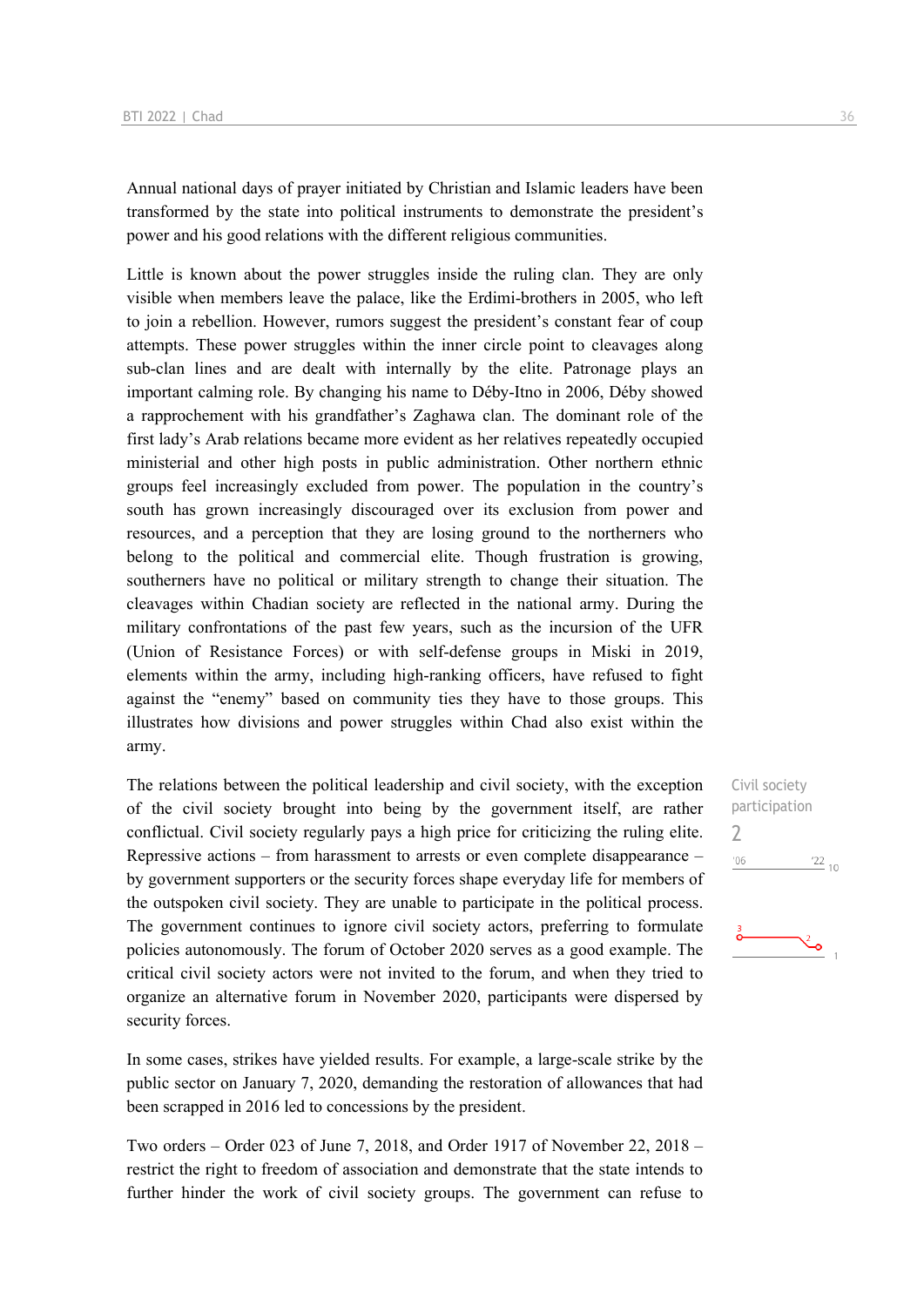authorize any association or NGO which might be critical, regional or communitarian-based or act against good manners – without further specification. Limitations are also imposed on the creation and participation in federations of associations.

Protests ahead of the elections in 2021 have been banned and protesters arrested, among them Mahamat Nour Ibedou, a prominent human rights activist.

Religious leaders meet on a regular basis with the president. However, it is doubtful whether they have any influence on him. Religious institutions organize the annual Day of Prayer and Reconciliation, but President Déby is always the key speaker.

The Foundation Big Heart (Fondation Grand Cœur), established by the president's wife Hinda Déby, in 2017, has a lot of influence on the charity and political scene. Hinda presents herself as a person devoted to charity and receives national and international donations. It was even proposed that all international supply and aid in connection with the COVID-19 pandemic would be processed by Foundation Grand Cœur. Government and civil society efforts to fight the COVID-19 pandemic have not gone hand in hand.

Déby assumed power from former President Hissène Habré by force in 1990. Déby was the commander-in-chief of the armed forces under Habré. Officially, silence was maintained concerning the crimes of the Habré regime. An American and a Chadian lawyer, Jacqueline Moudeina, fought hard to ensure that Habré could be accused of perpetrating crimes against humanity during his rule. After 23 years in exile in Senegal, he was finally arrested in 2013 and sentenced to life imprisonment in 2016. The Extraordinary African Chambers in Dakar rejected his appeal in 2017. Habré's life sentence for crimes against humanity, war crimes and torture was upheld. The chamber ordered him to pay substantial amounts in reparations to 7,396 of his victims. To date, they have not received any payment. Many of them have already died.

The government has put no real emphasis on coming to terms with the crimes, traumas and memories associated either with the years of dictatorship and civil war prior to Déby's regime, or the ongoing internal conflicts. As long as the current leadership continues to perpetrate its numerous abuses of power, justice and reconciliation are a long way off. The constitution of the Fourth Republic of 2018 abolished the institution of the national mediator, who could have performed a role in mediating conflicts in some cases. However, the constitutional amendment of 2020 plans to revive this post.

Reconciliation 4 $106$  $\frac{22}{10}$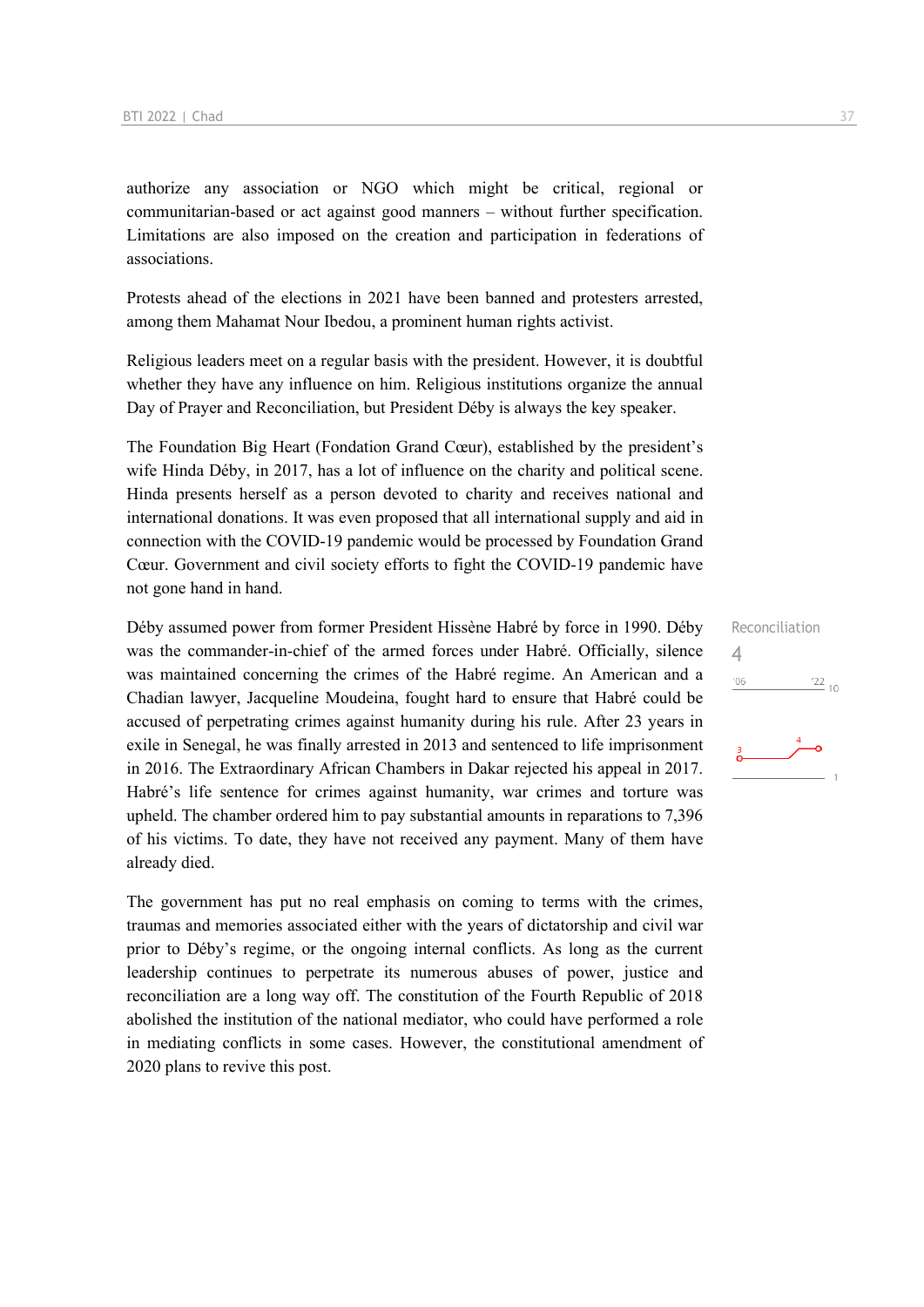#### **17 | International Cooperation**

Chad is heavily dependent on bilateral and multilateral donors and cooperation with the international community. All statements and publications addressed in the direction of international partners should be read in light of this dependence, and thus as a means to keep the state and the economy running, but not as genuine objectives for political and economic development. The political priority of the ruling elite is to stay in power. Policy papers, such as the National Development Plan, are often written after repeated requests by international donors, and with the threat of funding being withdrawn. "Vision 2030," a paper written for the 2017 Paris donors' conference, promises a three-stage development structure. It is expected that the next National Development Plan (2022 - 2026) will focus on improving access to health care and education, increasing productive capacity, boosting job creation and strengthening governance. The ruling elite and the government are adept at adapting to the wishes of the donor community in order to receive funding that is embezzled through well-established corrupt absorption and rent-seeking mechanisms. Historical country reports by development banks and donor organizations show that corruption, low capacity within the administration and no ownership of ministries, as well as insufficient diversification of the economy, are long-standing issues facing Chad.

The COVID-19 pandemic and international efforts to ease its impact on the poorest countries may grant the Chadian government another excuse for the lack of progress made with regards to planning and development.

As in the past, the Chadian government successfully acts as a credible international partner in security matters and as the only stable regime in the region. When it comes to implementing international standards within its territory (especially regarding human rights and good governance), the government is far less reliable. Security, political, economic and strategic interests have kept France, the European Union and the United States from pushing too forcefully for democratic reforms.

Chad is a member of the United States financed Trans-Sahara Counter-Terrorism Partnership (TSCTP), aimed at strengthening partner countries' counter-terrorism capacities and inhibiting the spread of extremist ideologies. The country also benefits from the EU's Emergency Trust Fund for Africa (EUTF for Africa), which supports stability via projects addressing root causes of irregular migration and displaced persons and improving security inside the territory.

Under Déby, Chad has signed a number of international conventions. However, this does not automatically imply that they are abided by on the ground.



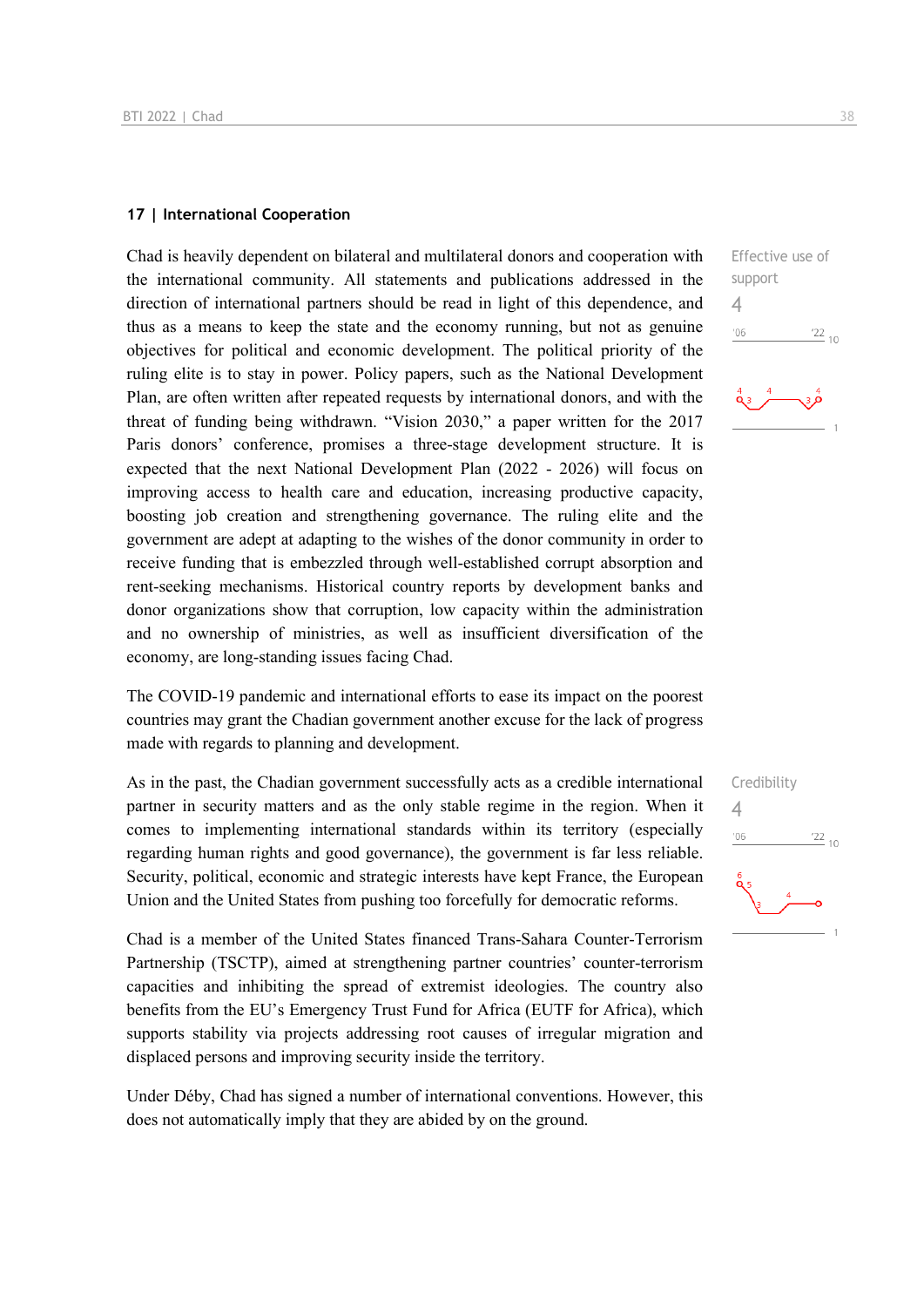Chad is a member of different regional and subregional communities. The country has signed a number of international conventions and its president is respected among his peers. Chad usually complies with the rules set by regional and international organizations. It is a member of the AU (since 2017 Déby's confident Moussa Faki is the chairperson of the AU Commission), the Lake Chad Basin Commission (LCBC), the Community of Sahel-Saharan States (CEN-SAD), the Economic Community of Central African States (ECCAS), the Central African Economic and Monetary Community (CEMAC), the G5 Sahel (since 2014) and together with Mauretania, Mali, Niger, and Burkina Faso, the G5 joint force (since 2017). The African Continental Free Trade Agreement (AfCFTA) came into force on January 1, 2021. Déby's interests and regional commitments are heavily influenced by security considerations, with a view to securing his own power on the one hand and to fight regional and international jihadist terrorism on the other hand. Therefore, he tries to secure Chadian borders especially with Libya and Sudan and participates in international peace missions and regional military task forces. Chad provides the majority of the 8,000 soldiers of the joint Multinational Joint Task Force (MNJTF) of the countries bordering Lake Chad, Cameroon, Chad, Niger and Nigeria, and conducts most of the cross-border missions to fight Boko Haram.

There continue to be allegations of Chadian interference in Sudan and CAR. Both countries have accused Chad of supporting armed groups within their territory. The latest accusations were voiced in January 2021. CAR later retracted the accusation. Chad denies any interference and condemns the recruitment of Chadian nationals to armed groups operating within its neighboring states.

Chad's role during the rebel attack on the eve of the elections in December 2020 in its southern neighbor CAR remains unclear. In the past, Chad lent support to rebels, like the Muslim Séléka, which shows that Chad continues to consider CAR within its sphere of influence.

Regional cooperation 6 $-06$  $^{22}$  10